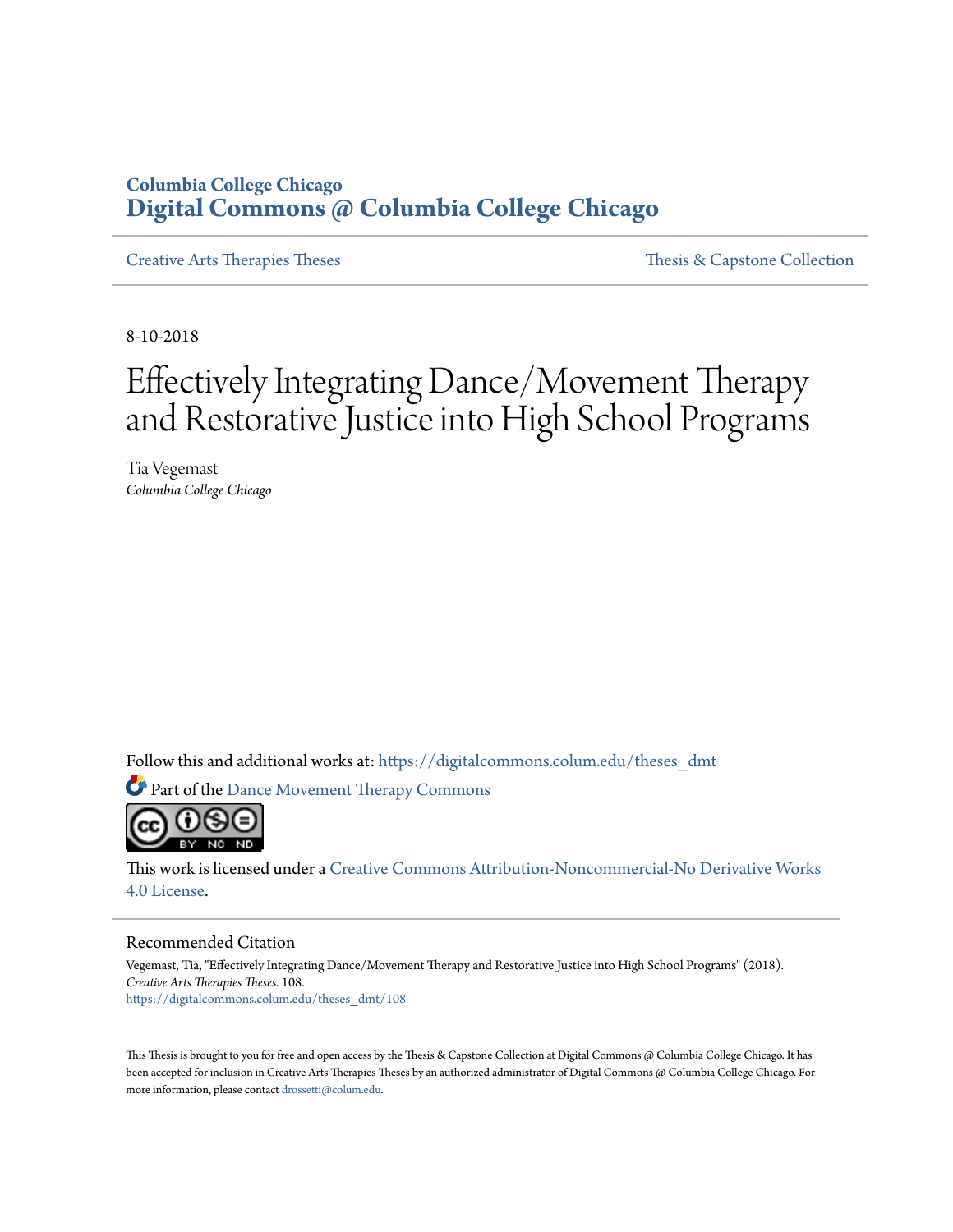## **Effectively Integrating Dance/Movement Therapy and Restorative Justice into High School Programs**

Tia Vegemast

Thesis submitted to the faculty of Columbia College Chicago

in partial fulfillment of the requirements for

Master of Arts in Dance/Movement Therapy & Counseling

Department of Creative Arts Therapies

August 11, 2018

Committee:

Susan Imus, MA, BC-DMT, LCPC, GL-CMA Chair, Dance/Movement Therapy and Counseling

Laura Downey, EdD, BC-DMT, LPC, GL-CMA Research Coordinator and Thesis Advisor

Jessica Young, MA, BC-DMT, LCPC, GL-CMA Thesis Advisor

Mariah Meyer LeFeber, MA, BC-DMT, LPC Reader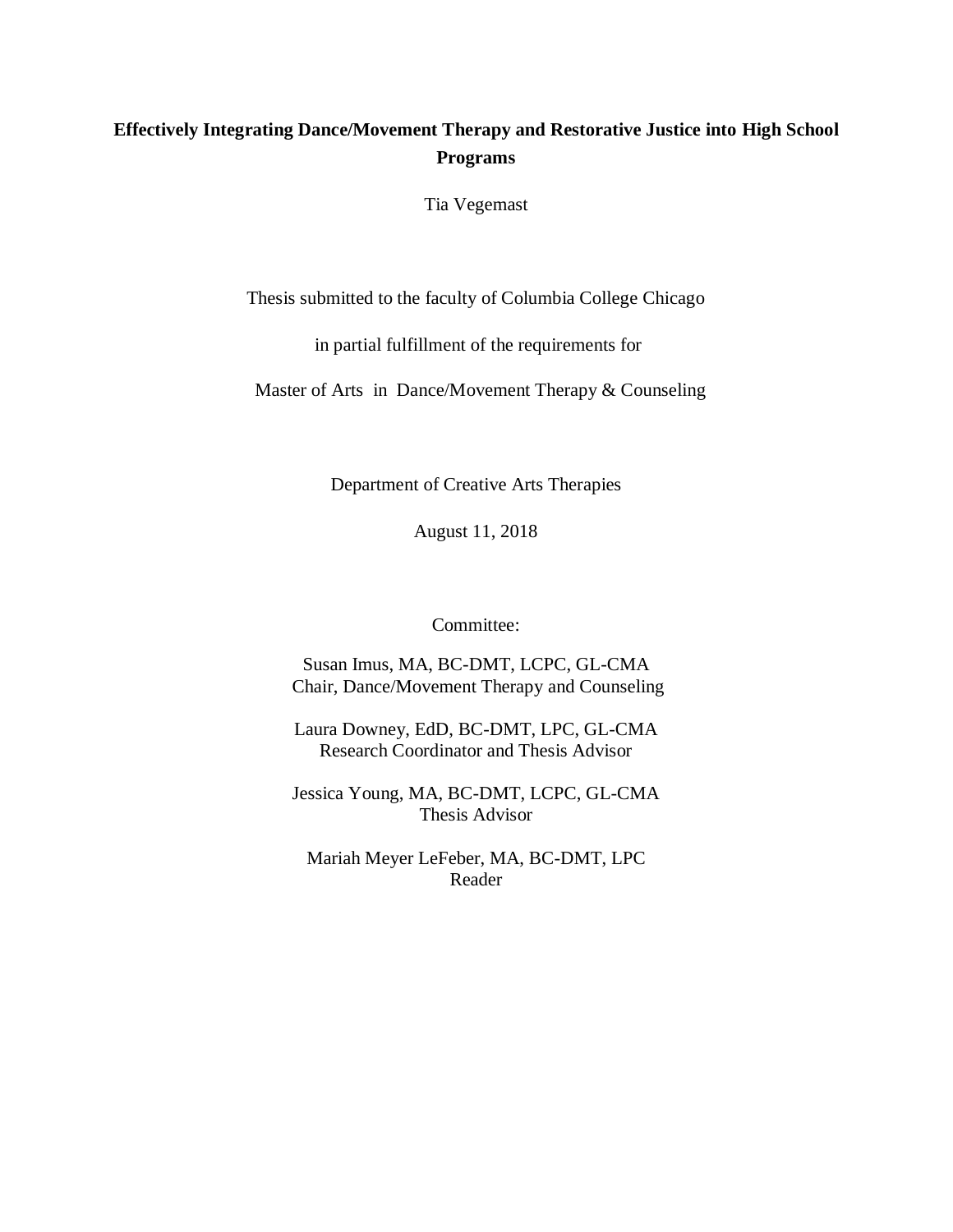#### **Abstract**

The purpose of the thesis is to develop a stand-alone program that has added dance/movement therapy informed interventions to an existing restorative justice program for high schools to implement. The high school program is designed to support youth in repairing damaged relationships caused by different behavioral issues. As schools are transitioning from punitive punishment to a more restorative approach to discipline, this program provides a new way of incorporating a more holistic approach to restorative justice and the healing process using movement of the body to further empathic understanding. Students will be able to learn from their mistakes and understand the impact their actions have on others. Dance/movement therapy can provide a medium for connection between students when words might fail. The goal of the program is for two students in conflict to come to a mutual understanding with each other to create positive behavioral change moving forward.

Using the Delphi method, a theory approach logic model was employed to interpret relevant information. Specifically, collaborators who are experts in school settings participated in semi-structured interviews and questionnaires. The collaborators consisted of a school culture specialist, head of student services, and a dance/movement therapist who has experience working in schools. Literature on punitive discipline, restorative justice, and dance/movement therapy are discussed to provide a framework to understand the development of the program. The final product focuses on student-to-student conflict. The structure of the final product involves individual pre-meetings, a meeting between the involved students, and individual post-meetings.

i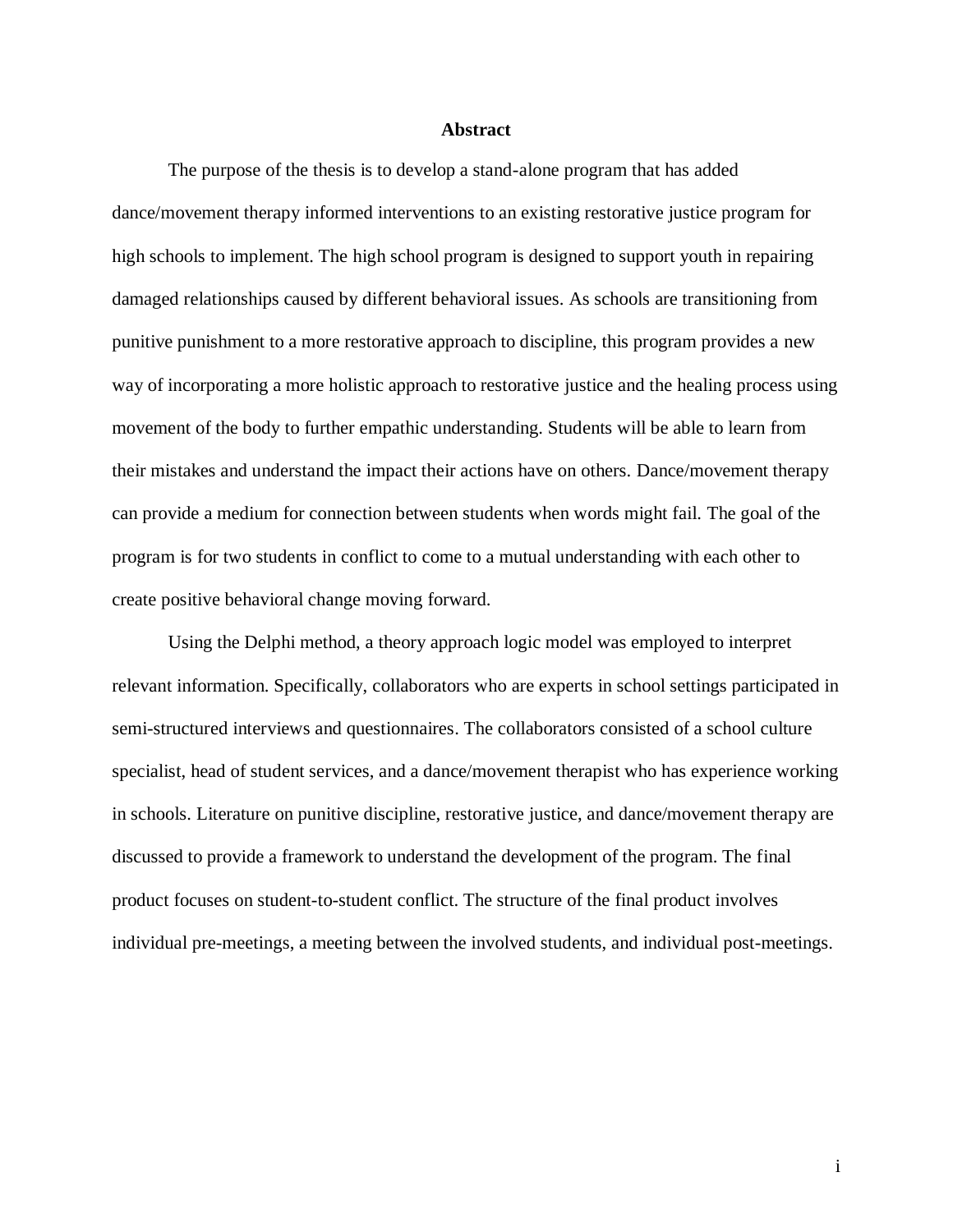### **Acknowledgment**

First and foremost, thank you to my father for your constant love and support throughout my time in grad school. You have always encouraged me to pursue my dreams and been with me each step of the way. To my fellow cohort, thank you for your motivation throughout this thesis process. Your continuous words of encouragement kept me going in moments of stress.

Thank you to Jessica for being my thesis advisor and dedicating your time to make each draft of my thesis more insightful and clear. Thank you to Laura for pushing me through my initial moments of fear and encouraging me to follow my intuition in this thesis process. Sondra, thank you for your wonderful editing job.

Mariah, thank you for being my reader and advancing my thesis with your knowledgeable feedback Lastly, thank you to my collaborators for being willing to openly share your ideas and provide thoughtful feedback throughout this process.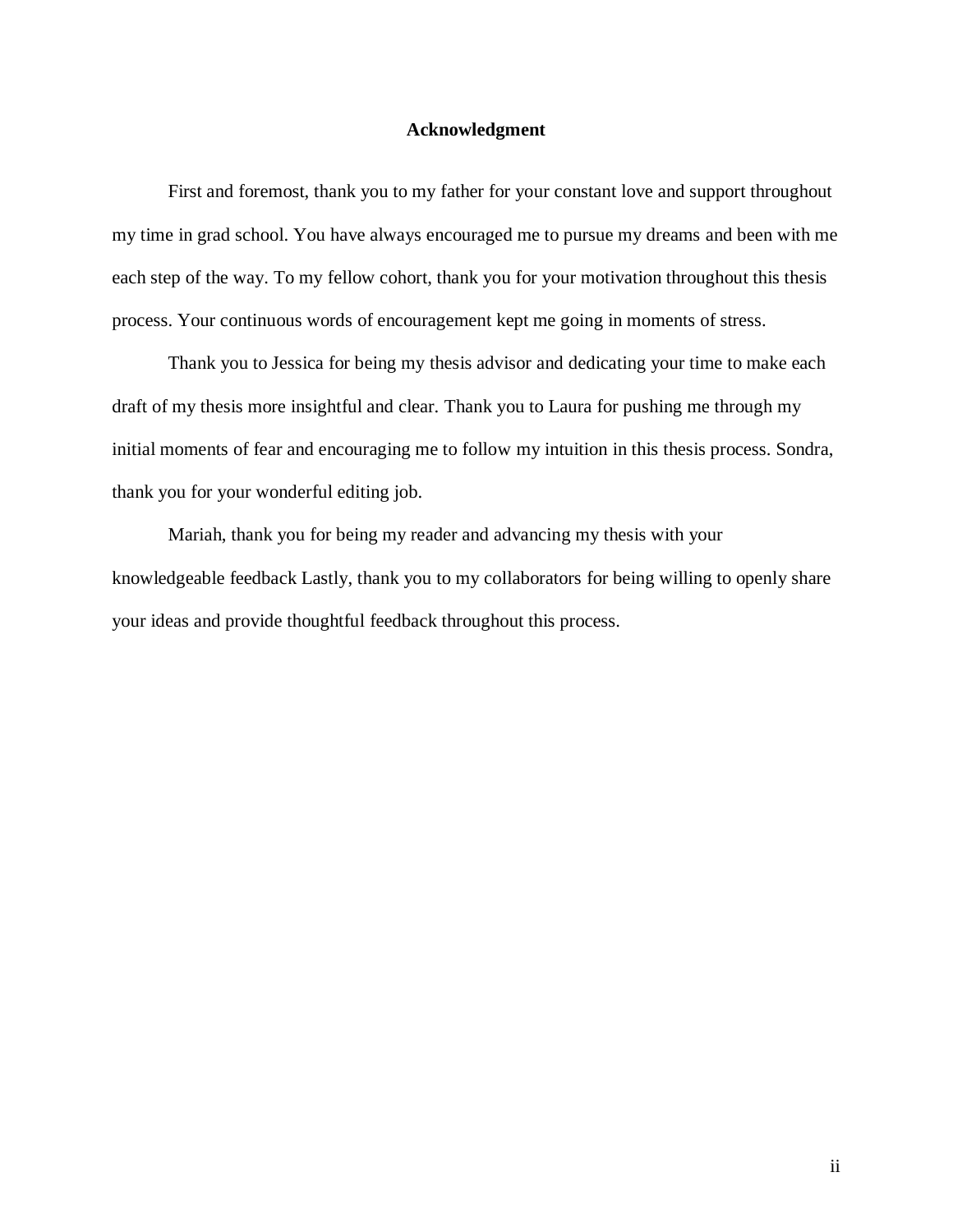## **Dedication**

I would like to dedicate this thesis to all students who have felt unheard and misunderstood while at school due to their behavioral issues. I hope that more schools can begin to support the process of rebuilding peer relationships through an empathic learning process that involves the body.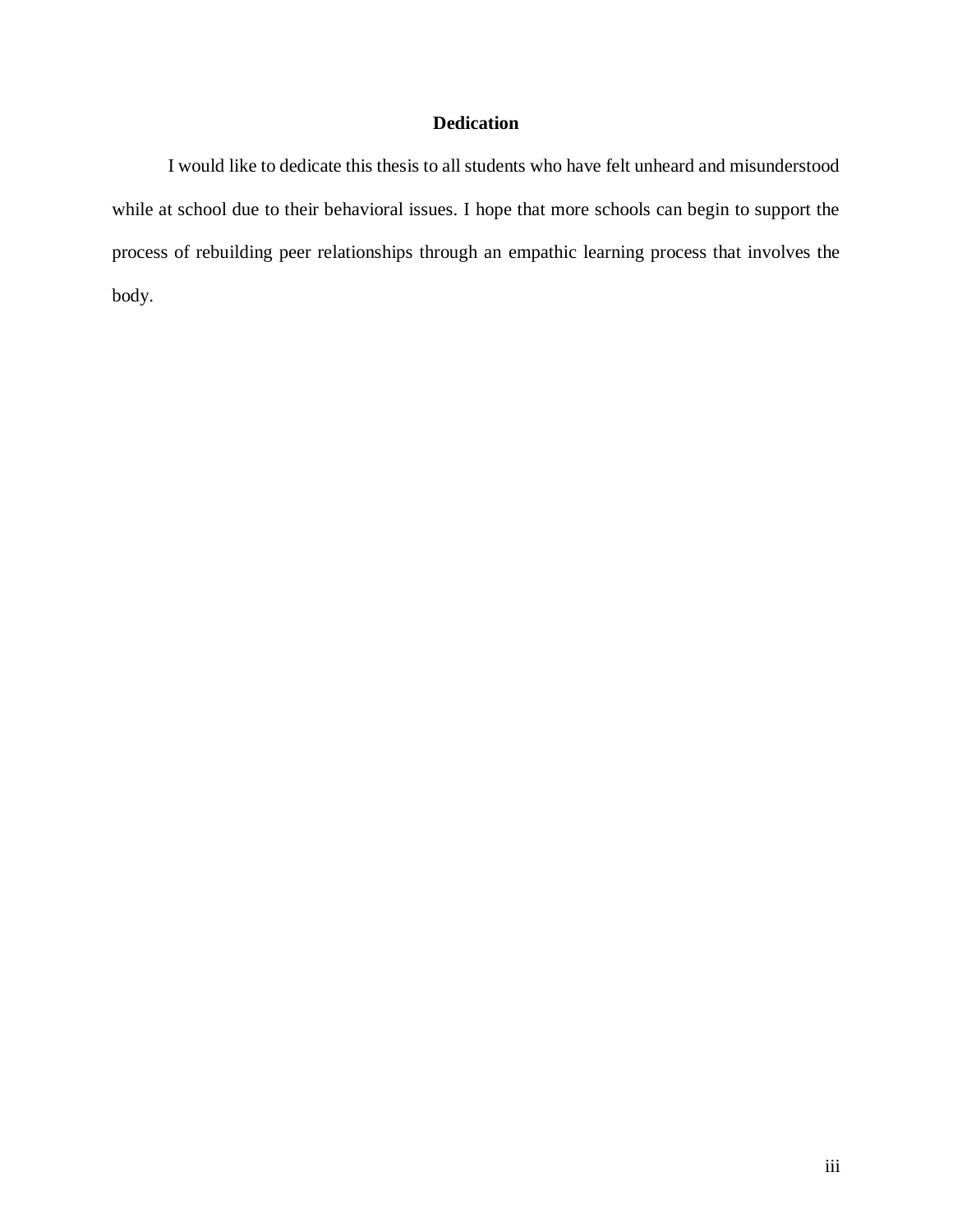| <b>Table of Contents</b> |
|--------------------------|
|--------------------------|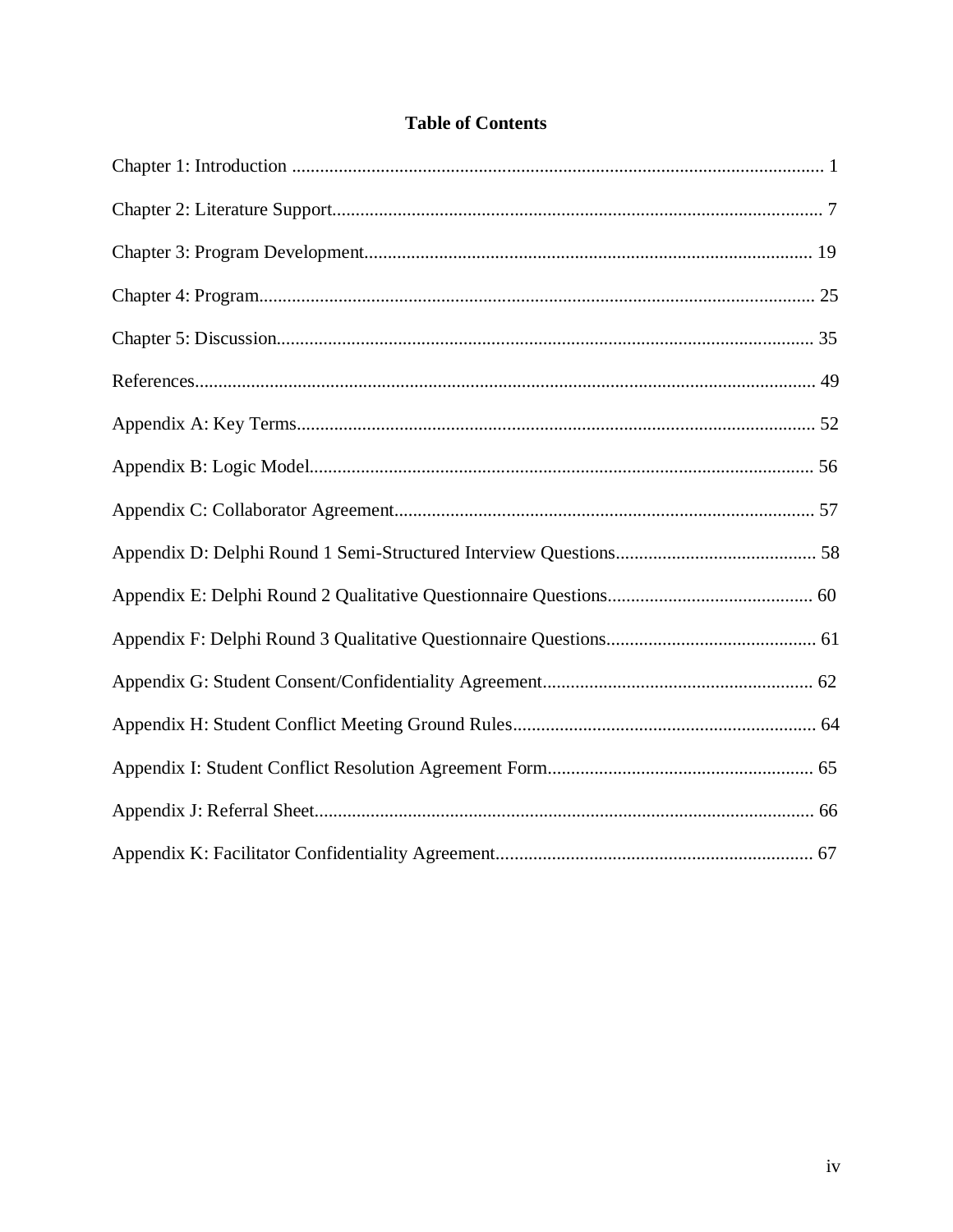#### **Chapter 1: Introduction**

Development of this program was motivated by my passion as a dance/movement therapy intern in a high school. Through this experience, I have witnessed the power of *restorative justice* (see Appendix A) practices for high school students who are in conflict with another student. However, I have also noticed limitations to the process. Restorative justice practices in educational settings focus on the verbal communication between two individuals or a group. Therefore, I wanted to develop a new way of incorporating a more holistic approach to restorative justice and the healing process using movement of the body to further empathic understanding.

#### **Purpose**

The purpose of the thesis is to develop a stand-alone program that has added *dance/movement therapy (DMT)* (see Appendix A) informed interventions to an existing restorative justice program for high schools to implement. The program will integrate DMT interventions and restorative justice interventions to repair damaged relationships caused by different behavioral issues at schools. Students will be able to learn from their mistakes and understand the impact their actions have on others. The goal is for students to come to a mutual understanding to create positive behavioral change. The benefit of adding the DMT interventions to existing restorative justice approaches is deepening the healing process through verbal and non-verbal communication. Bringing in the body can allow students to better understand how their actions impact another student and themselves as movement behaviors are brought to light. Using movement allows students to achieve emotional, cognitive, physical and social integration (American Dance Therapy Association [ADTA], 2016).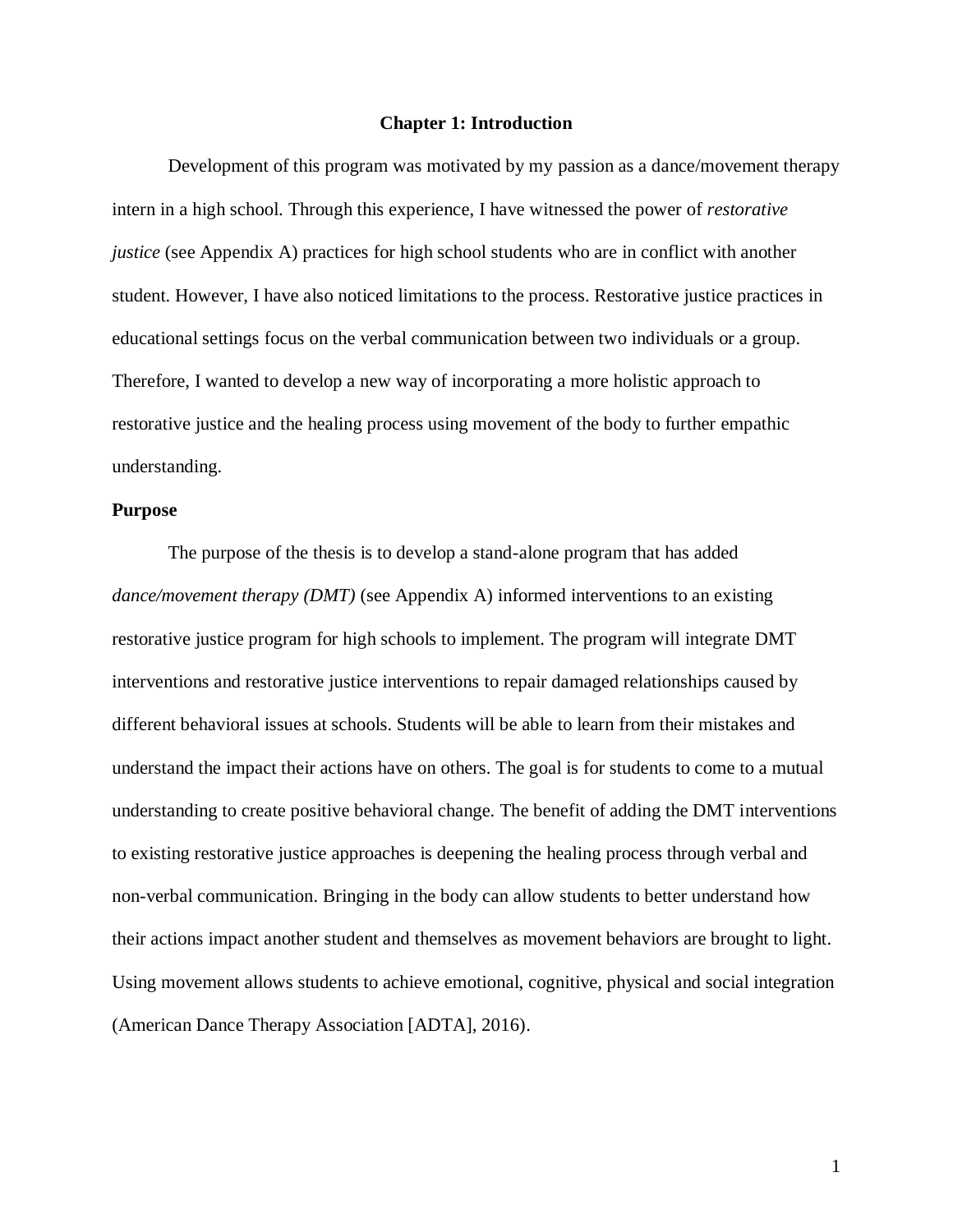The overarching goal of restorative justice is to create just and equitable learning environments, nurture healthy relationships, and repair harm by transforming conflict (Evans  $\&$ Vaandering, 2016). By bringing together community members directly involved in an incident, these individuals can focus solely on conflict resolution through a brief and resolution-oriented lens to forge closer relationships informed by protocols (Brown, 2013; Gardner, 2016; Wachtel, 2016). This is neither a counseling or mediation process. Rather, the restorative justice process is used to demonstrate to students how to resolve conflicts on their own in the future (Wachtel, 2016).

Currently, there are no known DMT restorative justice programs in schools. In DMT, thoughts and feelings are expressed and processed both verbally and nonverbally. Movement and breath signify the start of life by preceding language and thought (Chaiklin & Wengrower, 2016). Gestures emerge immediately as a means of expressing the human need for communication (Chaiklin & Wengrower, 2016). Given that students do not learn and grow strictly from verbal methods, DMT can provide a medium for connection between individuals, especially when speech might fail (Levy, 1988). Through the use of movement, DMT addresses the body-mind connection. It also values the idea of relationship as a key part of its therapeutic process (Levy, 1988). *Kinesthetic empathy* (see Appendix A) is generated through a movement dialogue when responding in a similar form (Dosamantes-Alperson, 1984). This empathy can create a felt experience, allowing individuals to feel their needs being met as one attunes to another.

#### **Theoretical Framework**

This program is a DMT-based program utilizing DMT approaches and theories as the foundational components that guided the program development. By adding DMT to already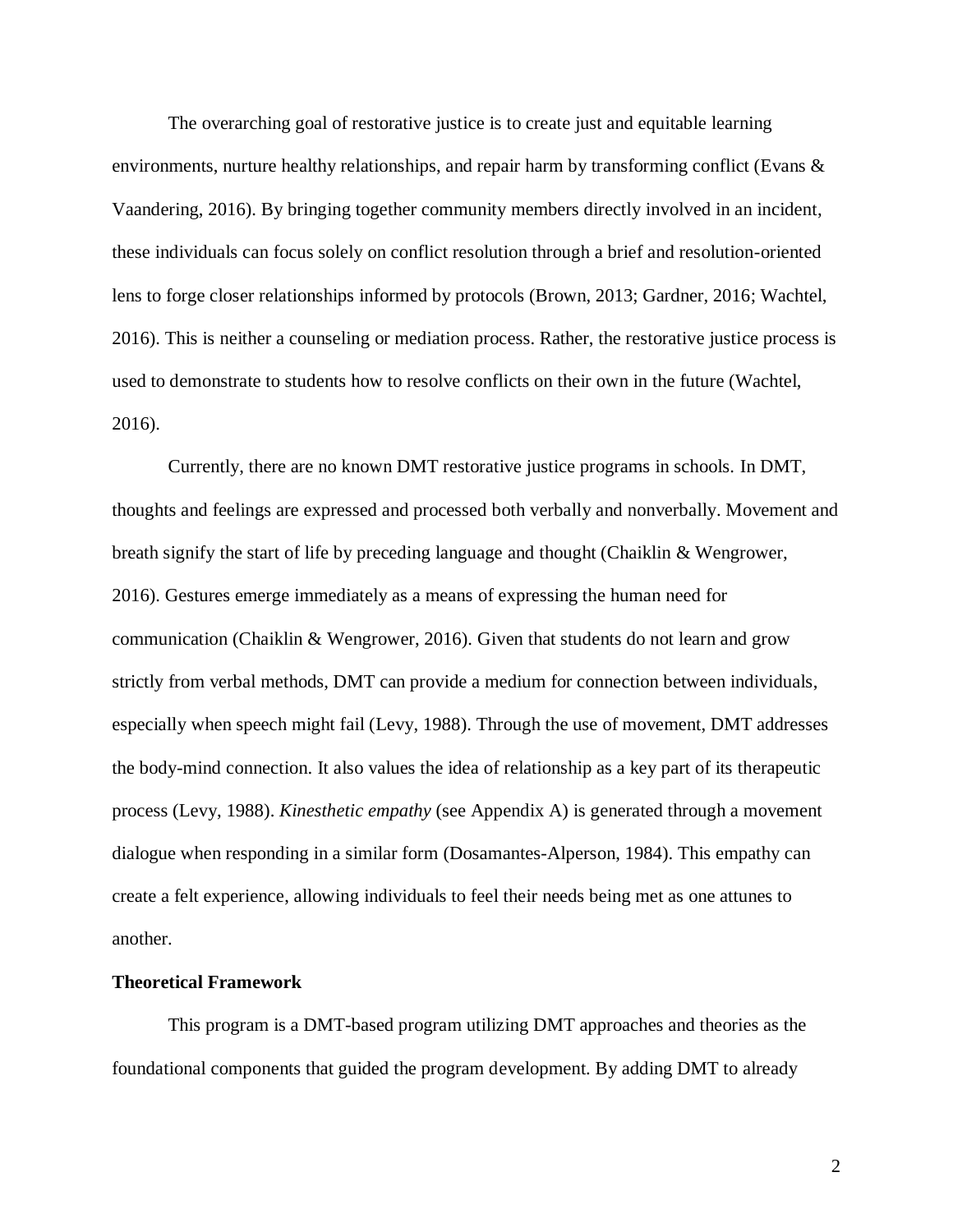existing restorative justice interventions, a more holistic approach is provided that incorporates the mind and body. The theoretical framework for the program is based on *Chacian DMT* (see Appendix A), Caldwell's *Moving Cycle* (see Appendix A), and the DMT roles of witnessing and observing which are described below. The interplay of these theories promotes body awareness in students and provides support for students around being heard and understood.

**DMT Theoretical Framework.** DMT is a form of psychotherapy built on the premise that the body and mind are integrated, and this approach can be used to further empathic understanding. The body stores an individual's emotional history in the musculature and other psychological systems through postures, gestures, use of space, and small and large movements (Chaiklin & Wengrower, 2016). Students can increase their own body awareness through exploring movements that represent how they are feeling towards a conflict. Through DMT, individuals both relate to their community and express their own impulses and needs within that community (Chaiklin & Wengrower, 2016), which complements the goals of restorative justice. DMT and restorative justice both work towards the validation of individuals own worth and recognition of personal struggles (Chaiklin & Wengrower, 2016). The following founders of DMT influenced my approach to the development of this program. Their theories and practices inspired my movement-based interventions that are paired with restorative justice practices.

**Marian Chace.** Marian Chace (see Appendix A) was the founding mother of DMT and her approach fits the restorative justice practices as it is based on the assumption that dance is communication, which we all must engage in to fulfill a basic human need (Levy, 1988). Thus, dance and movement can increase communication to meet this basic human need in the context of a restorative justice process. When students are not heard, or understood by others, conflict more easily arises. Another important aspect of both Chacian DMT and restorative justice is the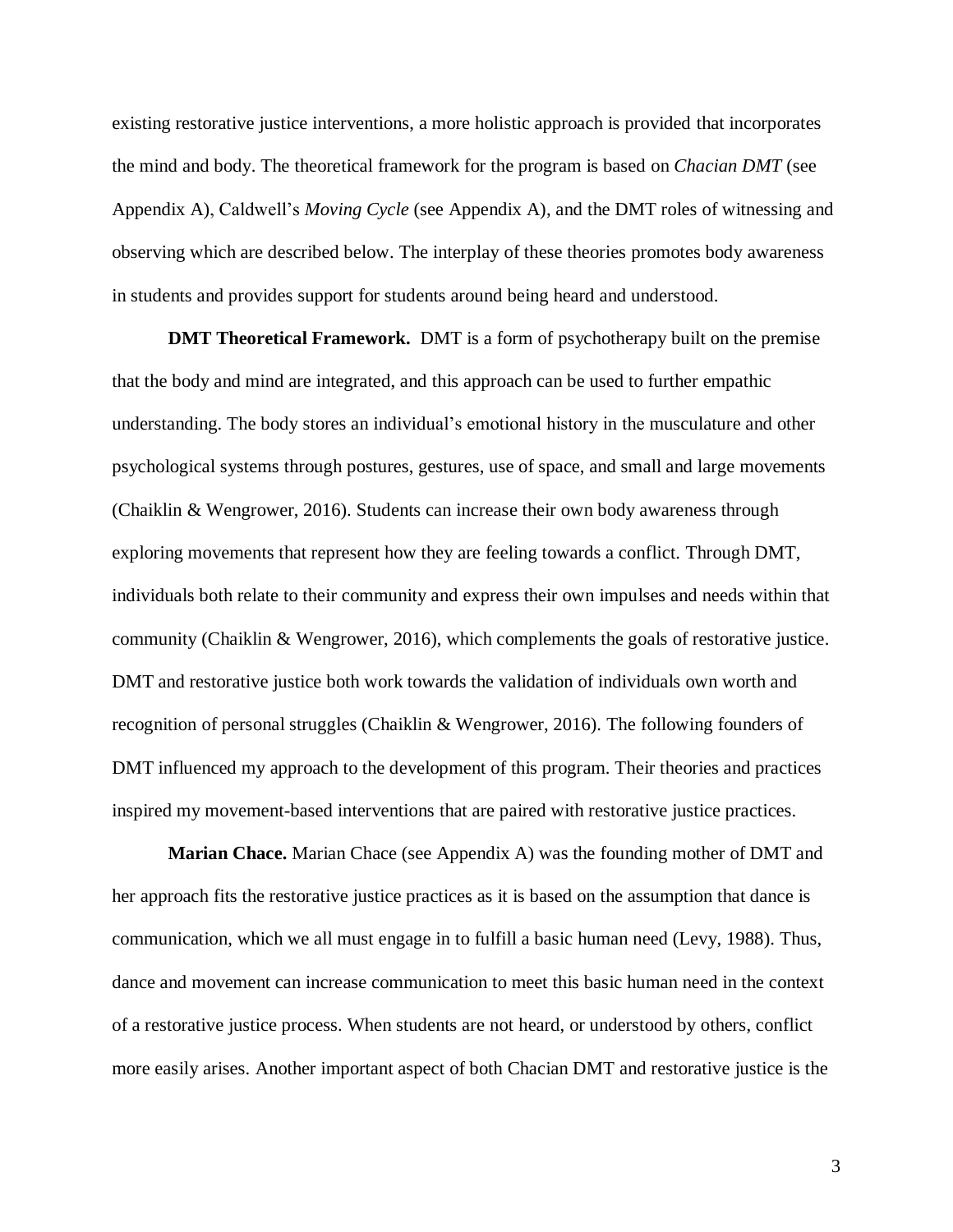circle formation to make a container for processing (Chaiklin & Schmais, 1979). Chace always started and ended group work in a circle to provide empathic connection with individuals and help them feel seen and heard (Chaiklin & Schmais, 1979). Chace also used various forms of verbal and nonverbal communication to reach the needs of all her clients. These included body action, symbolism, the therapeutic movement relationship, and group rhythmic movement relationships (Levy 1988). Within the therapeutic movement relationship, Chace used the process of *mirroring* (see Appendix A) to meet the clients where they were and reflect a deep emotional acceptance (Levy 1988). Through mirroring, we communicate understanding and a sense of coming together, which would likely be beneficial in a restorative justice process.

**Christine Caldwell.** Utilizing her experience as a dance/movement therapist, Caldwell founded and directed the Moving Cycle Institute. The Moving Cycle aims to identify, repair, and integrate direct movement experiences for healing, growth, and transformation through four stages (Caldwell, 2005). Awareness is the first stage where symptoms work to get our attention. Learning to pay high quality attention to one's body brings symptoms to one's attention (Caldwell, 2005). Harmful responses to conflict often occur when students are unware of their body in the moment. During the second phase of Owning, individuals commit to sensory tracking and developing movement impulses as a holding environment for the processing of emerging associations (Caldwell, 2005). Taking ownership of one's present moment, embodied experience builds a framework of descent into the stored resources within us, and re-establishes a more internal locus of control (Caldwell, 2005). This aligns with the practice of restorative justice in helping students own their behavior in response to a conflict (Gardner, 2016). In the third stage of Appreciation, individuals access inner resources and move with them to feel whole and come towards a state of completion and satisfaction (Caldwell, 2005). Developing a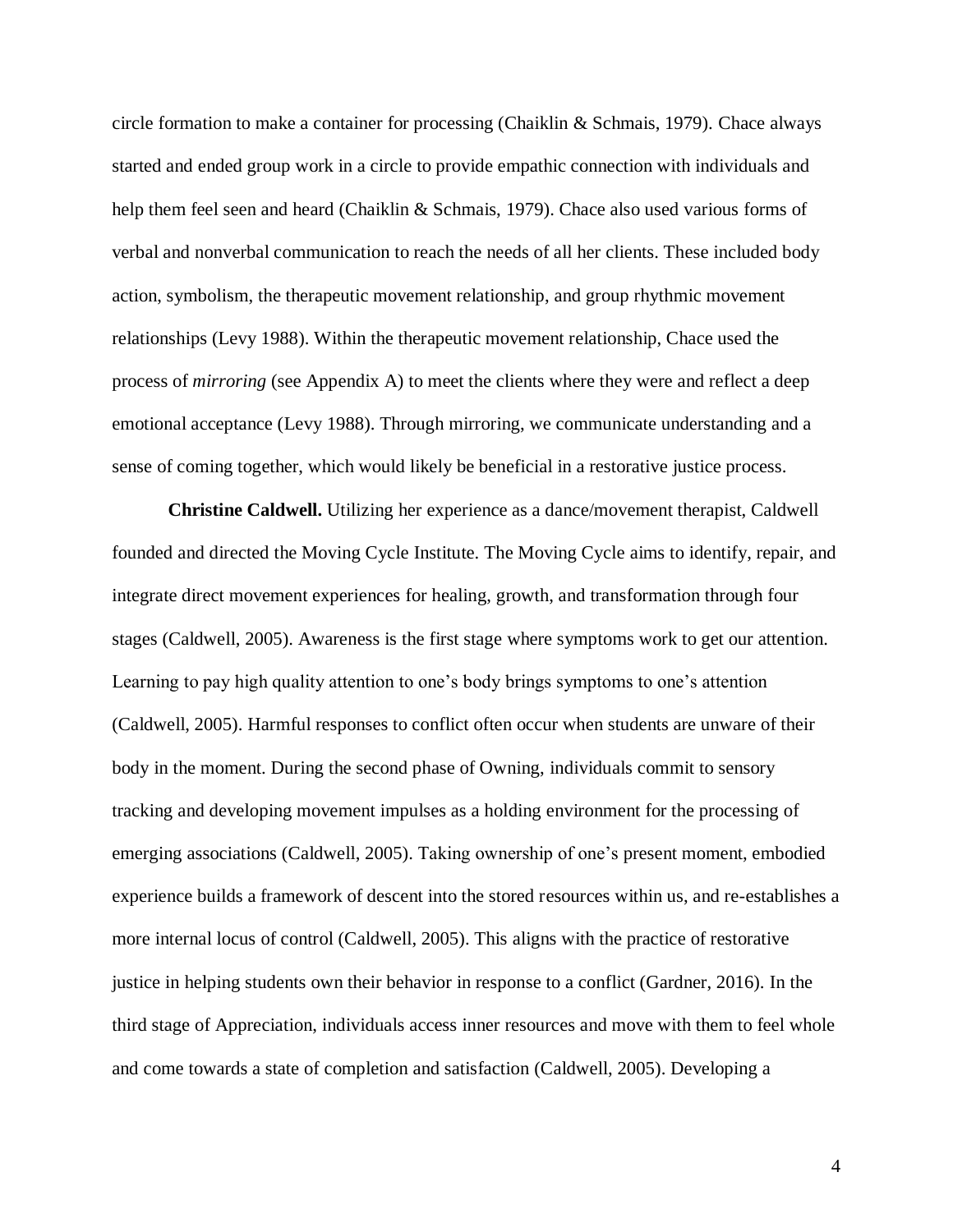restorative justice program that allows students to embody their response to a conflict can help them internalize what they were and/or are feeling. Also, experiencing movement together can help resolve the conflict by moving towards completion. The final Action phase is where the healing is applied to daily living to help negotiate movement processes as they occur in daily acts and relationships (Caldwell, 2005). Once two students resolve a conflict in the presence of a facilitator, they must navigate healthy ways of dealing with that conflict while at school; for example, students must apply what they learned during restorative justice sessions during class, passing time, and lunch.

**Witness and Observer.** Mary Whitehouse and Janet Adler were both early pioneers in the field of DMT who utilized the role of witness and observer in their work as dance/movement therapists. Whitehouse's approach focuses on inner attending to the body and bringing those body-level experiences forward into movement (Levy, 1988). She would do this through *authentic movement* (see Appendix A) during DMT sessions. Whitehouse's basic goal was to release unconscious emotions that she believed were buried in the body (Levy, 1988). For her, dance was a form of self-expression, communication, and revelation. Attending to inner experiences may be beneficial in a restorative justice process because this could facilitate clearer self-expression. Adler focused on her role as a therapist in being a witness or taking on an empathic observer role during authentic movement (Levy, 1988). Through mirroring or nonverbally experiencing another and honoring their dance, fulfillment of a deep human need can be met (Levy, 1988). This honoring of others' experiences and needs could be beneficial in a restorative justice process.

#### **Value of the Program**

This program has the potential to positively impact high school administrators, staff, and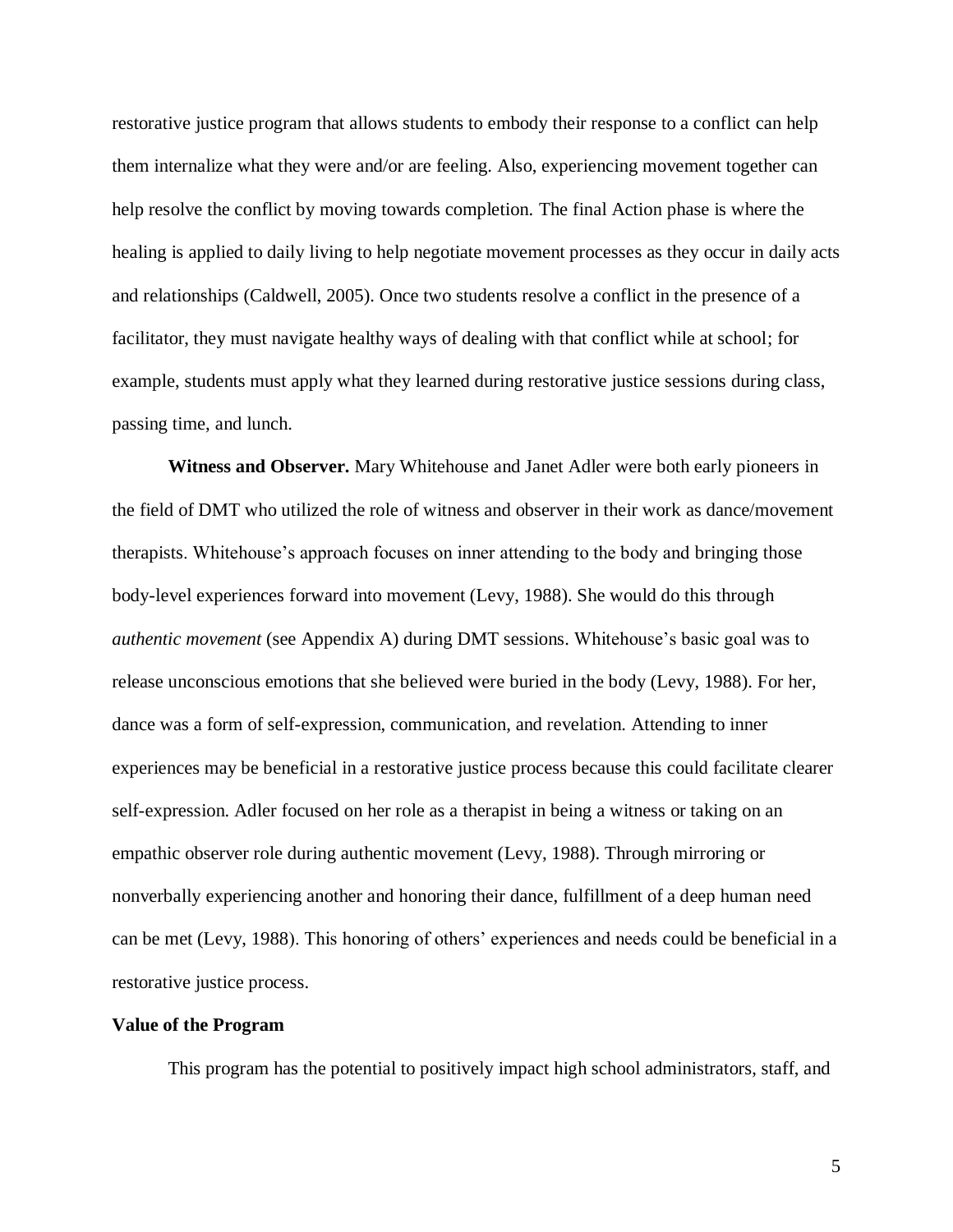students. Because there is limited research on restorative justice, this will benefit high schools that are transitioning from *punitive punishment* (see Appendix A) to a more restorative approach. High schools are continuing to explore new options for discipline that enhance the school environment instead of creating toxic settings. While DMT is practiced in school settings, it has primarily been through individual or group counseling focusing on personal needs. This study has the potential to expand the application of DMT within school settings to include restorative justice practices for conflict resolution between two students. Existing uses of DMT in school settings often address the goals of enhancing self-esteem, exploring emotions, resolving conflicts, and building cooperative skills. Notably, these psychosocial goals are also shared with the goals of restorative justice (Goodgame, 2007).

#### **Contribution of Study**

This program will build upon the current body of literature of restorative justice. By developing a program that integrates DMT and restorative justice, the two fields can be bridged together. Bringing in DMT interventions to support existing restorative justice interventions provides students with a fully embodied understanding of the conflict at hand. Following development of the program, the objective is for it to be implemented in a high school for evaluation and enhancement purposes.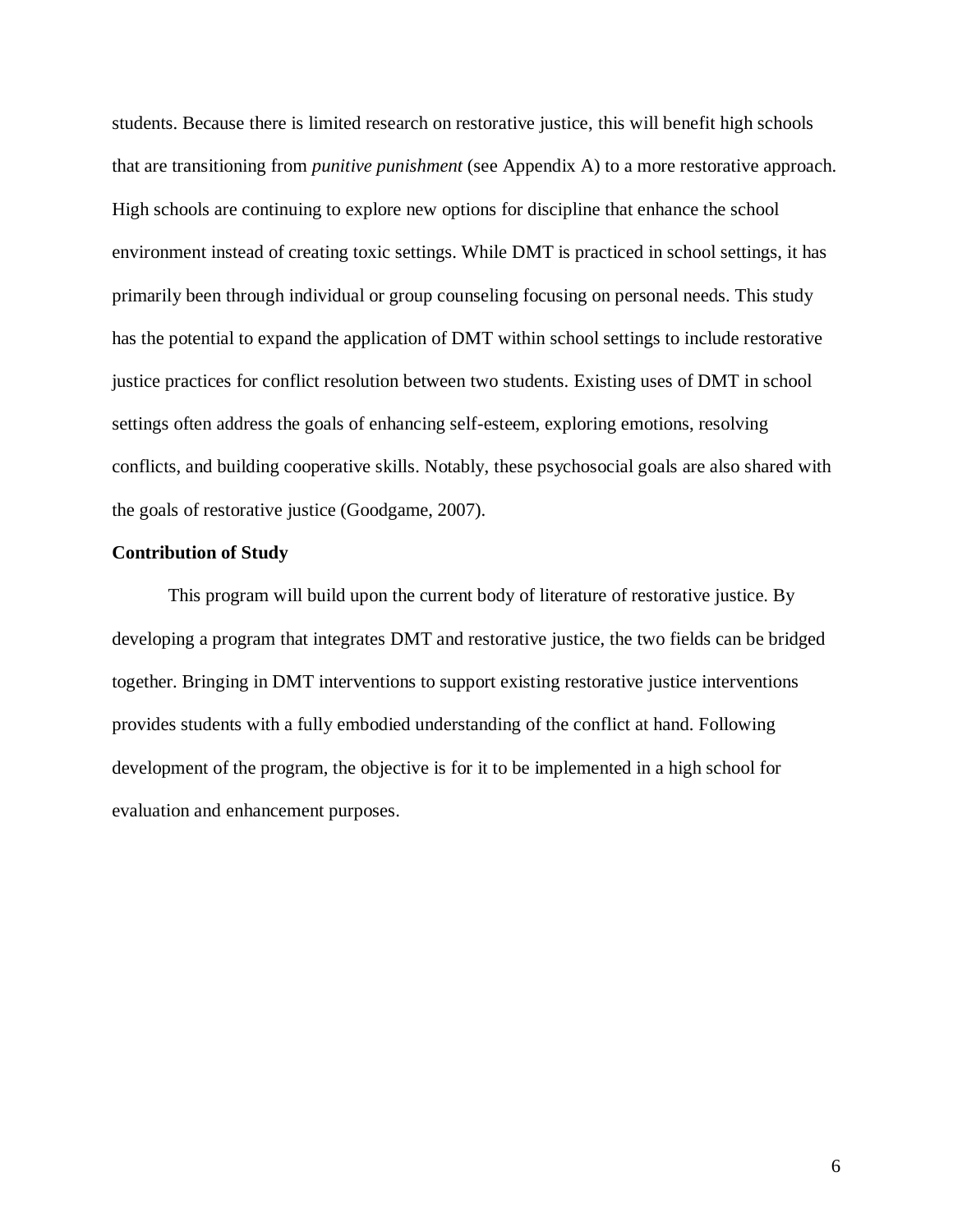#### **Chapter 2: Literature Review**

The literature review begins with a description of restorative justice and the evolution of this practice. While restorative justice can be practiced in a variety of settings and systems such as the juvenile justice system, which in turn informs specific types of interventions and outcomes, this literature review is de-limited to the practice of restorative justice within the education system. The second half of the literature review focuses on existing DMT schoolbased programs and DMT conflict resolution strategies.

#### **Restorative Justice**

Restorative justice focuses on efforts to repair and reconcile as a response to harm caused by misconduct by rehabilitating the offender instead of engaging in retribution (Karp & Olivia, 2016; Thompson, 2016). Emerging in the 1970s, restorative justice programs attempted to bring peace to troubled relationships most commonly within the juvenile justice system (Pope, 2010). The goal of restorative justice programs is to repair harm caused by some wrongdoing through the process of bringing together the stakeholders, including the victim(s), the offender(s), and sometimes the community (Ortega, Lyubansky, Nettles, & Espelage, 2016; Wachtel, 2016). Mediators of restorative justice focus on fixing the relationship between individuals to prevent situations from protracting (Shaw, 2017). Mediators can be educators who are trained in and practice restorative justice principles for responding to challenging behaviors and harms (Evans & Vaandering, 2016).

By the 1990s, the restorative justice movement expanded from the juvenile justice system to making inroads in other settings such as schools (Evans & Vaandering, 2016; Pope, 2010). Historically, schools have used punitive methods of discipline, but those methods have proven to be ineffective in changing student behavior as a whole (Gardner, 2016). Since the late 1990s,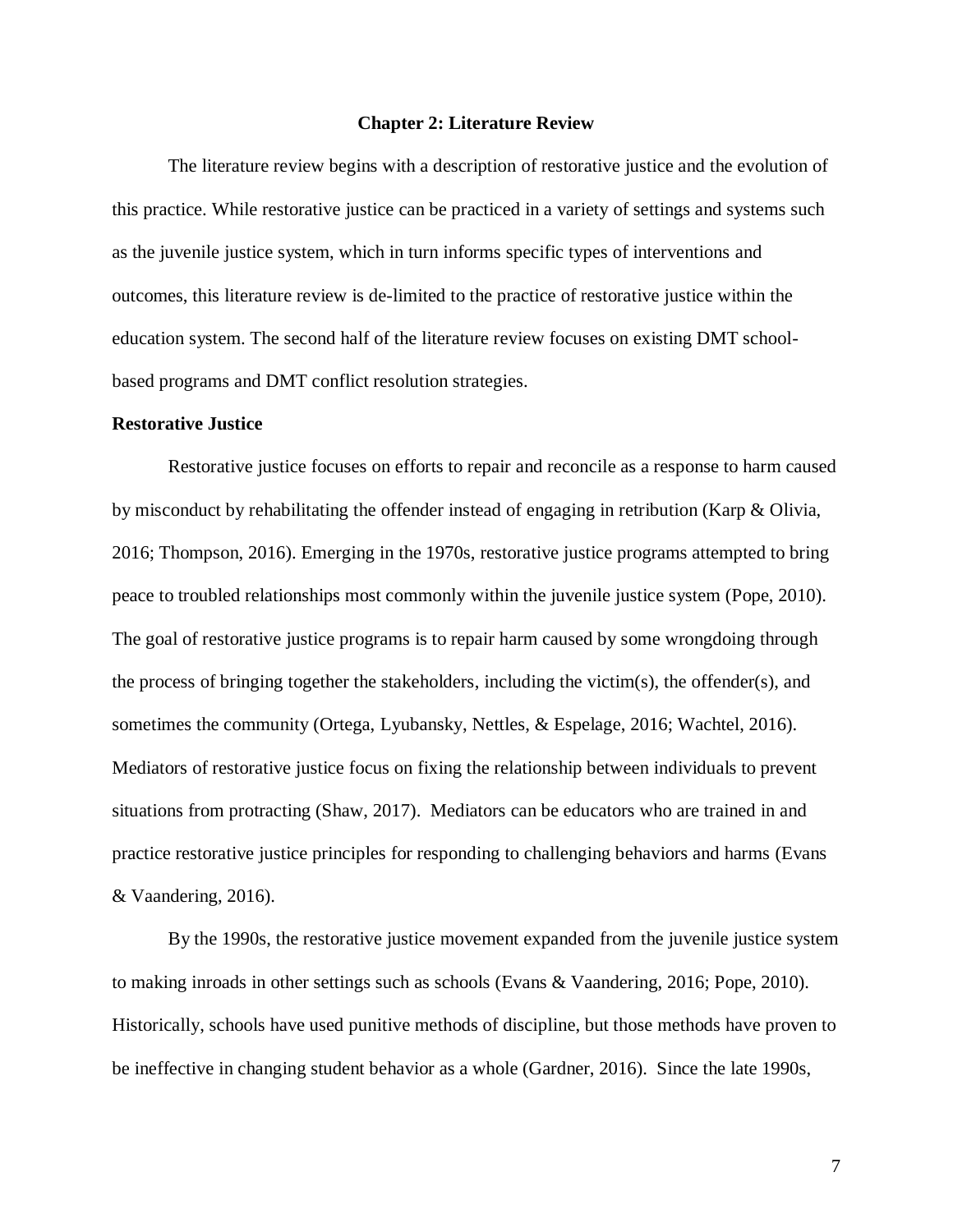school systems have begun to conduct restorative justice processes to nurture the school climate and culture (Evans & Vaandering, 2016). This is an alternative way to deal with students who misbehave and have conflicts with peers, teachers, or administrators (Ferlazzo, 2016). According to the civil rights data collected by the U.S. Department of Education, 2.8 million, or 6%, of all K-12 students received at least one suspension during the 2011-12 school year (Shaw, 2017). Schools using restorative practices have reported that disrespect for teachers has declined and schools have become safer with students focusing more on studies due to restorative justice (Dalporto, 2013). Schools are continuing to search for and insist on having alternative strategies of creating a safe climate, holding all members of the school accountable, and ensuring fairness (Lyubansky, 2016).

There is an aim to facilitate learning in communities that nurture the capacity of people to engage with one another and their environment in a manner that supports and respects the inherent dignity of all. Restorative programs positively impact the culture and climate of a school, development of social skills, and quality of student-staff relationships (Evans & Vaandering, 2016). School culture grows out of people's beliefs and values. Implementing restorative justice programs allows time to identify and commit to certain core beliefs and values such as respect, dignity, and mutual concern (Evans & Vaandering, 2016). Restorative programs address relationship building, conflict resolution skills, and improving one's ability to understand social interactions and regulate emotions (Hulvershorn & Mulholland, 2018). By creating just and equitable learning environments through restorative justice, students and staff acknowledge and accept who they are with a created space that embraces everyone in the ways they require (Evans & Vaandering, 2016).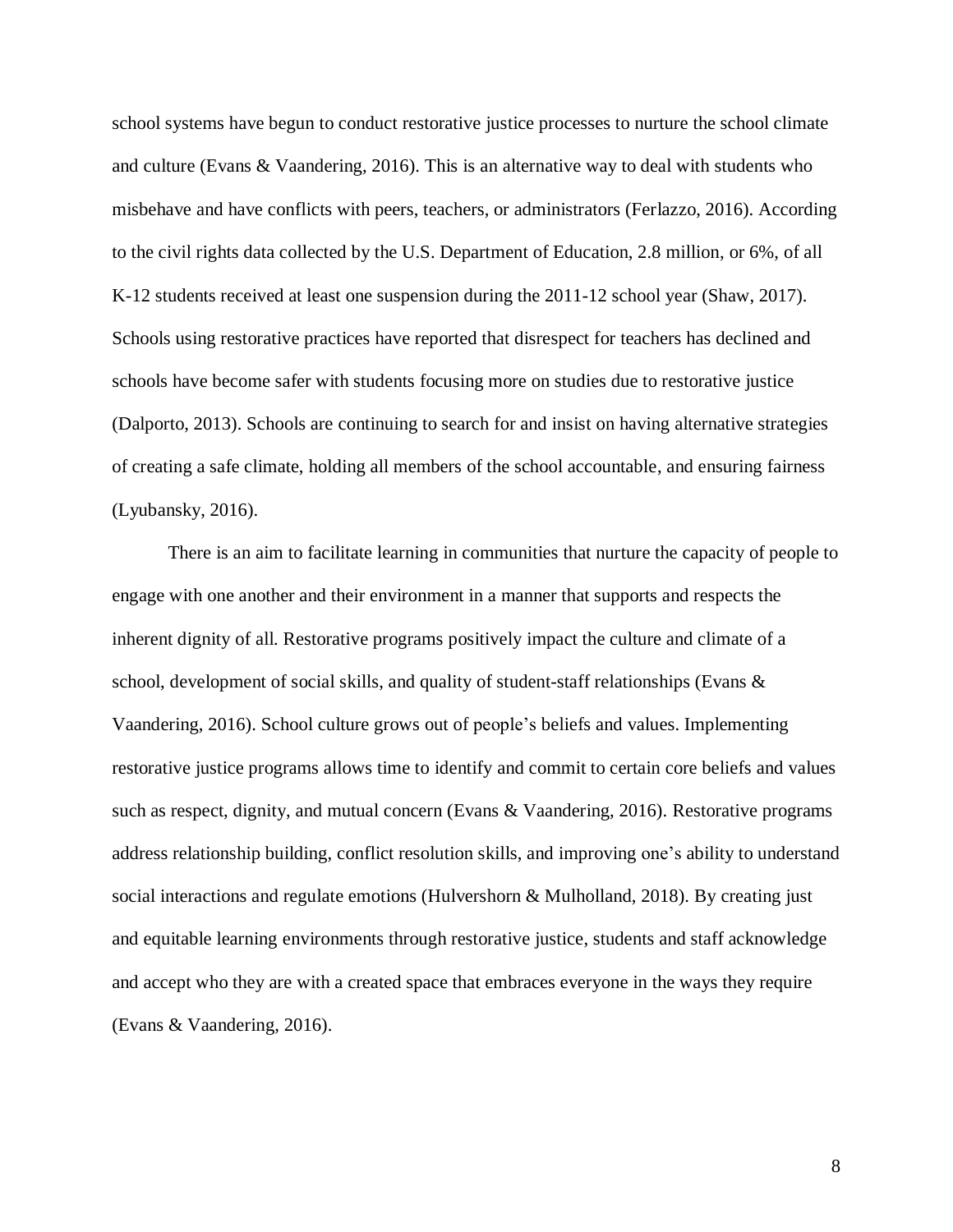Philosophically, restorative practices differ greatly from *zero-tolerance polices* (see Appendix A), which require mandatory punishments, by providing an alternative to controlling student behavior through punitive means (Dalporto, 2013; Ortega et al., 2016). There is a shift in focus of discipline from punishment to learning and from the individual to the community (Ferlazzo, 2016). In zero-tolerance policies, bad behavior is dealt with through punishment in the form of suspension and expulsion. Conversely, restorative justice resolves disciplinary problems in a constructive way (Dalporto, 2013).

In punitive justice paradigms, there is a belief that students who make bad or harmful choices deserve retribution. The purpose of punitive punishment is to deter disruptive behavior and increase safety at schools (Thompson, 2016). Zero-tolerance polices require mandatory suspensions for certain offenses (Dominus, 2016). Restorative justice is set apart from punitive discipline due to the belief that all community members involved were affected by the unsafe or disruptive behavior, and, therefore, all community members should be a part of the healing (Gardner, 2016). There is a body of research, including a report by the New York Civil Liberties Union, indicating that students who have been suspended and lose class time are more likely to drop out of school and end up in the criminal justice system rather than improve their behavior at school (Brown, 2013; Dominus, 2016).

#### **Restorative Justice in Schools**

School systems are practical environments to explore and implement practices that are alternatives to punitive punishment. Gardner (2016) stated, "whenever a student stands in the school environment, the goal of a discipline policy is to bring them closer to a sense of community and belonging, not to alienate them further due to poor choices they have made" (p. 8). Finding successful ways to engage and build community with students, while making them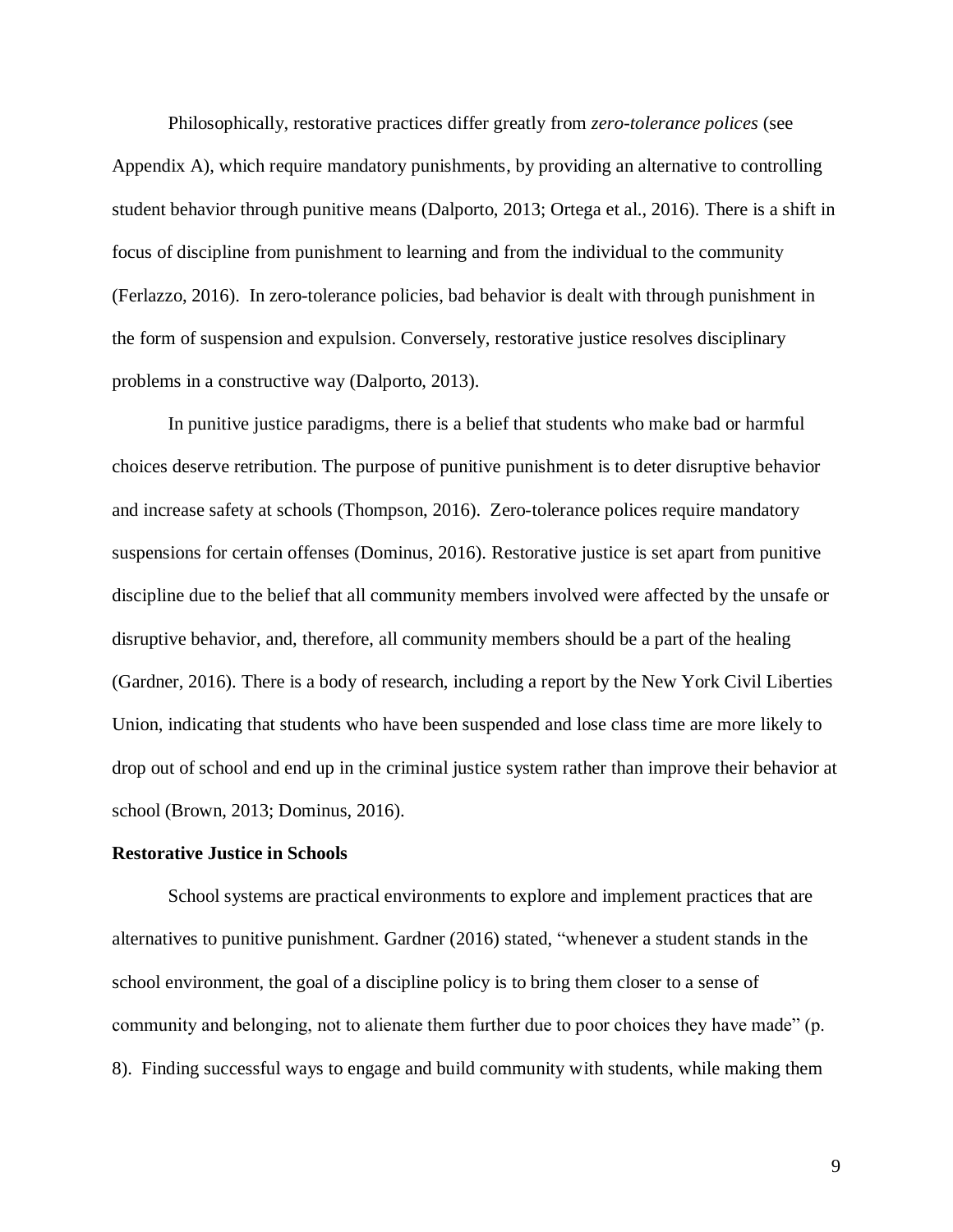feel like adults care for their well-being, will prevent students from behaviors that are confronted by the criminal justice system later in their life (Gardner, 2016). Restorative justice programs teach students to be responsible for their mistakes by learning from them and fixing problems caused by the impact on their communities, such as drug addiction or negative use of media and technology (Gardner, 2016). Students respond negatively to punitive discipline since there is a disconnect between their transgression and the punishment the student receives (Gardner, 2016). When punitive punishment is used, students are more likely to deny their responsibility, since it will lead to punishment (Gardner, 2016). Students are more likely to stay in school with the incentive to admit responsibility through the restorative program because there is a process that will take place to make things right (Dalporto, 2013). Each school may go about that process differently due to differing beliefs on restorative justice.

It is important for schools to have a restorative philosophy that is based on their vision of community relationships and accompanying responsibilities to each other (Gardner, 2016). For a restorative justice model to be successful, educators must hold shared beliefs about the purpose of discipline and the importance of creating a positive and transformative learning environment (Gardner, 2016). This often begins with mutually agreed upon core values by educators, staff, parents, and children within the school system as a basis for establishing a sense of community.

**Foundation of community.** Community in a school can be defined as "a shared sense of purpose, agreed upon values towards which all members are committed to working, a sense of responsibility to other members, and a duty to work towards the safety and well-being of others" (Gardner, 2016, p. 6). Restorative programs hope to build strong relationships amongst the school community while creating a safe environment for productive learning. They achieve this by having shared values to provide common language for students, teachers, and parents to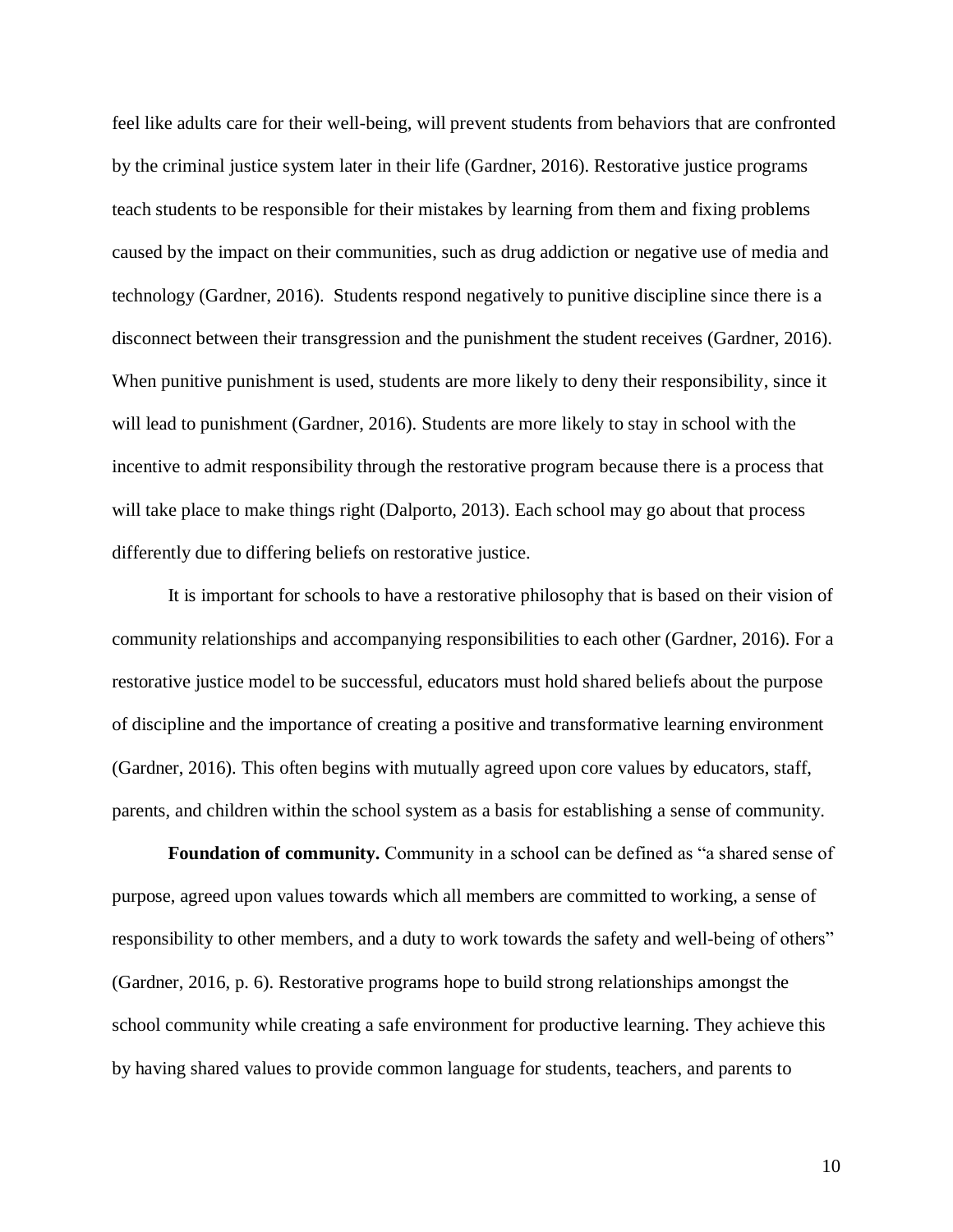understand what is expected (Ferlazzo, 2016). Establishing core values throughout a school provides the foundation of the culture. With a sense of community, individuals can feel a connection and responsibility to one another, which can—in turn—foster the approach to *student discipline* (see Appendix A; Dominus, 2016; Gardner, 2016). Discussing the role of community in restorative justice, Ferlazzo (2016) noted that "you can't restore justice to the community when you haven't created a community to begin with" (p. 1). With restorative programs, trust is established to allow major sources of students' misbehavior to be discovered (Brown, 2013).

A belief of restorative justice is that people are worthy, relational, and rooted in values of respect, dignity, and mutual concern (Evans & Vaandering, 2016). Furthermore, being honest and heartfelt when resolving conflict will benefit all members involved (Pope, 2010). For transformation of behaviors to occur, authority figures' responses must come from genuine care for the student and the well-being of the community (Evans & Vaandering, 2016). Having mutual core values helps establish trust in the community, which is necessary for transformation of behaviors to occur. Values of genuine care for the student and well-being of the community help to establish this trust (Gardner, 2016).

**Process.** The process of restorative justice allows students to take responsibility for their actions and gives students a plan to move forward in a productive manner, rather than continuing a cycle of misbehavior and punitive punishment from administration (Ferlazzo, 2016). Implementing the restorative process makes students more likely to accept punishment without resentment because they were a part of the repairing and understand their actions better (Ferlazzo, 2016). Students see restorative programs as fair structures and are more willing to be cooperative in these structures than in traditional punitive punishments (Dalporto, 2013).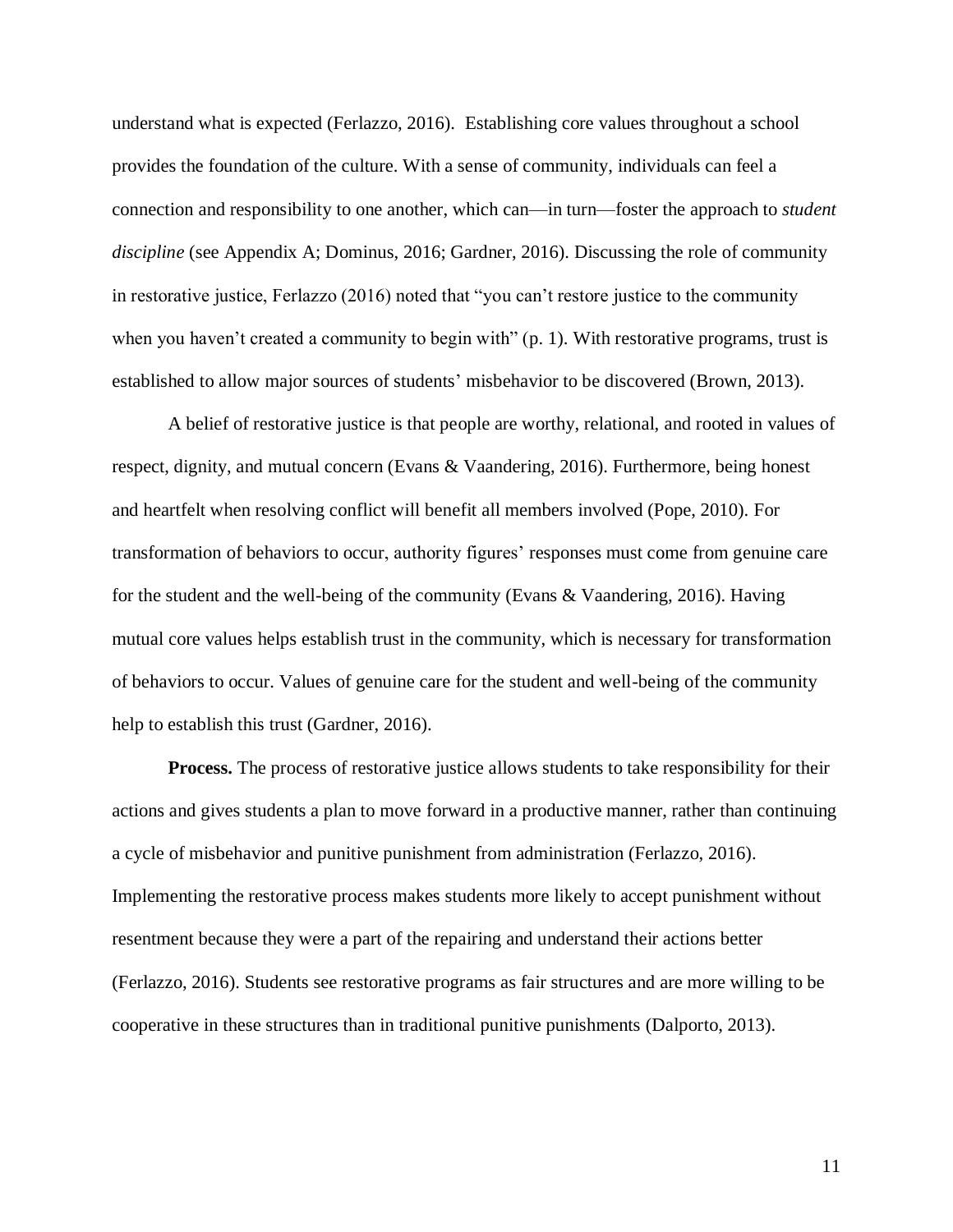Restorative justice promotes choice and fairness throughout the process. All members involved in an incident, including most importantly the victim(s) and perpetrator(s), must choose to be a part of the restorative process. The aspect of choice is a key component of restorative justice as it encourages repair caused from conflict (Wood & Masahiro, 2016). The process should never be forced, and it is worth noting that the length of time it takes for all members to feel comfortable participating in restorative justice may vary (Gardner, 2016). Furthermore, engagement of all parties in the decision making, explanation of the decision, and clarity of expectations surrounding understanding of the decision promotes fairness (Wachtel, 2016)

When students have a voice in the process—rather than just teachers—it also helps to shift the power dynamic, which is an indicator of success in restorative justice discipline models. This allows students to share their side of the story and provide suggestions for consequences that feel appropriate to them (Gardner, 2016). Equal time is given for both the victim and the accused to share their feelings about the incident to make the conversation restorative and not punitive (Ferlazzo, 2016). Often, the offenders are unaware of the impact their actions have on others until they hear it directly from the victim in a vulnerable way (Pope, 2010).

Punitive discipline techniques focus only on the student's actions and choices without understanding complexities associated with the reason for such behavior (Dalporto, 2013; Gardner, 2016). Restorative justice aims to get to the root of the problem through understanding context and outside factors, unlike punitive discipline, which helps to stop the cycle of misbehavior (Dalporto, 2013).

**Structures of restorative justice.** Varying structures have been implemented in restorative justice programs both within and outside of schools.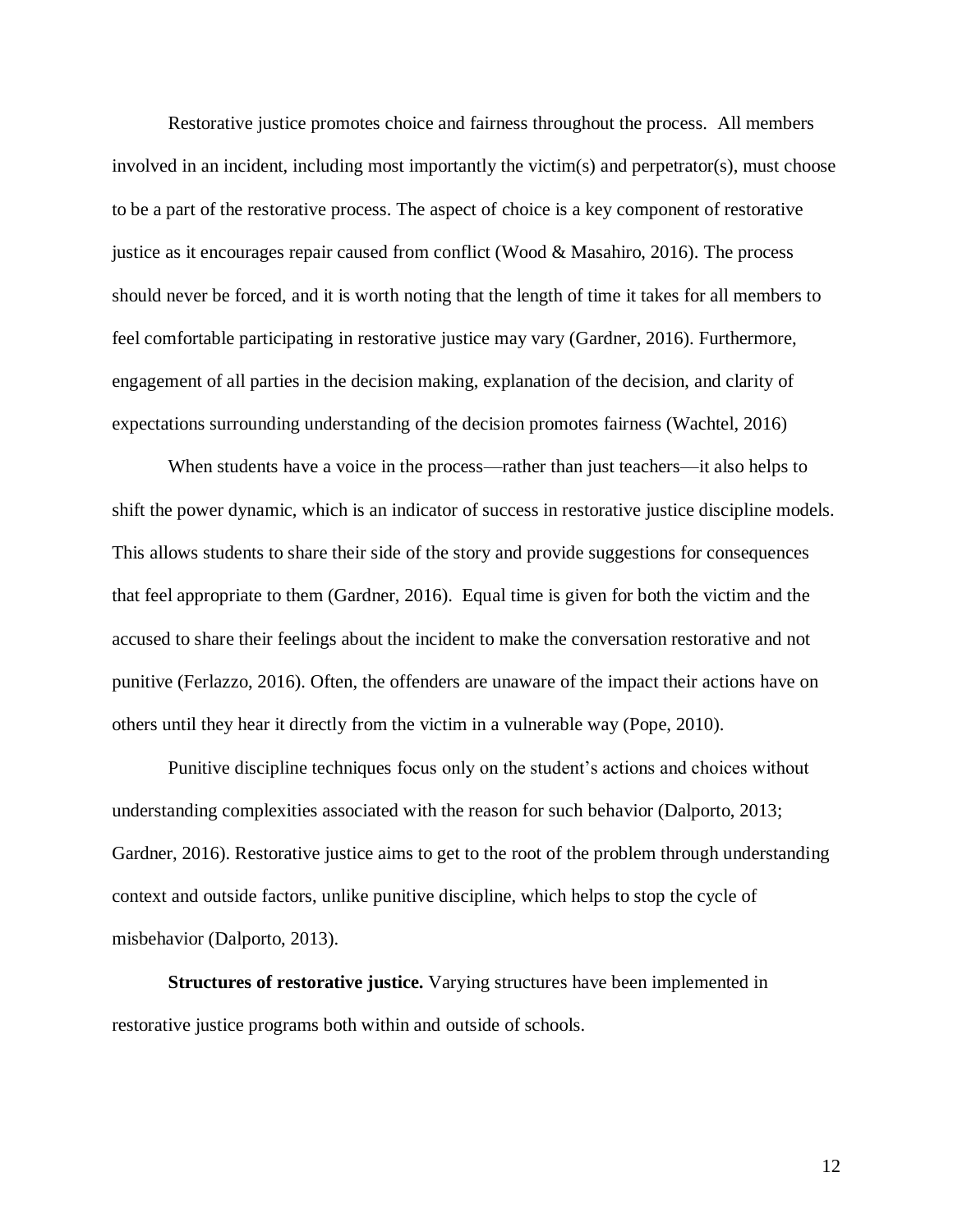*Circles.* Circles are based on indigenous practices that foster collaboration through the values of inclusiveness, respect, bringing the community together to deal with issues, and supporting the healing process (Brown 2013; Dalporto, 2013). In restorative justice practice, a circle promotes a dialogue process that brings the community members who have been impacted by an incident together to collectively come to a restorative solution in a safe and supportive space (Gardner, 2016; Pranis, 2014). The dialogue process promotes understanding, selfresponsibility, and action among the individuals involved in the conflict (Ortega et al., 2016). Circles can include just the offender, victim, and mediator, or a larger group. Self-reflection makes restorative circles different than other dialogues (Ortega et al., 2016). It is important to give students and teachers the opportunity to sit in a circle and speak to the effects of a given incident (Dominus, 2016). Everyone involved in the circle has a gift to offer when trying to find a solution to the problem (Pranis, 2014). Circles are not only conducted in response to wrongdoing; they are also a method of bringing the school community together to know each other and function more effectively as a group by building a sense of community (Ferlazzo, 2016).

*Student support groups.* Discipline that matches the offense can be offered through student support groups (Gardner, 2016). Student mediators lead the peers through a process of reflection and problem-solving to prevent minor incidents from developing into significant transgressions (Gardner, 2016). Peer programs enable students to take responsibility for their actions and begin to repair the harm caused by their actions (Gardner, 2016). The process also allows for all individuals involved in an incident to tell their narrative to an impartial member of the peer support group (Ferlazzo, 2016). Peer groups can be helpful in engaging students at the school because they hold students accountable for their disciplinary actions (Ferlazzo, 2016).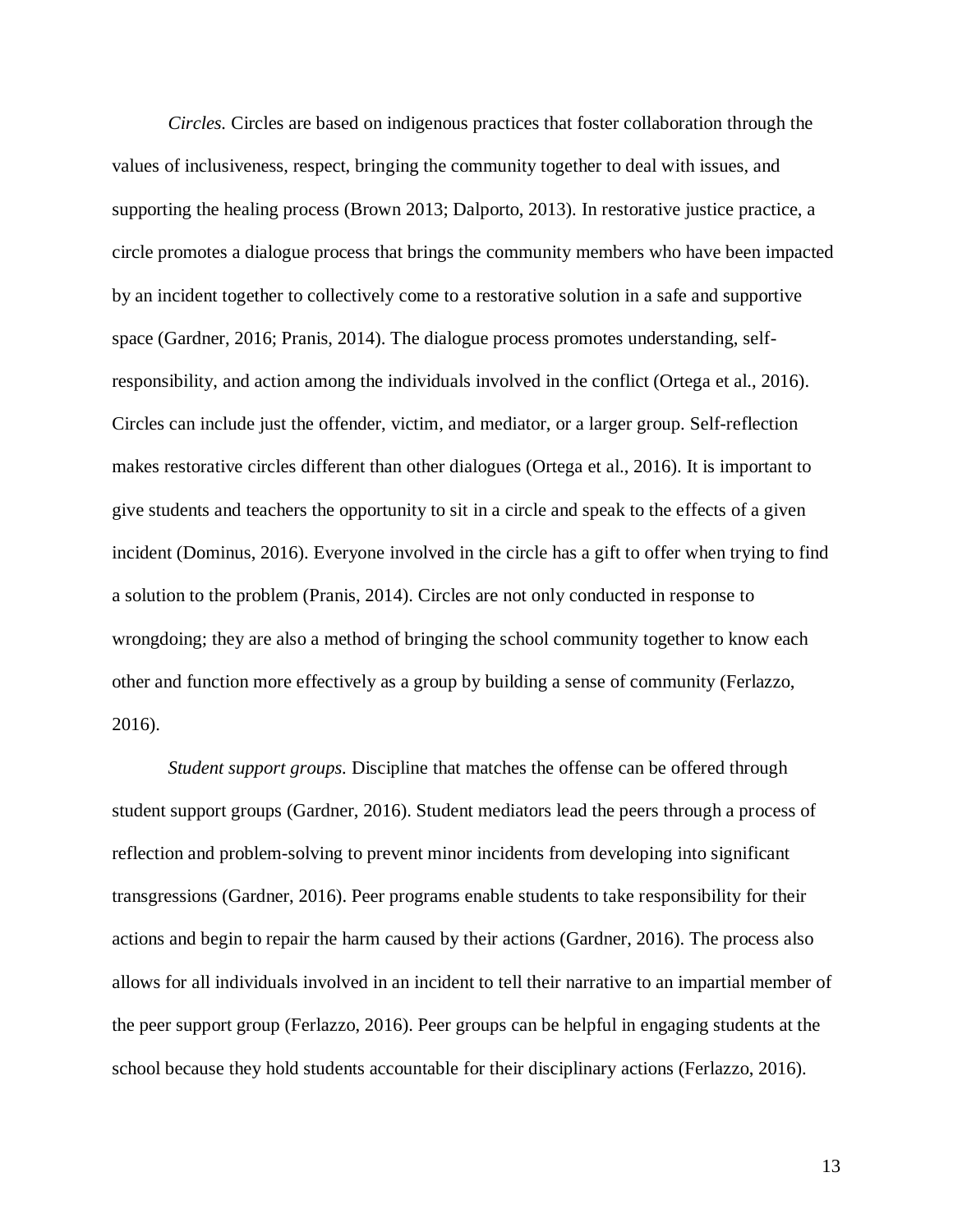**Outcomes.** There are both positive outcomes and challenges resulting in school systems shifting from punitive punishment to a more restorative approach to discipline. While students have the opportunity to take responsibility for their actions (Gardner, 2016), they also may respond with resistance. Furthermore, relationship-building and changing school culture take time and strong support from staff and students (Gardner, 2016).

Students can take ownership of dealing with conflicts safely and have reported that working through conflicts was better than fighting (Lyubansky, 2016). This process also empowers students to apply skills learned in the restorative programs to conflicts outside of the school setting (Dalporto, 2013; Lyubansky, 2016; Ortega et al., 2016). Giving students more internal control can help improve their relationships (Shaw, 2017). Students have the opportunity to discuss the actual issue with their peers instead of just fighting back and forth without knowing each other's perspectives (Lyubansky, 2016; Ortega et al., 2016). The process fosters emotional bonds between individuals and among the community (Wachtel, 2016). Teachers give fewer detentions and suspensions because of restorative programs (Lyubansky, 2016; Ortega et al., 2016). In addition to increased bonding and decreased punishments, studies have reported more academic and social achievement once restorative programs were implemented in schools. Students focus more on their academics and behave better in the classroom (Dalporto, 2013; Ortega et al., 2016).

After engagement in a restorative process, studies have reported a few challenges that can occur. It can be difficult to get all students involved to talk through a conflict instead of fighting (Ortega et al., 2016). Students may feel disappointment when they want to participate in the restorative process and the others involved in the conflict do not want to partake. It can also be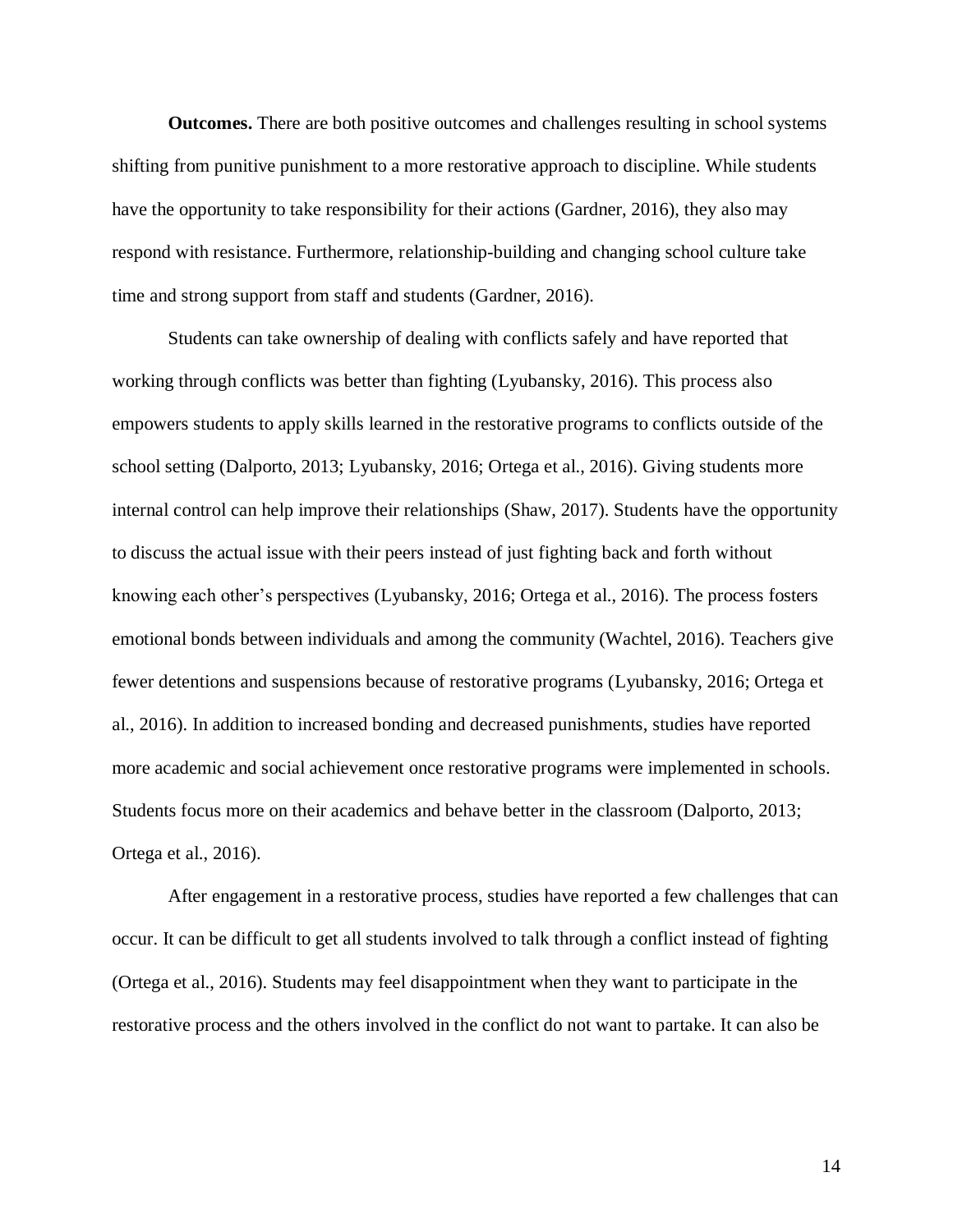frustrating when individuals feel that their peers lied in a restorative process or did not take it seriously (Ortega et al., 2016).

**Implementation.** For a school, the process of beginning a restorative program can be challenging. It can be difficult to get all teachers and administrators to agree to the process. Many are reluctant and believe that, in schools, the adults should be in charge and the students need to follow the rules (Gardner, 2016). Restorative justice programs are a multiyear process to transform the culture that has been in place for a long period of time (Brown, 2013). Once schools get on board with restorative programs, there is also the issue of ensuring quality practice with the continuous growing of restorative programs (Karp & Olivia, 2016). For example, the circle process is more than setting up chairs in a circle. There must be careful preparation for good practices to be utilized when a teacher or mediator is facilitating the circle with a nonjudgmental lens (Dalporto, 2013; Pranis, 2014). Another limitation is that the majority of the research conducted on restorative justice only focuses on comparing school discipline records for the number of detentions and suspensions pre-and-post-implementation of restorative justice programs (Lyubansky, 2016). Understanding other outcomes such as change in school culture or peer relationships would clarify the benefits of restorative programs. Further research can help to expand the growth of restorative programs in schools. Other school-based programs have integrated DMT into the curriculum that focus on violence and prosocial skills. These programs are useful in understanding how DMT has impacted the schools in which they have been implemented.

#### **Dance/Movement Therapy School Programs**

Two existing DMT curriculums that address violence prevention and prosocial skills in schools are Rena Kornblum's *Disarming the Playground* and Nancy Beardall's *Mentors in*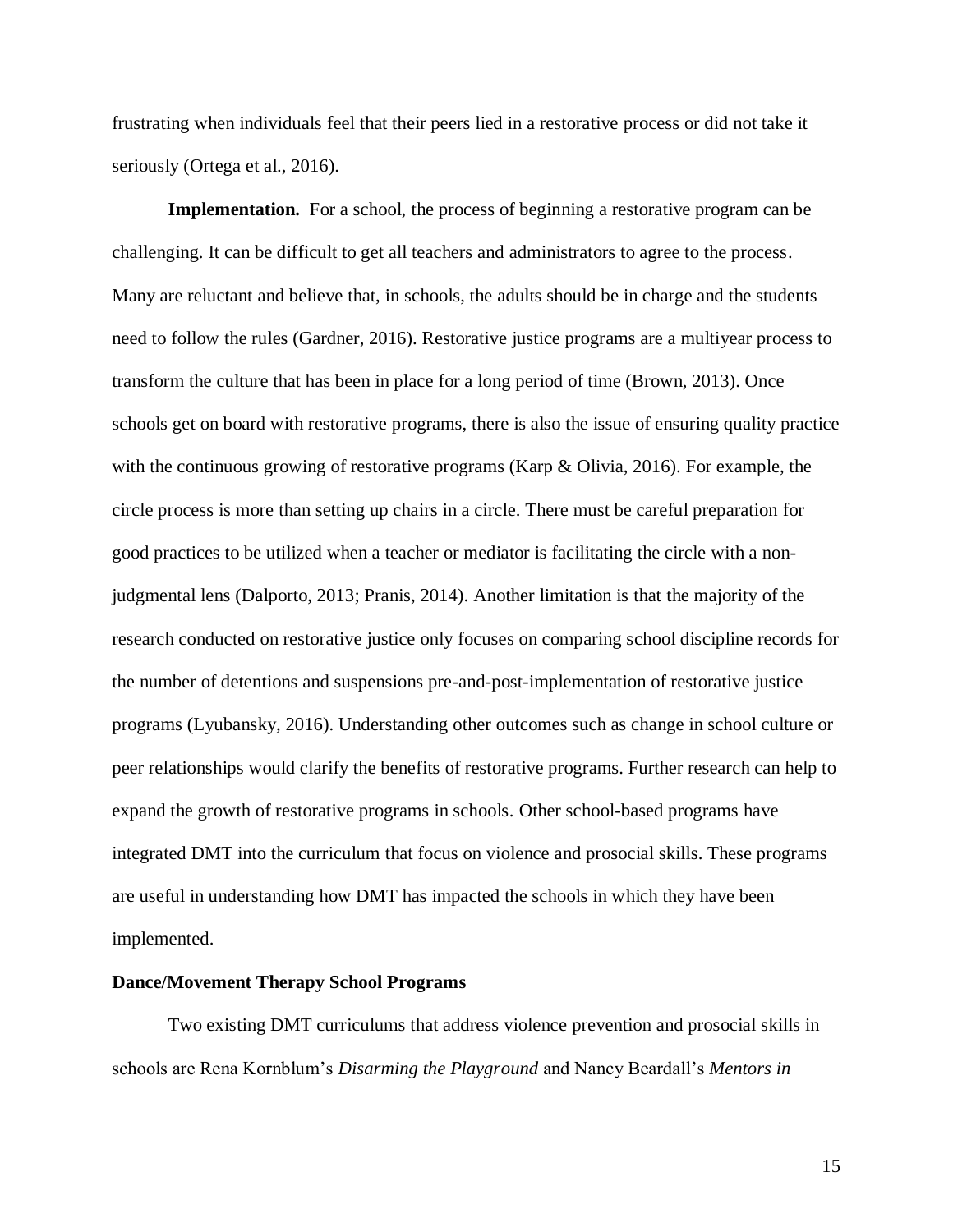*Violence Prevention Program*. Both programs use movement-based interventions to bring students into their bodies to foster a connection between their physical, emotional, and verbal responses.

As a dance/movement therapist, Kornblum created a school program utilizing body and mind as equal partners in developing the skills necessary for creating a safe world through movement to prevent violence. All acts of violence require movement; therefore, so do all acts of peace (Kornblum, 2002). Students acting out violently are moving their bodies to represent their inability to control emotions such as anger. Using DMT in a violence prevention program at a school allows students to re-educate their bodies to move toward a positive solution (Kornblum, 2002). When two students are in conflict, movement must occur for resolution to take place. The curriculum of the violence prevention program is designed to impact the targets and witnesses of aggression as well as the aggressors (Kornblum, 2002). Self-settling is practiced through the introduction of abdominal breathing as well as other activities developed by Kornblum. Using a combination of movement, discussion, and creativity to work towards change, emotional needs are addressed and students have more energy available for learning (Kornblum, 2002).

As the creator of the Mentors in Violence Prevention Program, Beardall incorporated movement activities to engage the students in the program's curriculum. The program provides high school students with the experience of mentoring their peers and middle school students to increase student's body awareness and increase respectful interactions among peers (Beardall, 2007). Students have the opportunity to witness, dialogue, and reflect while being in relationship with others about the impact their actions can have towards intervening in a violent act. This helps develop a mindfulness towards empathizing with others and supporting each other (Beardall, 2007). Restorative justice programs have similar goals. Movement activities included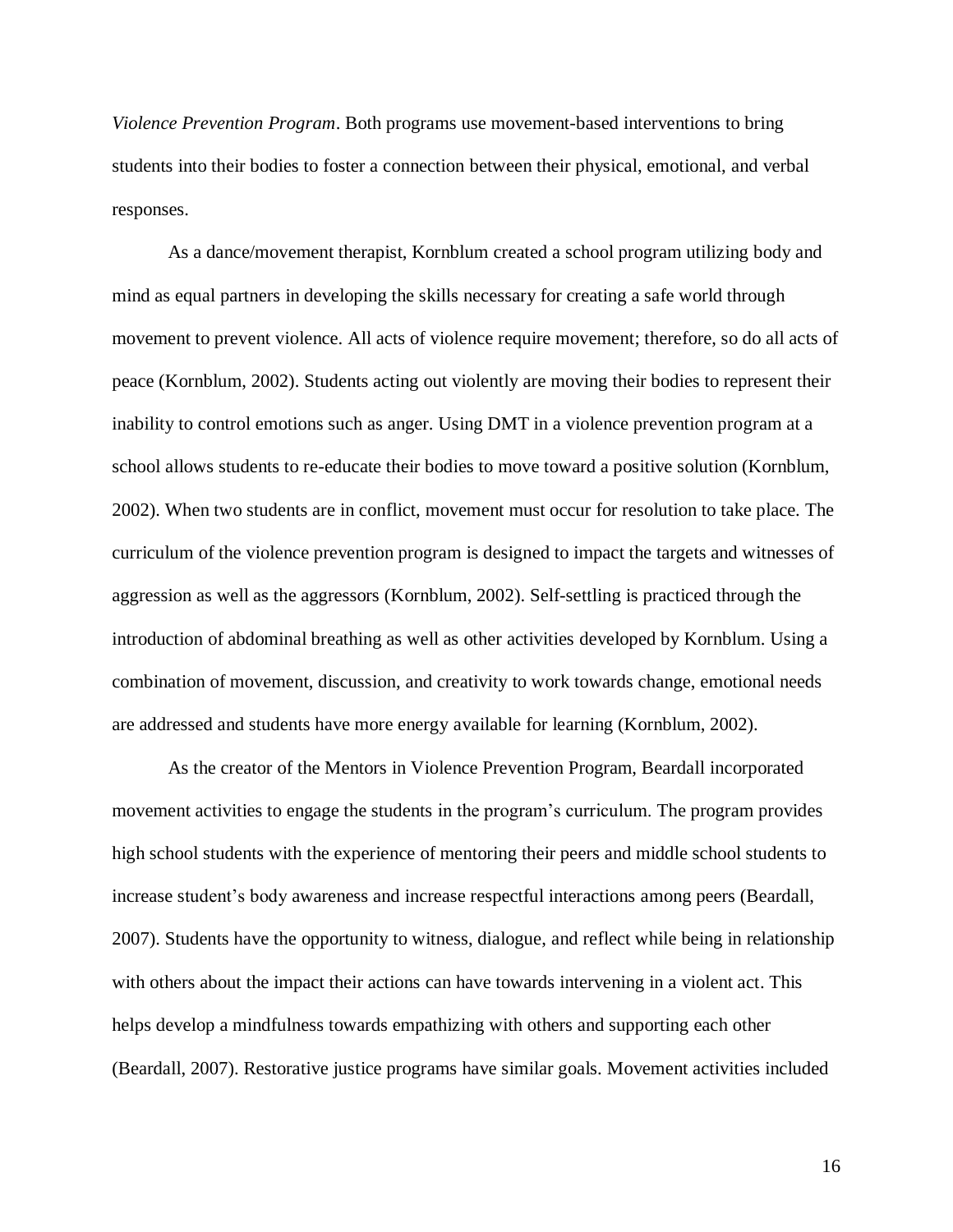in the program are a gesture piece for students to move through as they embody the process of relating to others while in conflict. There are also visualization exercises for students to recall times when they were harassed, as well as a movement activity with areas of the room labeled as agree, disagree, and unsure to encourage dialogue about different ideas and values (Beardall, 2007). This DMT-informed program encourages an open process of discussion and provides the ability for students to shift their thinking, which is important for a restorative program to promote, as well.

#### **Summary**

Restorative justice practices began in the juvenile justice system and have expanded into schools over the years to repair damaged relationships. Within the school system, administration and staff needed an alternative to the zero-tolerance policy to reduce detentions and suspensions. This approach allows students to take responsibility for their action to create peace in their communities. Building support from all members of a school community enhances the positive impact of restorative justice programs.

These are two examples of DMT programs implemented in schools that focus on violence prevention and building prosocial skills. Creating a DMT Restorative Justice Program can fully effect the culture of a school by promoting prosocial skills, and therefore, preventing violence and conflict from occurring within the school altogether. Integrating DMT interventions into restorative justice programs allows students to increase their body awareness and empathic understanding of others through the body mind connection. This is important since the body and its nonverbal expression as a source of information cannot be ignored in the process of healing (Chaiklin & Wengrower, 2016). This creates a more holistic approach to healing as students work through a conflict.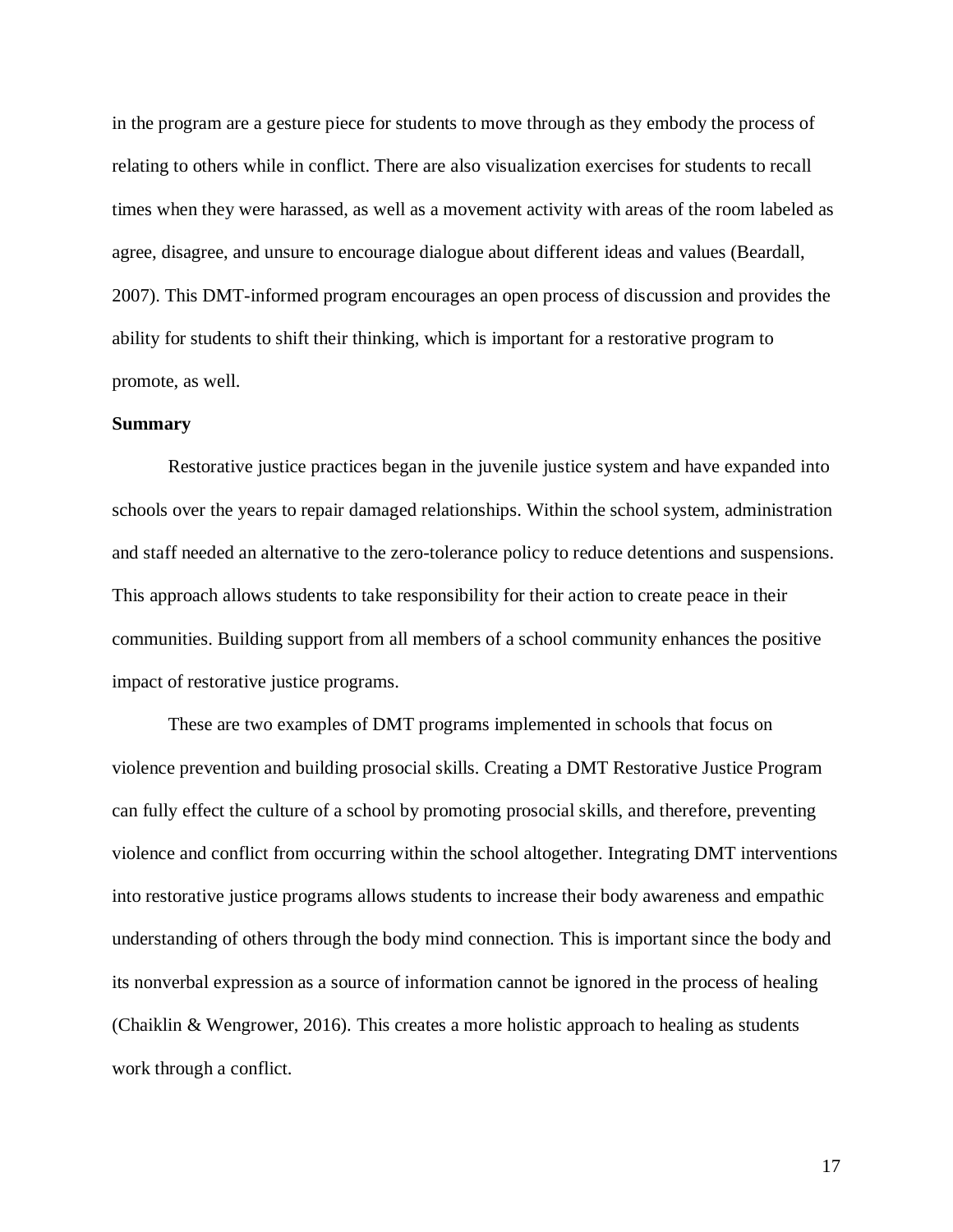The following program was created through the guiding question of how can DMT and restorative justice be integrated effectively into high school programs to repair damaged relationships caused by different behavioral issues at schools. The purpose of the thesis is to develop a stand-alone program that has added DMT-informed interventions to an existing restorative justice program for high schools to implement. The program is designed to support youth in repairing damaged relationships caused by different behavioral issues.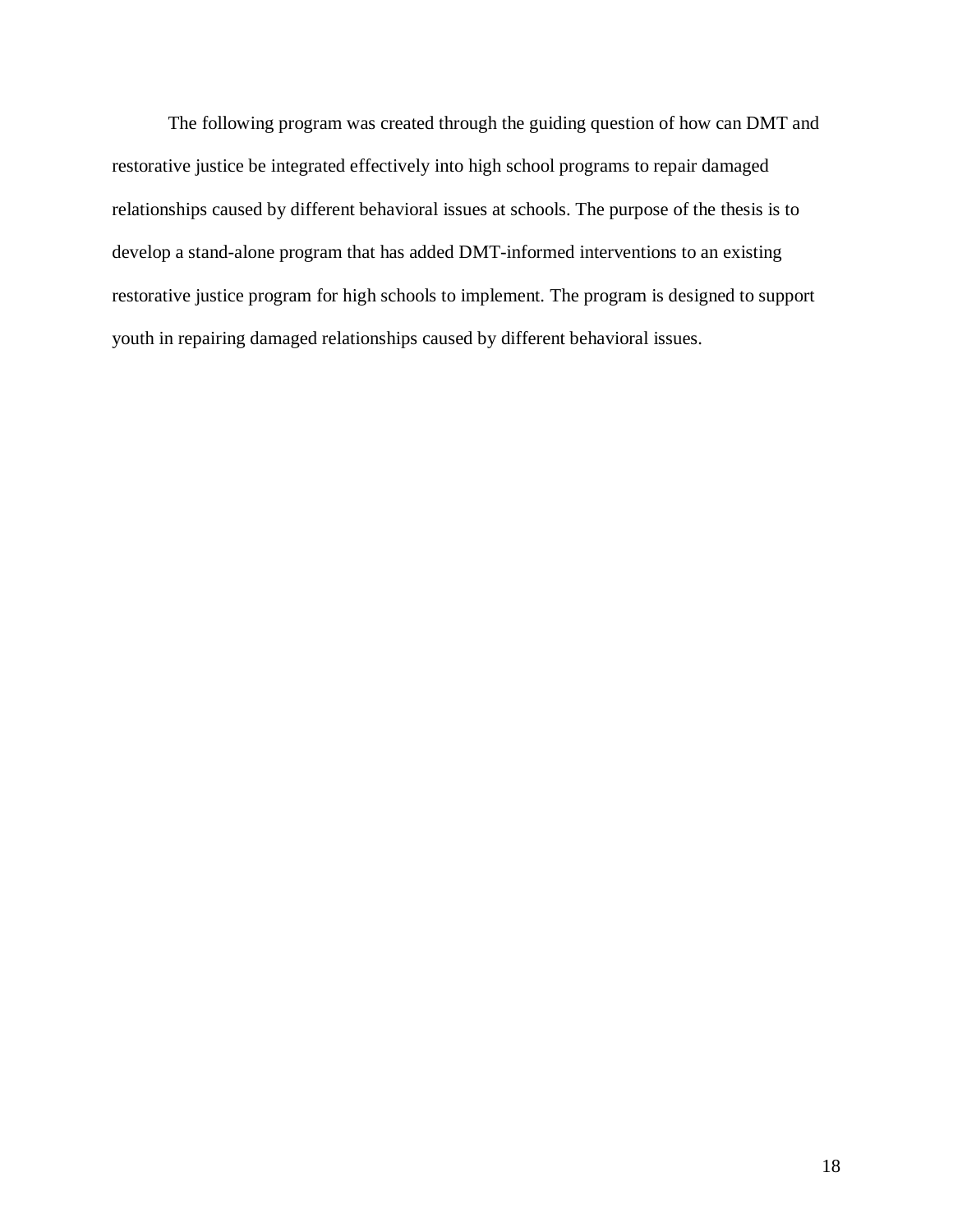#### **Chapter 3: Program Development**

I developed this program as a research-informed program: evidence from current research and practices of restorative justice were used to build it (Substance Abuse and Mental Services Administration, n.d.). In the future, the program can be documented through evaluation to eventually become an evidence-based program. Evidence-based programs are interventions that have observed effects as the consequence through accepted scientific methods of program evaluation (Substance Abuse and Mental Services Administration, n.d.).

I used the theory approach logic model to inform the development of this program (see Appendix B). I gathered information through the Delphi method which involved three rounds utilizing collaborators. The steps of the Delphi method will be discussed in detail later in this chapter.

#### **Theory Approach Logic Model**

I used the theory approach logic model in the development of this program. The Work Group for Community Health and Development (2013) stated that effective logic models make a visually detailed statement of the activities that cause change; those results are what the community can expect to see. Such a model examines what needs a program is addressing, resources available or necessary to implement the program, activities, and expected outcomes (W.K. Kellogg Foundation, 1998).

The theory approach model focuses on the theory of change that has influenced the design and plan for the program. This specific approach required explanations for the reasons as to why there should be examination of the integration of DMT and restorative justice to create a program. The theory approach model indicates reasoning as to how and why such a program will work upon implementation at a high school (W.K. Kellogg Foundation, 1998).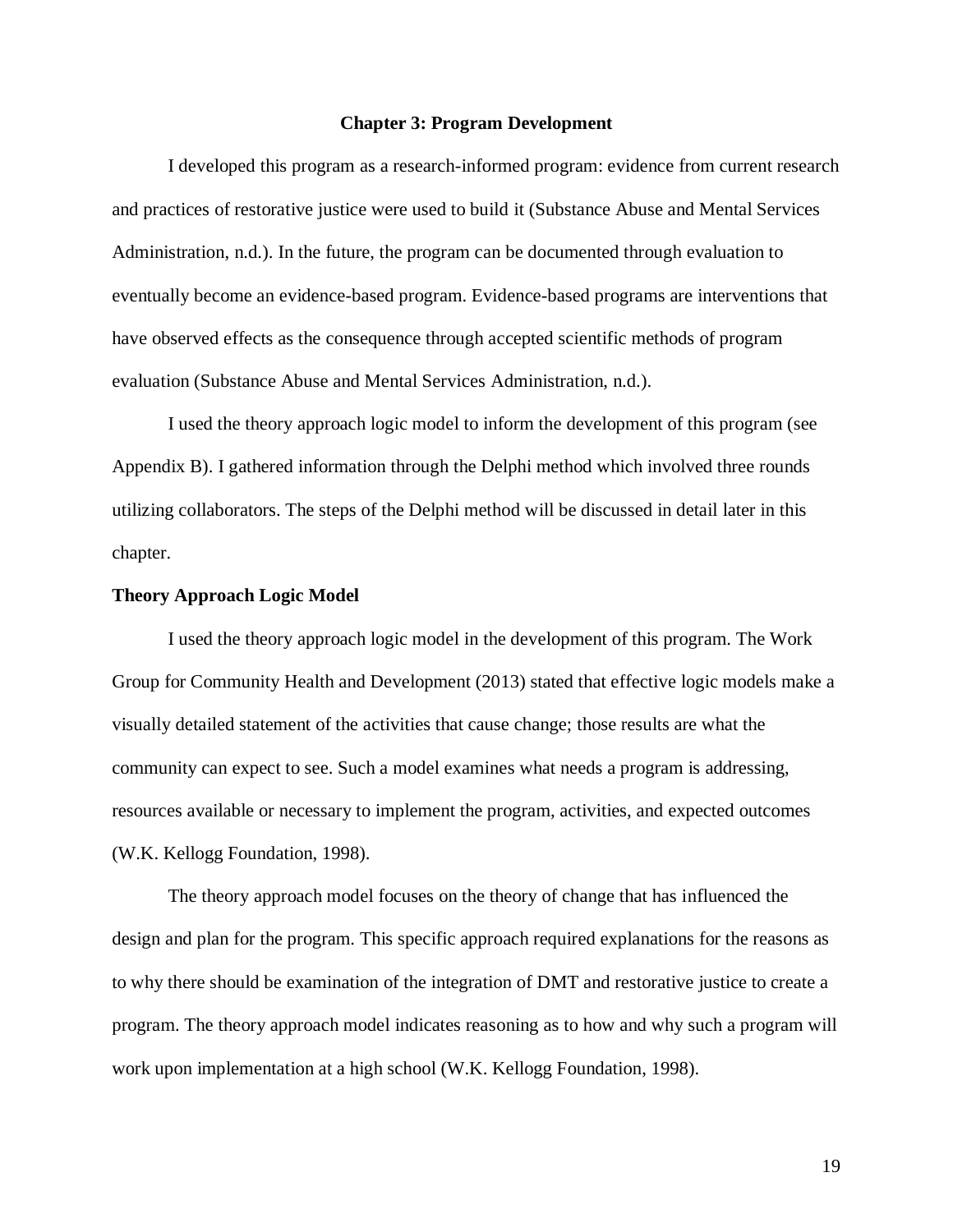**Problem.** This program addresses the issue that school systems are facing as they are scrambling to identify and adopt more effective models for addressing issues of discipline and healthy school climates (Gardner, 2016). Schools have traditionally used detentions and suspensions as a way of handling conflict. However, these approaches have not proven successful in repairing peer relationships and have also had long-term negative consequences such as increasing rates of school drop-out and later involvement in the criminal justice system (Evans & Vaandering, 2016; Gardner, 2016). This program addresses the need to find new ways of resolving behavioral issues that cause conflict between two students in a high school setting. Although restorative justice programs have begun to do so, they can be limiting as they only focus on processing to promote changed behaviors. Interning at a high school allowed me to immerse myself in the setting in which this program would be implemented. As I assessed the problematic areas within the restorative justice program present at the school, I targeted areas for improvement. DMT has the potential to enhance social, emotional, and cognitive competence through the use of nonverbal communication and the body-mind connection.

**High school needs.** The needs that led me to address the issue of finding effective restorative justice programs in high schools include problems related to detentions, suspensions and unhealthy school climates. Millions of students are being suspended, adding up to 18 million days of lost instruction in one school year (Gardner, 2016). The zero-tolerance policy proves to be ineffective with over half of those students being suspended a second time that year (Gardner, 2016). Finding ways to help students understand the impacts of their actions can prevent further suspensions.

**Desired results (outputs, outcomes, impacts).** The goals I expect my program to achieve involve obtaining grants and other funding in order to implement the developed program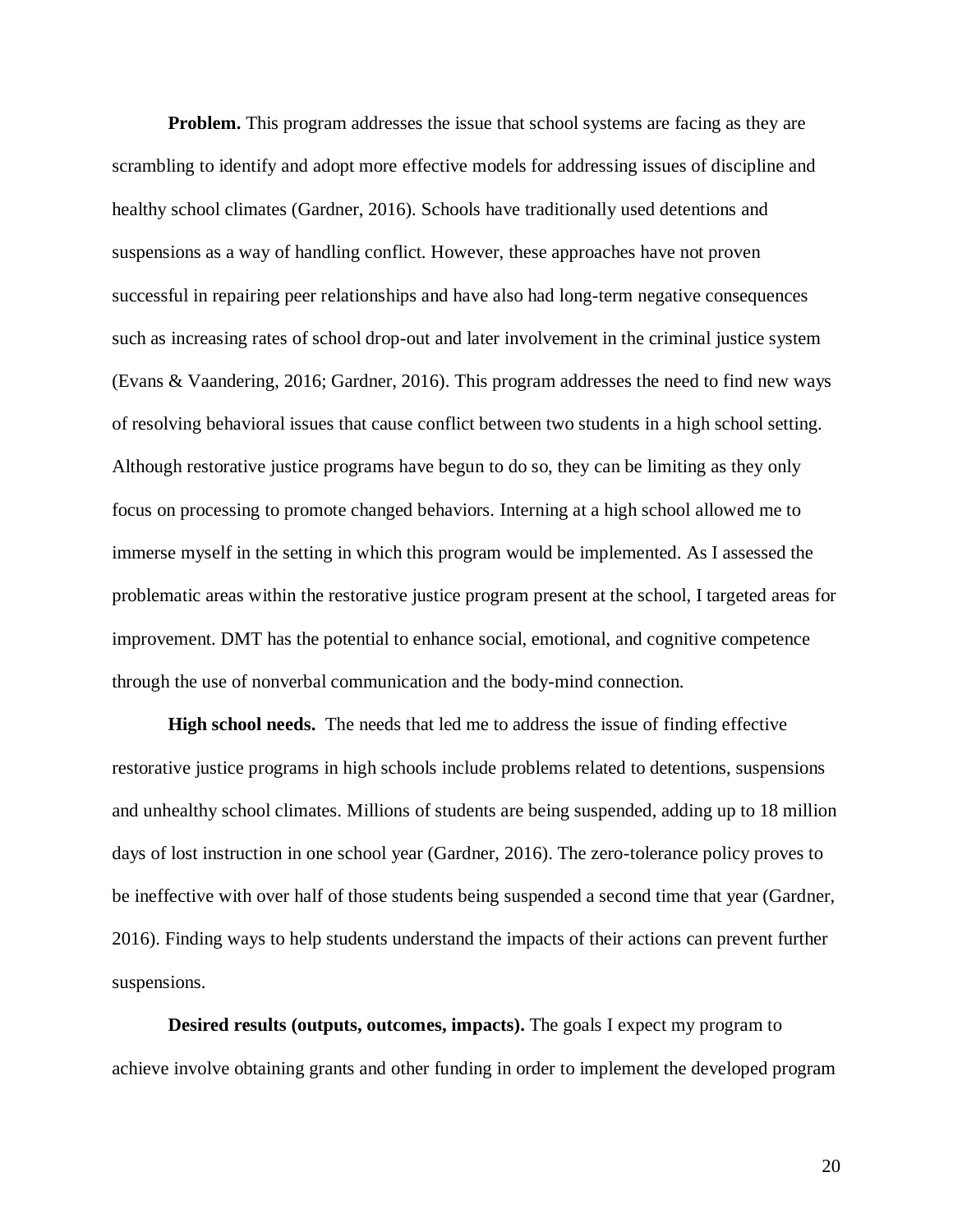into high schools. I seek to provide a DMT restorative justice program that will be relatable to the targeted population. Short-term goals include increasing self-awareness, learning movementbased coping skills, increasing empathic understanding, and identifying healthy conflict resolution skills. Long-term goals of the program include decreasing school detentions and suspensions by creating a healthier school climate through the use of DMT interventions.

#### **Delphi Method**

I collected information for this program through semi-structured interviews and a series of questionnaires. My process followed the Delphi method of gathering and interpreting information. This method of gathering data from experts on a specific issue can be used to develop a range of possible program alternatives (Hsu  $\&$  Sandford, 2007). This method utilizes multiple iterations as its feedback process. The process consists of typically three to four rounds that allow the collaborators to reassess the information from the previous round. I chose the Delphi Method because I believed it would best assist me in creating a program that integrates DMT and restorative justice. Having collaborators that were experts in the fields of DMT, restorative justice, and student discipline allowed me to utilize their experience to develop a program that would best serve high schools.

**Collaborators.** For the purpose of developing this program, collaborators were chosen based on their experience in the fields of DMT, restorative justice, or student discipline within the high school system. These collaborators gave me insight on experiences with DMT and/or restorative justice, and they assisted me in creating ideas for the program. I had three collaborators: one dance/movement therapist, one head of student services, and one *school culture specialist* (see Appendix A). The school culture specialist collaborates with school staff to implement strategies and programs designed to improve the schools culture and climate. That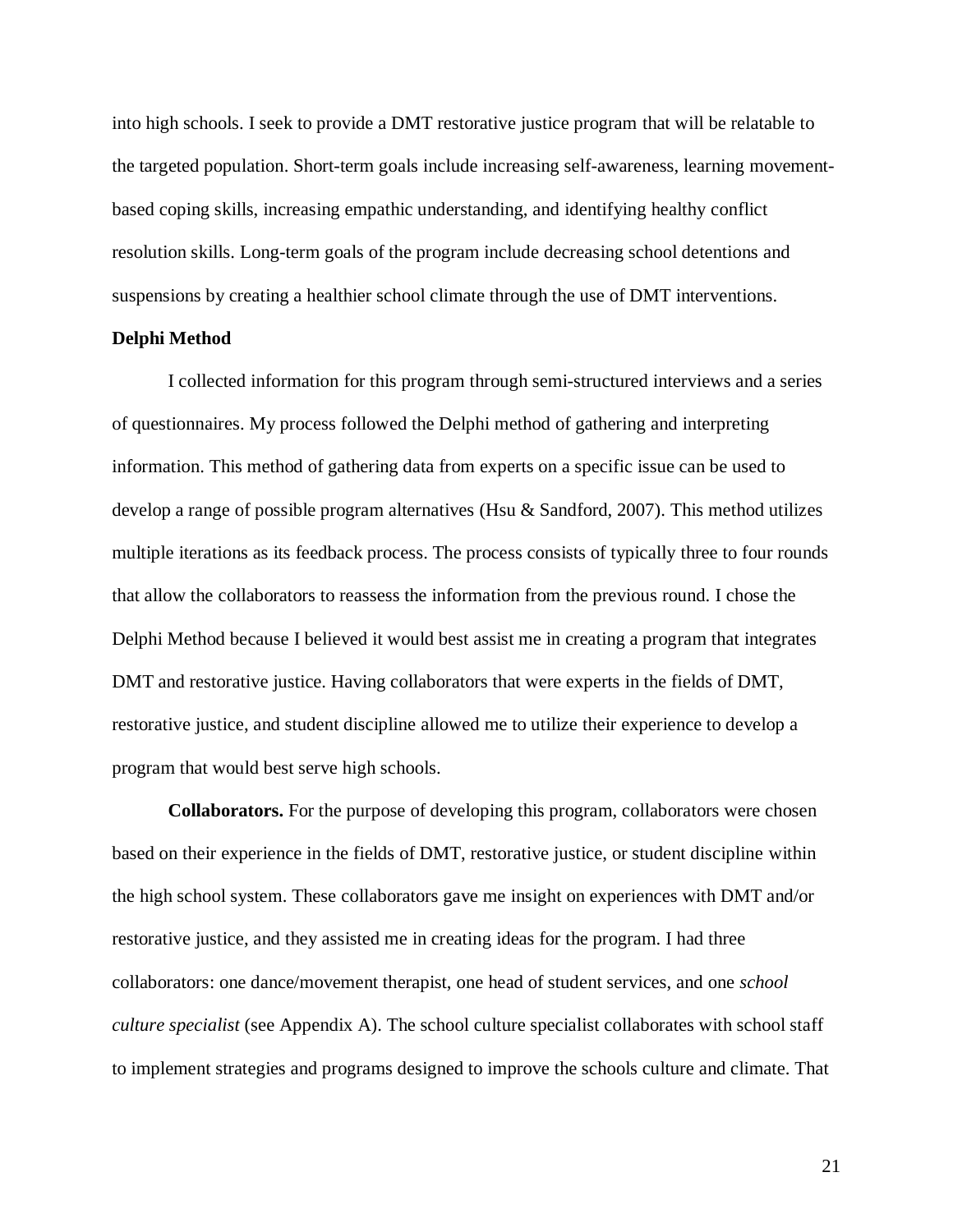means ensuring that the school is safe and supports learning. During the recruitment process, I discussed my guiding question, my ideas, and my motivation for wanting to create this program with them. Each collaborator signed an informal collaborator agreement that clearly stated what was expected of them (see Appendix C). There were three rounds completed by the collaborators consisting of one interview and two questionnaires. The structure of each round is discussed below.

**Round 1.** The first round consisted of an individual semi-structured interview with each of my collaborators (see Appendix D). The interview questions varied depending on the background of the specific collaborator. All interviews were audio recorded on my password protected phone through the voice memo application. This helped to gather more information on restorative justice programs that are already established and generated ideas to improve those programs through the use of DMT. The questions focused on identifying specific DMT or restorative justice interventions the collaborators are using and their effectiveness, theoretical approaches that would best fit the program, and other needs to consider for successful implementation. This information was used to create the first draft of the program logic model.

**Round 2**. The program logic model was created based on the information received from the semi-structured interviews. Once created, Delphi collaborators completed a qualitative questionnaire through Survey Monkey online (see Appendix E). The questionnaire consisted of broad questions relating to the program logic model to review and confirm accurate information. (Hsu & Sandford, 2007). The feedback provided during this round informed the content creation of the program.

**Round 3.** In the third round, collaborators reviewed the program content and answered an additional questionnaire that involved more specific questions about the program to ensure it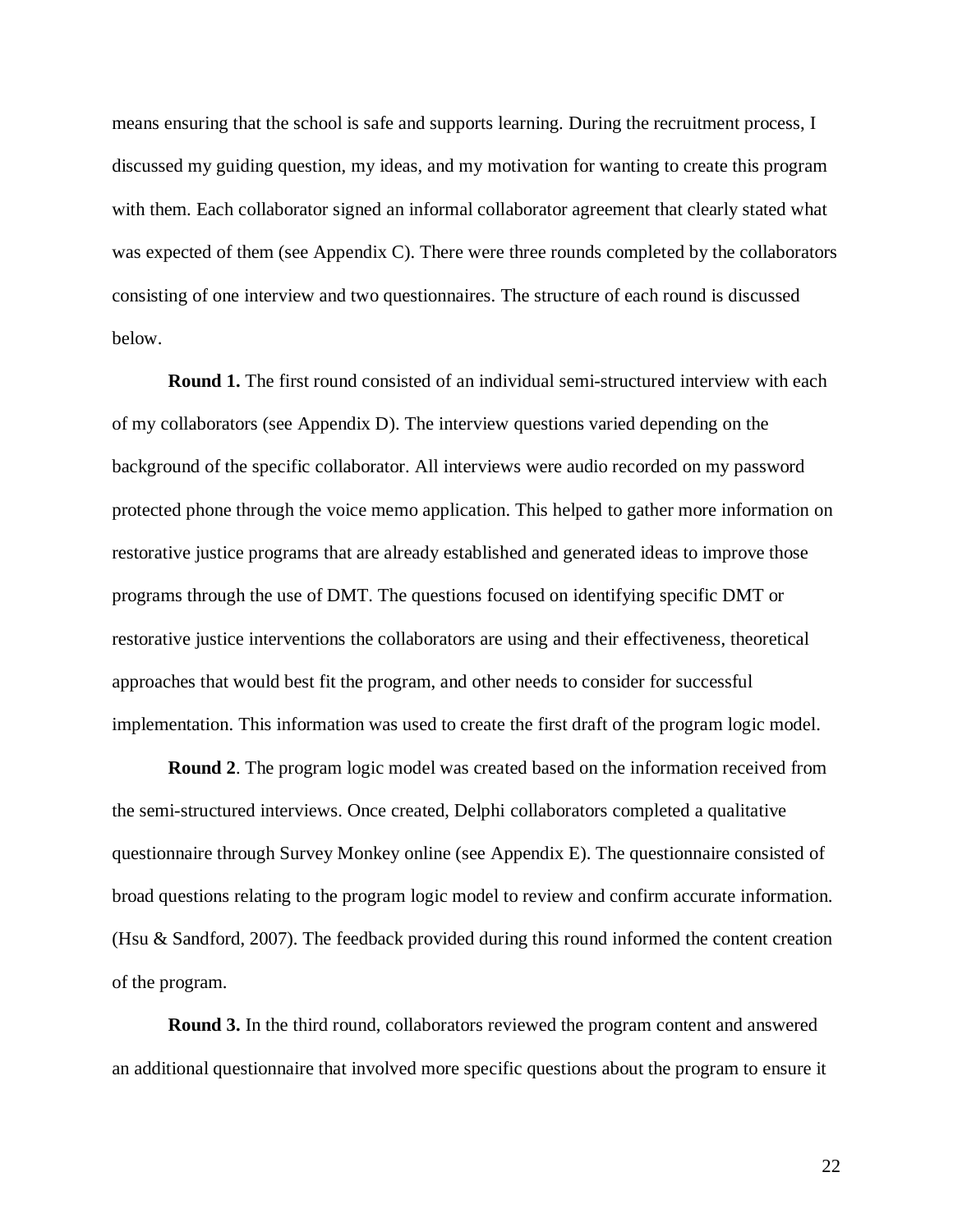best addressed the outputs, outcomes, and impacts of the program (see Appendix F) (Hsu & Sandford, 2007).

#### **Ethical Considerations**

Prior to conducting the Delphi Method, collaborators signed an informal agreement to ensure their safety. The agreement summarized the development process and expectations as collaborators. Within the agreement, collaborators could choose to be identified or remain anonymous. Either way, all documentation being used for the development of the program was stored on my personal laptop. The laptop was password protected and remained near me or stored at my private home. Power dynamics within the developer and collaborator relationship were not an issue due to the nature of the information gathering process used in the logic model. Consensus between the collaborators established through the Delphi method prevented any collaborator from having more power. In addition, I had a conversation with each collaborator prior to their consent to ensure that all were clear of the expectations included in their role. As collaborators, the program content did not belong to those individuals. Furthermore, no student information was shared. De-identification was used when discussing examples of specific cases.

A bias that was addressed through the Delphi Method was my feelings about the high school population. Interning at a high school has been a challenge regarding students' willingness to engage in movement. I experienced initial resistance among my students when prompted to shift from verbal to nonverbal directives during sessions. Exploring new ways to invite this shift in a more comfortable way increased curiosity around movement exploration. Developing a program that integrates DMT and restorative justice needed to fit this populations needs. Working with my collaborators helped me determine how much movement should be integrated and how to do so effectively. A related personal bias that was addressed through the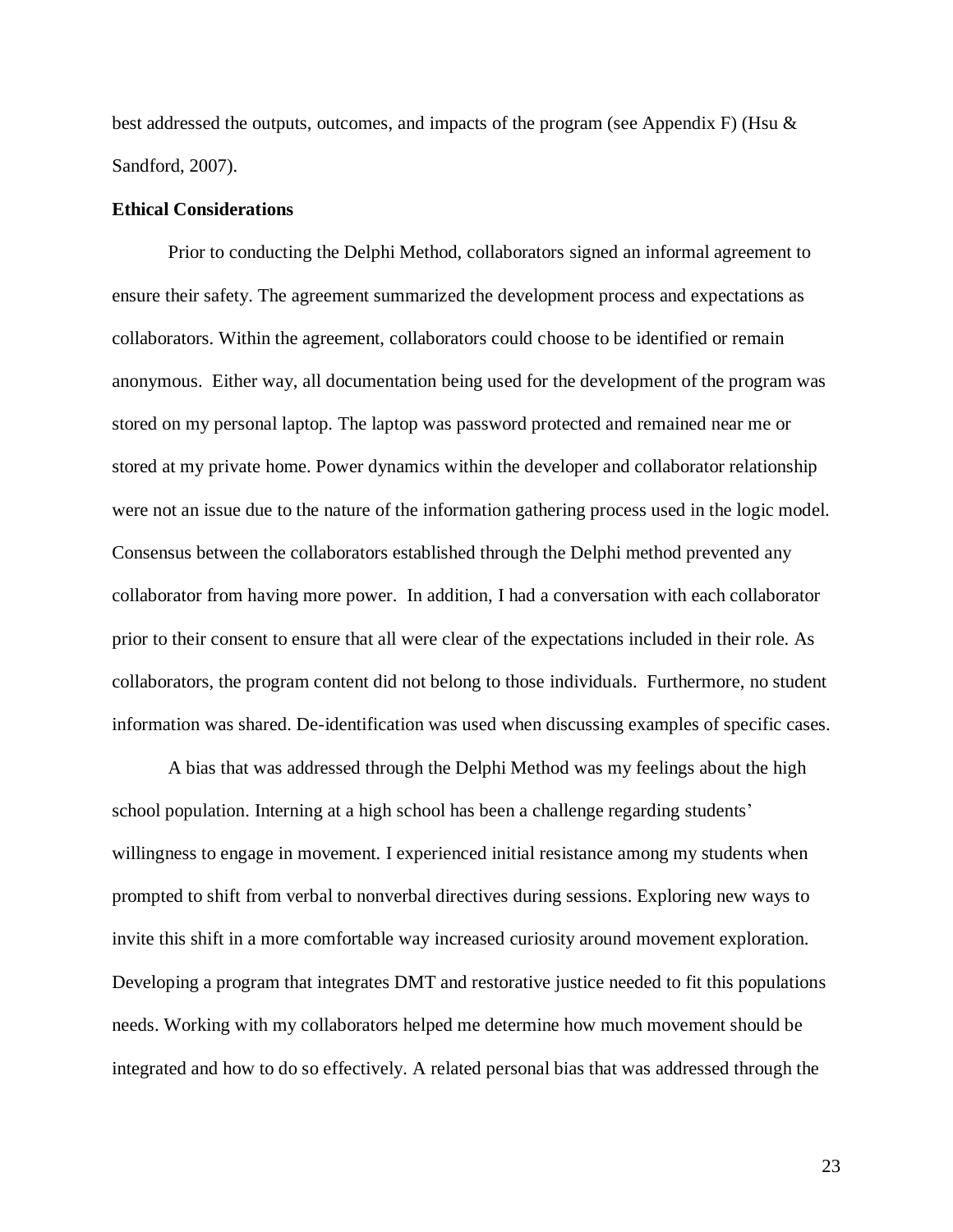collaboration process was my preferred DMT interventions as a dance/movement therapist. While facilitating, I prefer breathing interventions and authentic movement. Feedback from my collaborators ensured that my expectations from the students were more aligned with reality since DMT is a new concept with little time to develop the skills for authentic movement. Therefore, the collaborators helped me to create an intervention that was informed by the practice of authentic movement instead.

It is also important to recognize that I developed this program from my own lived cultural experience and what I have observed while interning in the school. As my own cultural humility continues to evolve, I understand that different cultures may have their own beliefs towards the repairing of damaged relationships due to conflicts.

#### **Conclusion**

A theory approach logic model was used in the development of this program. The model addressed the transition schools are making from punitive punishment to restorative justice approaches to resolve conflict. The resources needed, activities to address issues, outputs of those activities, hopeful short-term and long-term outcomes, as well as potential impacts were identified in the logic model. The model can also be used once the program is implemented for future evaluation.

The three rounds of the Delphi method were helpful in formulating the content of the program. Having collaborators throughout the process provided opportunity for brainstorming and modifications to be made. The final product addresses conflict between two students involving five separate meetings. DMT interventions have been integrated into a restorative justice programs to create a holistic approach to the repairing process.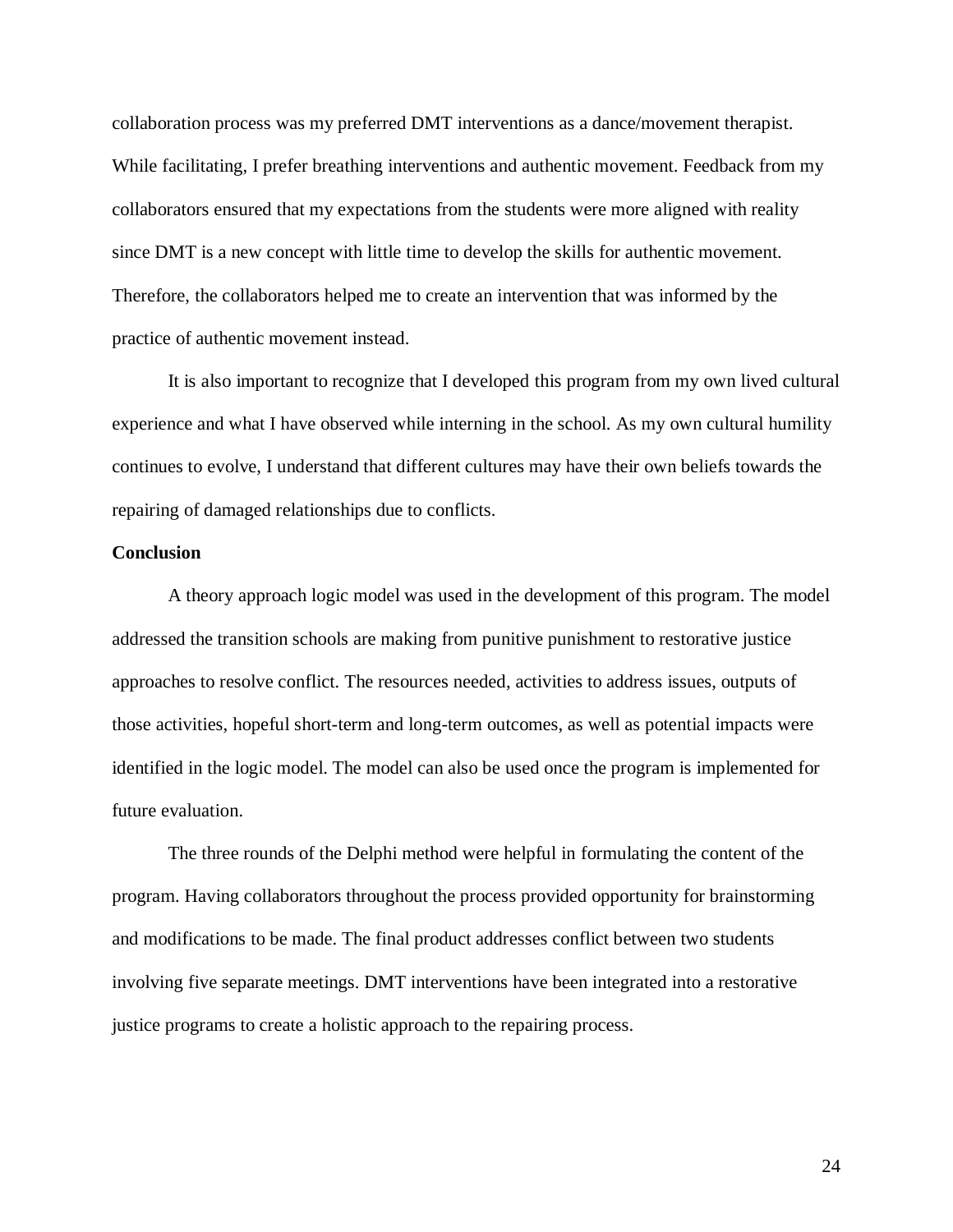#### **Chapter 4: Dance/Movement Therapy Restorative Justice Program**

As I saw a need for schools to address student conflict, I wanted to develop a program that used DMT interventions to do so. As schools are transitioning to a more restorative justice approach to discipline instead of punitive punishment, I recognized the need to deepen the processes based on students' inability to fully embody, or experience on a bodily level, the impact of their actions. I asked the question, how can DMT and restorative justice be integrated effectively into high school programs to repair damaged relationships caused by different behavioral issues at schools? The purpose of developing this stand-alone program is to add DMT-informed interventions to an existing restorative justice program for high schools to implement. The following DMT restorative justice program consists of three different meeting outlines with the first and third meeting being facilitated with each student individually.

The overall goal of the program is to repair damaged peer relationships at high schools. Through the process, students will have the opportunity to verbally express how they are feeling and explore their emotional response to the conflict through movement, as a means of deepening their own understanding of it. A dance/movement therapist can facilitate this or it can be cofacilitated with a restorative justice facilitator. The hope is that within high schools, the implementation and expansion of this program can improve conflict resolution skills, which will be discussed in the next chapter.

This DMT restorative justice program is divided into five meetings, utilizing the three outlines below. The first two meetings follow the same agenda, but are conducted with the two students individually, as well as the last two meetings. Depending on the outcome of the postmeetings with each of the students, returning to the agenda of the third meeting may be required. The outline of each meeting is divided up by the separate activities with a correlating time limit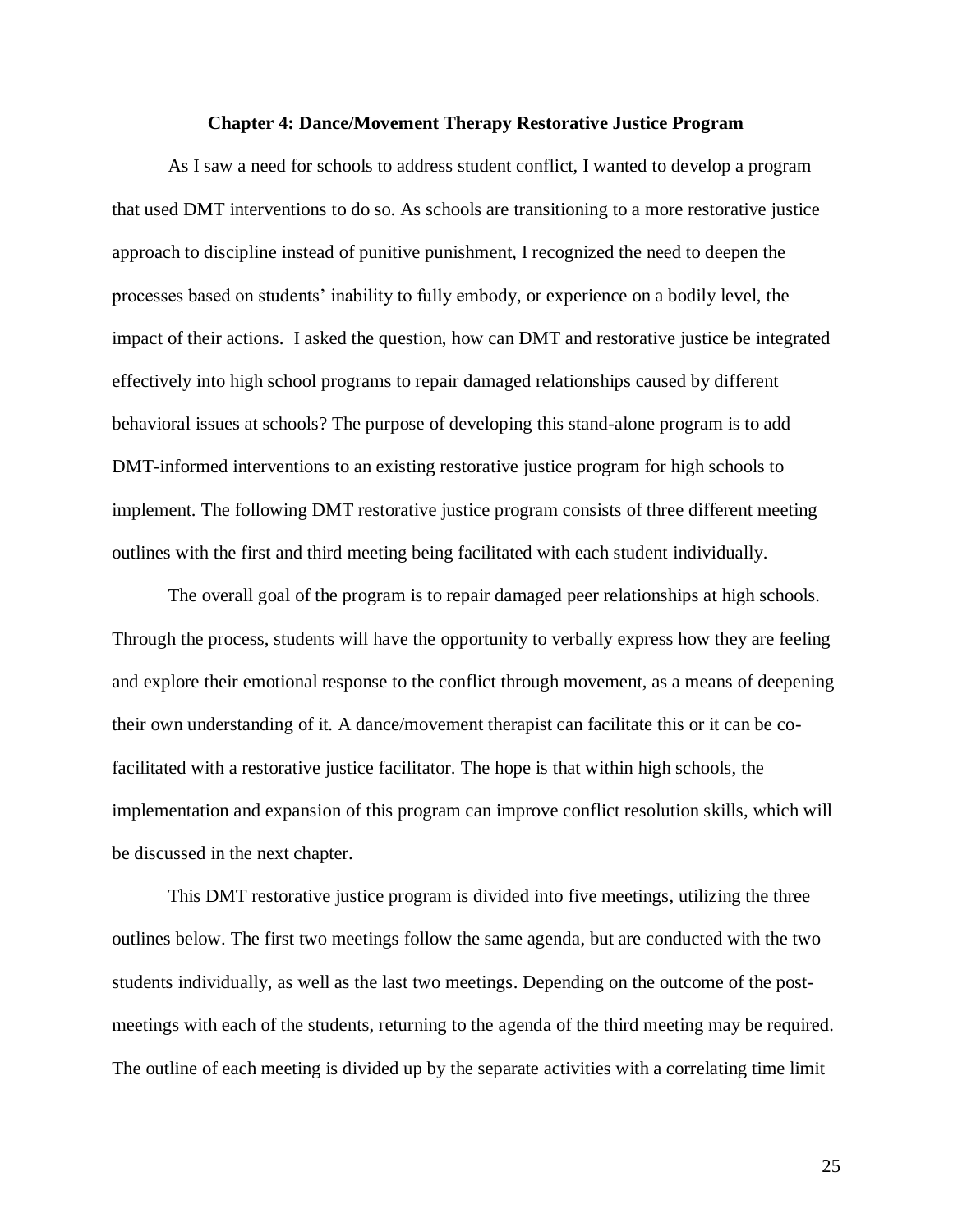to assist facilitators in completing all interventions. A brief description of each activity is provided with rationale behind the intervention. Lastly, there are specific take away points that should be met during each of the meetings.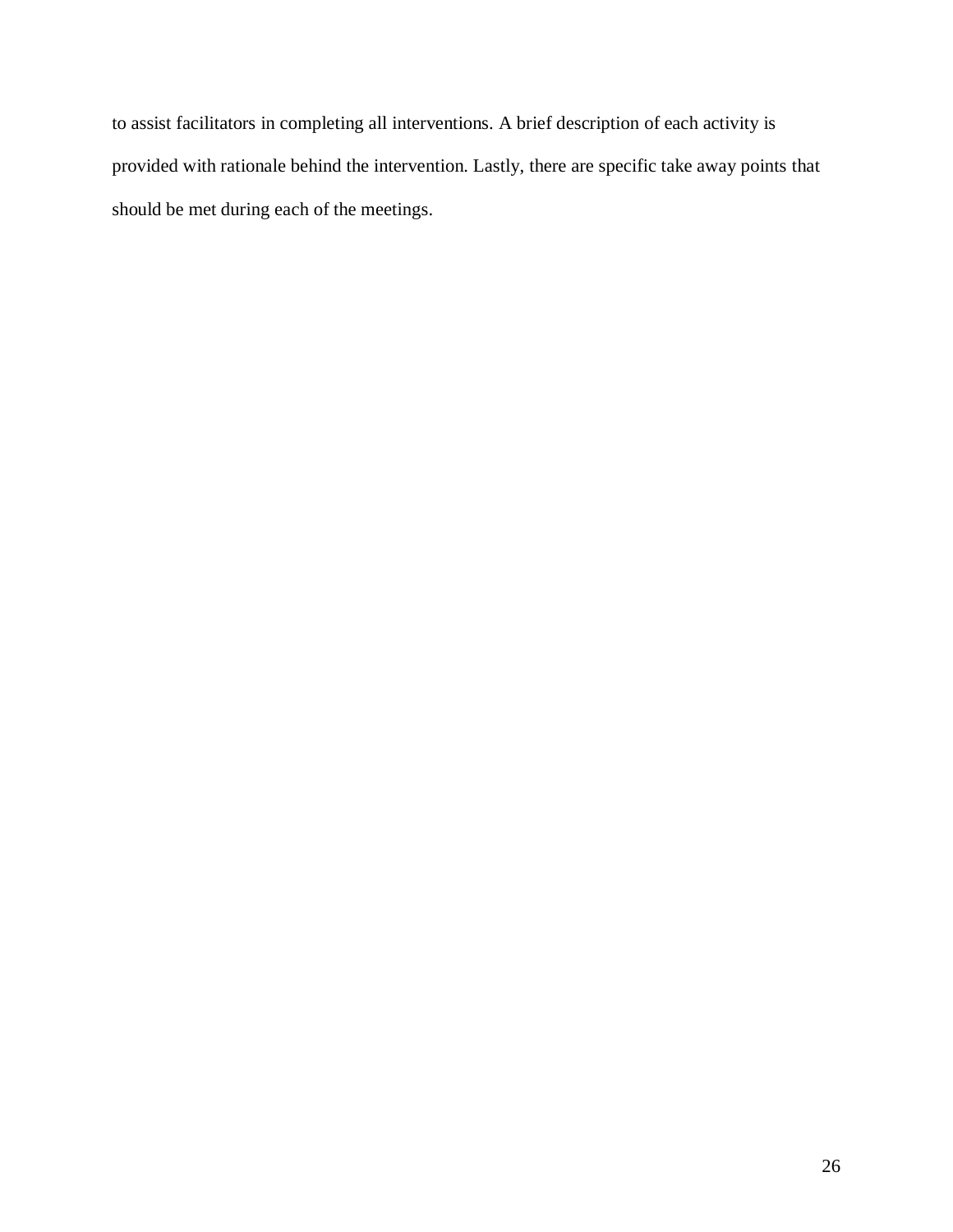## **Pre-Meetings**

\*This format will be used to facilitate individual meetings with the two students

- ❖ Total Time: 55 minutes (one class period)
- ❖ Location:
	- ➢ Designated room for DMT restorative program
	- $\triangleright$  Allow student to choose where they sit when they first enter the space (chair, pillows, floor) to increase comfort
- ❖ Activity: Introduction
	- ➢ Time: 8 minutes
		- Facilitator introduce self
			- *Share movement to represent self*
		- Student introduce self
			- *Share movement to represent self*
		- Facilitator review their role during the process
		- Describe purpose of meeting
		- Emphasize potential benefits of restorative process
		- Describe the process
		- Allow time for questions
- ❖ Activity: Student Consent/Confidentiality Agreement (see Appendix G)
	- $\triangleright$  Time: 3 minutes
		- Student return Consent/Confidentiality Agreement
			- Parent/Guardian signature required if under the age of 18
		- Assure student the meetings are confidential as well as the limitations of that confidentiality by reviewing the confidentiality agreement, and allow for questions
- ❖ Activity: Grounding in the Present Moment (see Appendix A)
	- $\triangleright$  Time: 12 minutes
		- *Ground the student before talking about the conflict*
		- *Help student stay in the present moment while managing strong emotions that might arise*
		- *Give student a new coping skill to use when conflict occurs*
		- *Supports emotional regulation*
		- *Increase body awareness*
		- Teach student grounding techniques in progressive order below. If student is unable to comfortably access relaxation in their body return to previous grounding exercise and slow down the progression.
			- Applying Pressure to the Body
				- *Find a relaxing position (Stand, sit, or lay down) feeling the earth's support*
				- *Start at the head and work your way down the body*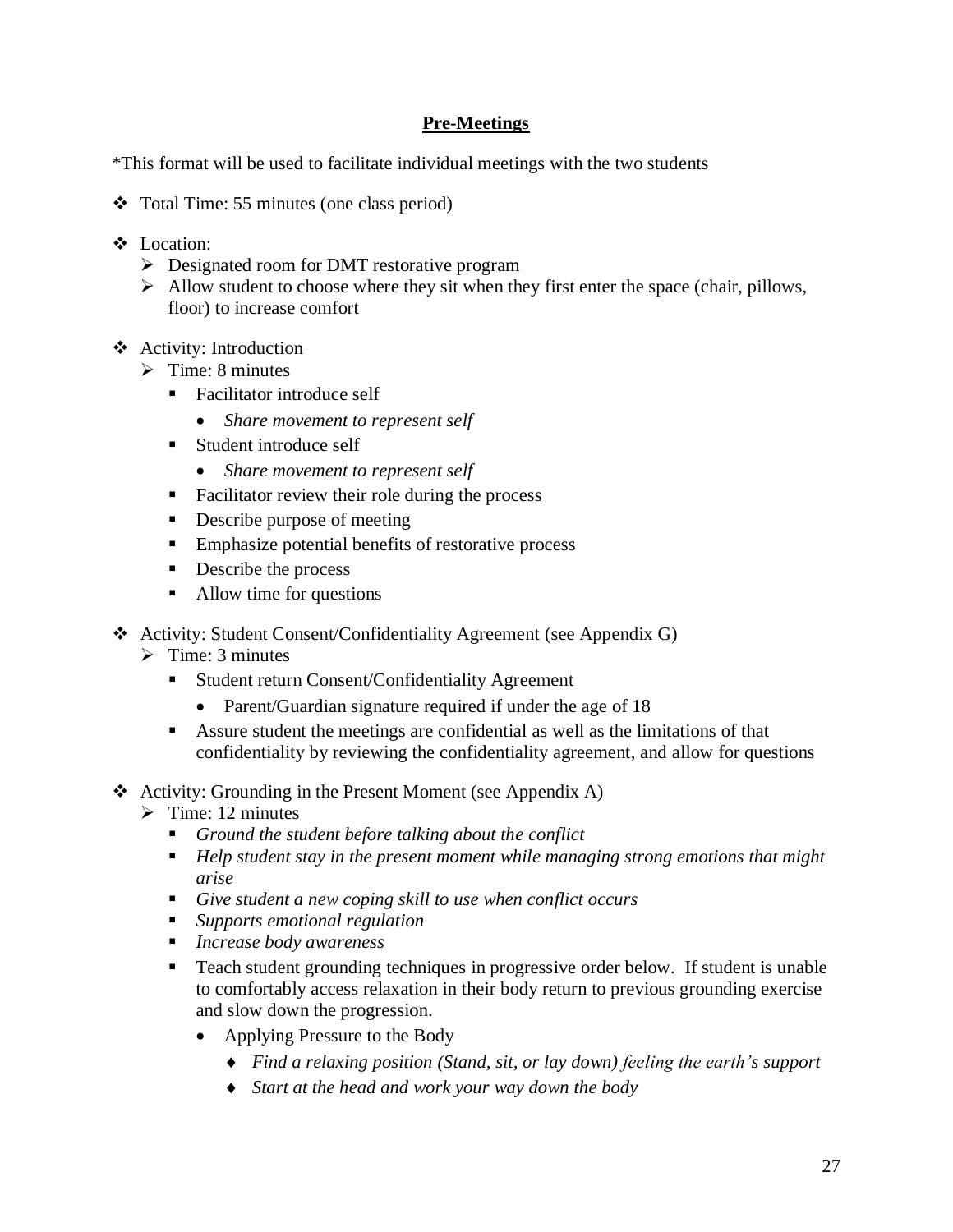- *Take hand and squeeze each body part for comfortable amount of time (count ranging from 1-6 seconds)*
- *Release hand*
- *Allow time for muscle to relax into the ground before moving on to next body part*
- *Continuously being aware of earth's support*
- Adding Breath with Squeeze
	- *Repeat above steps but add breath to each squeeze*
	- *Inhale through nose counting for comfortable amount of time (count ranging from 1-6 seconds) while squeezing*
	- *Hold breath and squeeze for a moment*
	- *Exhale through mouth counting for comfortable amount of time (count ranging from 1-6 seconds) letting go of hand*
	- *Allow time for muscle to relax into the ground before moving on to next body part*
	- *Continuously being aware of earth's support*
- Muscle Contraction with Breath
	- *Become aware of breathing, noticing abdomen rising and falling with each breath*
	- *Take breath inhaling through nose counting for comfortable amount of time (count ranging from 1-6 seconds)*
	- *Hold breath for a moment*
	- *Exhale through mouth counting for comfortable amount of time (count ranging from 1-6 seconds) as stress and tension are released*
	- *Feel body relaxing into the Earth*
	- *Repeat 3 times*
	- *Allow breathing rhythm to return to normal and relax*
	- *Start at the head and work way down the body bringing awareness to each muscle group*
	- *Inhale through nose counting for comfortable amount of time (count ranging from 1-6 seconds) while contracting each muscle firmly but gently*
	- *Hold breath for a moment*
	- *Exhale through mouth counting to four comfortable amount of time (count ranging from 1-6 seconds) while releasing muscle*
	- *Allow time for muscle to relax into the ground before moving on to next body part*
	- *Continuously being aware of earth's support*
	- *Notice how different the muscles feel when tensed verses relaxed*
- ❖ Activity: Information Gathering
	- $\triangleright$  Time: 12 minutes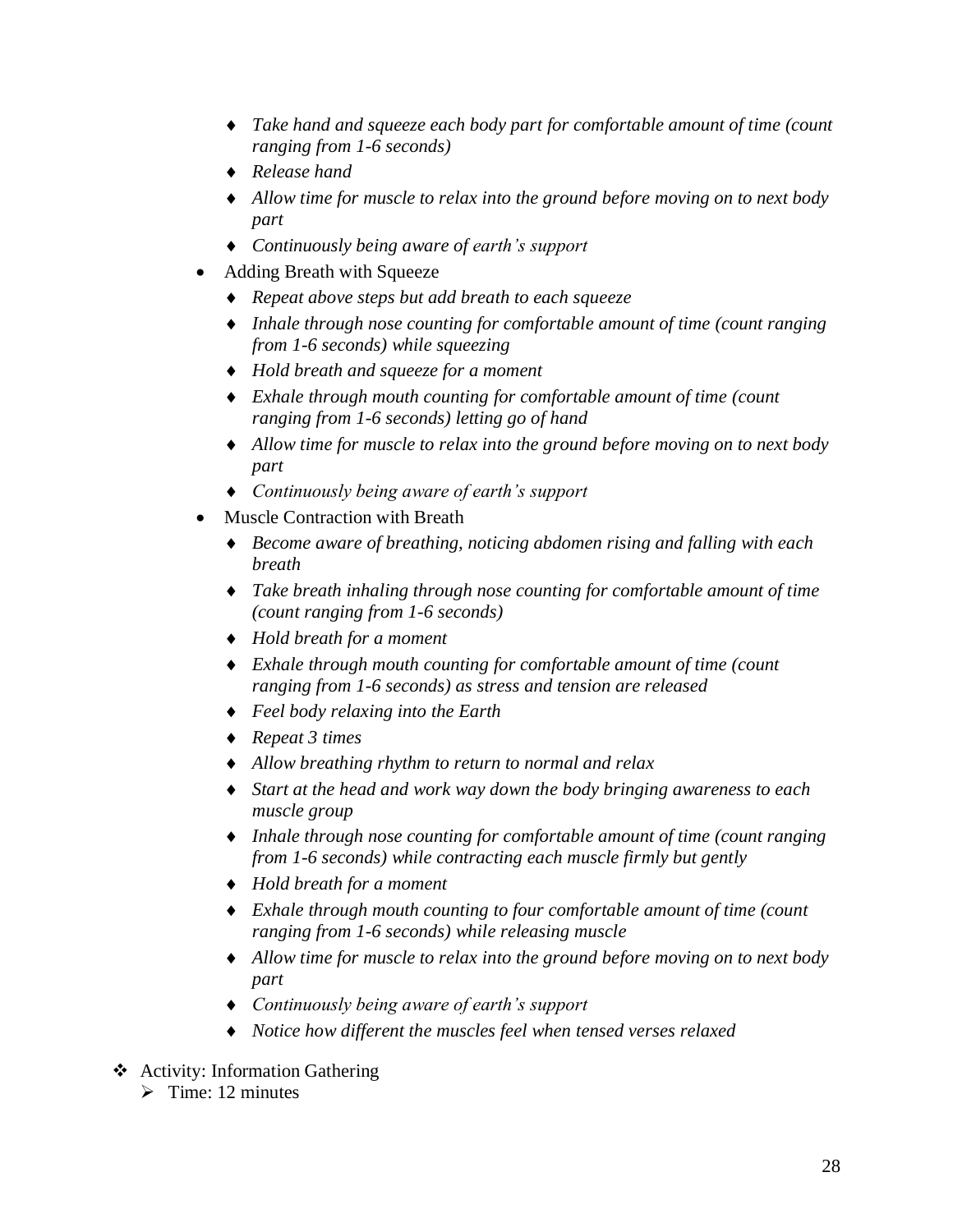- Introduce "I" statements
	- *Increase student ownership and responsibility for their thoughts, feelings, and opinions*
- Remind students of grounding technique to utilize to help manage emotion or if starting to feel dysregulated
- Ask the student the following questions:
	- *What happened?*
	- *What led up to the conflict?*
	- *What was the impact of their actions?*
	- *What needs to happen moving forward?*
- Discuss importance of having support in the high school
- Determine what/who would be supportive for the student

## ❖ Activity: Movement Creation

- $\triangleright$  Time: 15 minutes
	- Allow student to create a postural or gestural movement that represents how the conflict made them feel
		- *Can ease nerves when asked to create movement in the next meeting*
	- Facilitator reflects movement back to student
		- *Facilitator describes what they noticed or experienced as they observed the student and reflected their movement back*
		- *Student shares why they chose their movement and what it was like to see it reflected back* 
			- *Any other observations or thoughts around the movement can be discussed*
	- **•** Inform student that they will share this movement with the other student during the joint meeting
	- **•** Discuss reparation with student
		- *Explore ways the student may be interested in repairing the conflict*
		- *Have student create a movement that represents how they wish to be in relationship with the other student after the next meeting*
		- *Student will transition between the two movements to help inform how their relationship will transform and the steps needed to do so*
		- *Facilitator will encourage exploration of effort qualities during the transition for the student to identify what feels best*
- ❖ Activity: Student Conflict Meeting Ground Rules (see Appendix H)
	- $\triangleright$  Time: 3 minutes
		- Share ground rules of the next meeting
		- Inquire whether student has any additional rules they would like to include before entering the meeting
		- Ask if there are any additional questions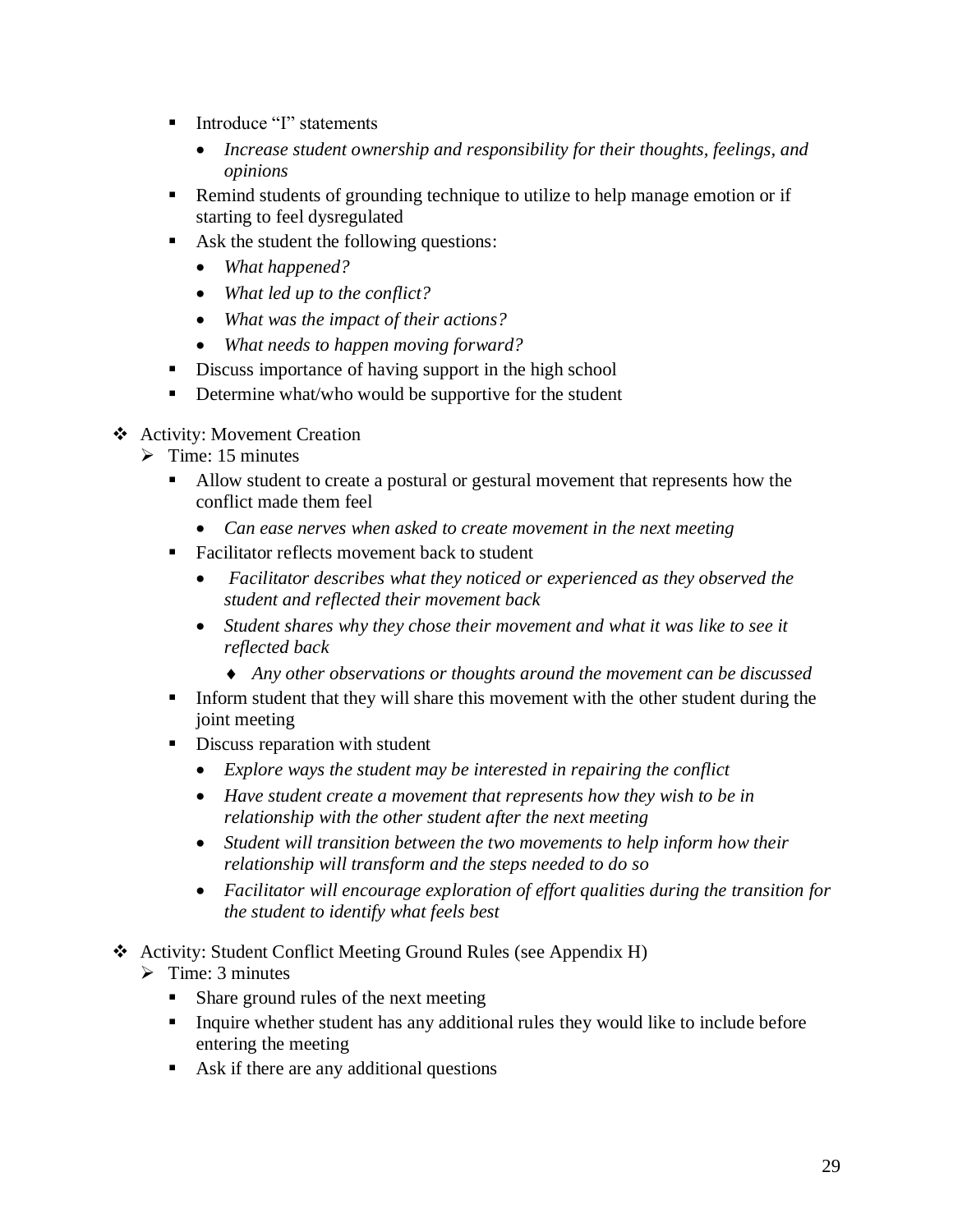- ❖ Activity: Closure
	- $\triangleright$  Time: 2 minutes
		- Thank student for being open to the restorative process
		- Tell student you will inform them of when the next meeting will be
		- Discuss actions moving forward until meeting
			- Avoid or minimize interactions with the other student
				- *Create plan to do so*
					- $\triangleright$  Eating lunch in counseling office, take a different route during passing time, etc.
			- Identify resources if conflict increases
			- Remind student of breathing techniques to utilize as coping skills
- ❖ Take away from the two pre-meetings
	- ➢ Facilitator should feel confident in understanding the following:
		- The issue between the two students
		- How both students feel about the conflict
			- *Ability to admit what they did wrong*
			- *Desire to make amends*
		- Students level of commitment to the restorative justice process
		- Do the students feel prepared to attend the joint meeting?
			- *Know what they want to communicate to the other student?*
			- *Ready to share movement with the other student?*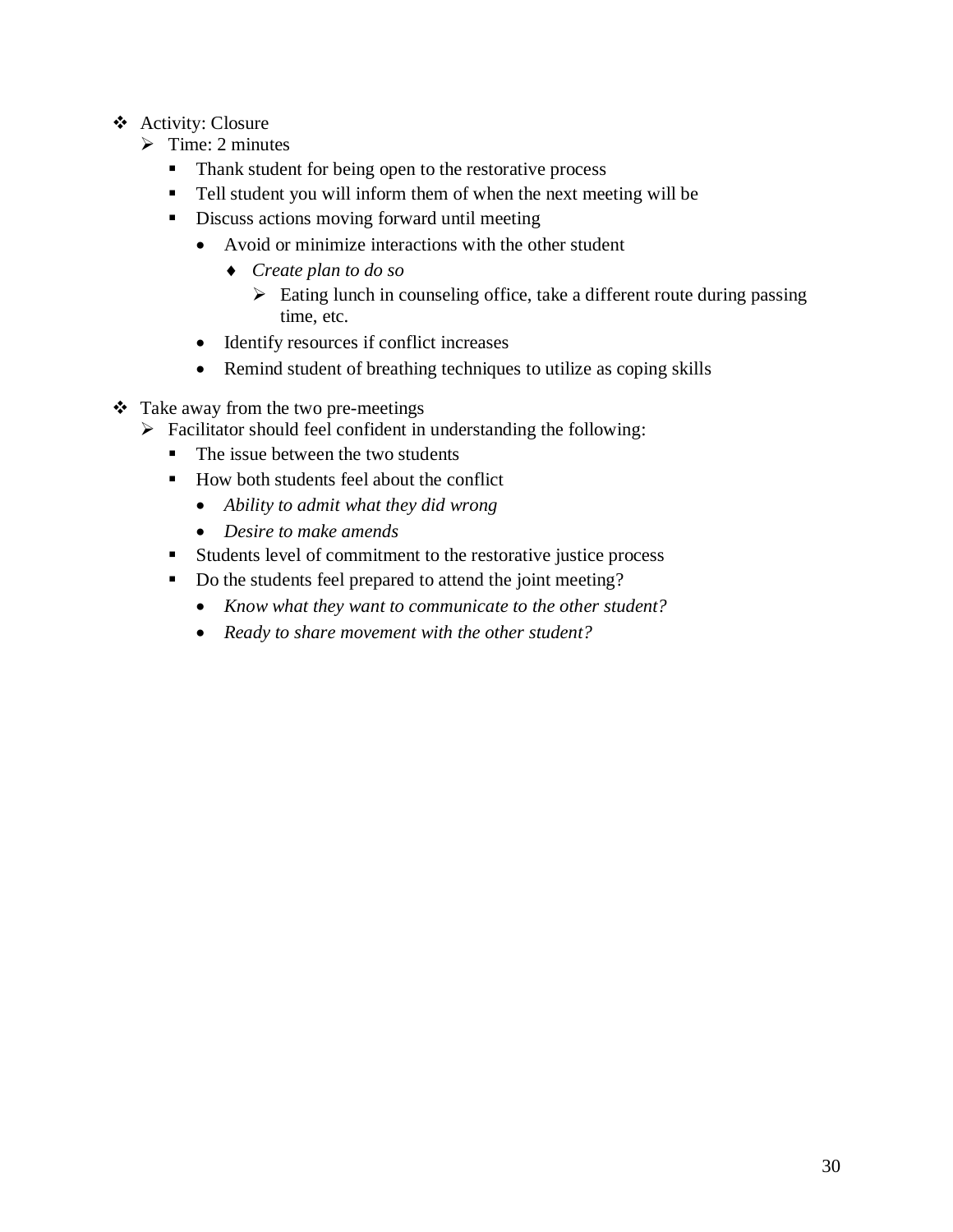## **Meeting**

\*Both students will be present at this meeting

- ❖ Time: 55 minutes (one class period)
- ❖ Location: Designated room for DMT restorative program
- ❖ Activity: Introduction
	- $\triangleright$  Time: 5 minutes
		- Allow transition time for the students to enter the space
		- Facilitator reminds students to put cell phones in their backpacks
			- Store backpacks in corner of the room
		- Facilitator prompts students where to stand
			- Have students stand in a triangle formation with facilitator allowing approximately 4-5 feet between individuals on either side
		- Facilitator and students introduce self
			- *Share movement to represent self*
				- *Can be movement from previous meeting or a new movement*
		- Reiterate reason for having meeting
- ❖ Activity: Grounding in the Present Moment
	- $\triangleright$  Time: 3 minutes
		- Lead the students in the grounding exercise
		- Stopping the progression at the stage that both students can comfortably access relaxation in their bodies
		- Remind students to remain grounded in the present moment throughout meeting
			- *Prompt students to pause the meeting to return to grounding activity if needed*
- ❖ Activity: Student Conflict Meeting Ground Rules
	- $\triangleright$  Time: 4 minutes
		- **•** Review confidentiality agreements
		- Review ground rules with the students
		- Include any new rules students added or would like to add now
		- Ask if there are additional questions
- ❖ Activity: Sharing
	- $\triangleright$  Time: 10 minutes
		- Remind students of "I" statements
		- Remind students to pause meeting to return to grounding if needed
		- Introduce talking piece
		- Each student gets a chance to share while holding talking piece: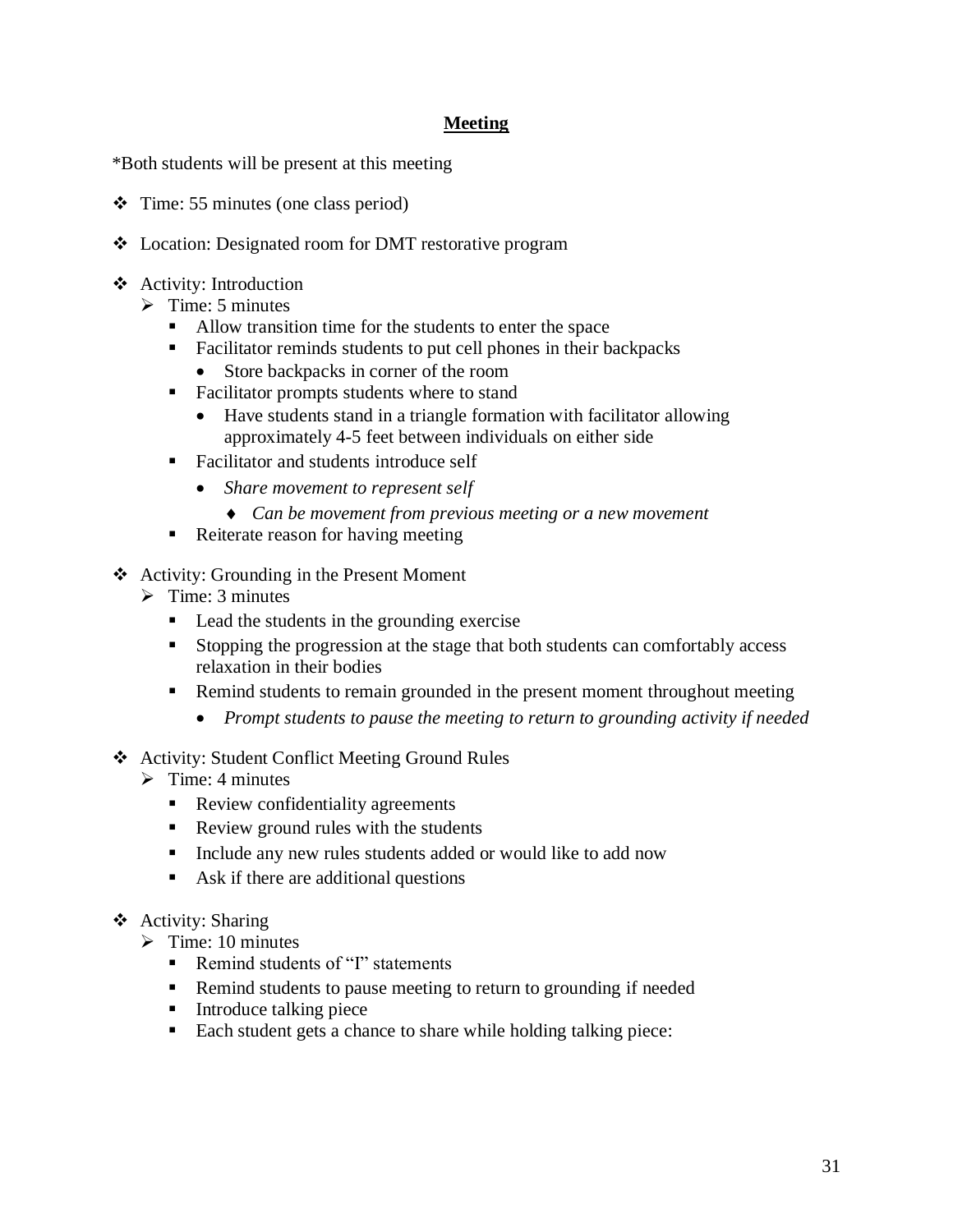- *What happened?*
- *What led up to the conflict?*
- *What were the impacts of their actions?*
	- *Students share their first movement that represents how it made them feel*
	- *Other student reflects movement back*
	- *Discuss experience, similarities and differences in movements*
- *What needs to happen moving forward?*
	- *Students share the transition between the two movements*
	- *Other student reflects movement back*
	- *Discuss experience, similarities and differences in movements*
- ❖ Activity: Mirroring
	- $\triangleright$  Time: 5 minutes
		- Increasing ability to move in synchrony with one another can enhance a feeling of *connection*
		- *Promote sense of self and relatedness to the other student*
		- *Increase empathy and understanding between the students*
		- Students mirror each other's movement
			- *Students determine who is leading first and who is following first*
			- *First student moves as other follows in response to experiencing the conflict*
			- *Switch who is leading and following in response to experiencing the conflict*
			- *Students mirror each other's movement without determining who is leading and who is following in response to hearing the other student's experience to the conflict*
- ❖ Activity: Movement Dialogue
	- $\triangleright$  Time: 10 minutes:
		- *Further connects students by learning something new about the other student and why they may have come to that conflict*
		- *Expand understanding and empathy between the students*
		- Student practices being the mover and responder through a movement conversation
			- *First student creates a movement sharing somethings about themselves in relationship to the conflict*
			- *Second student responds to the movement*
			- *First student has chance to reply*
			- *Switch which student creates first movement*
			- *Discuss movements and responses*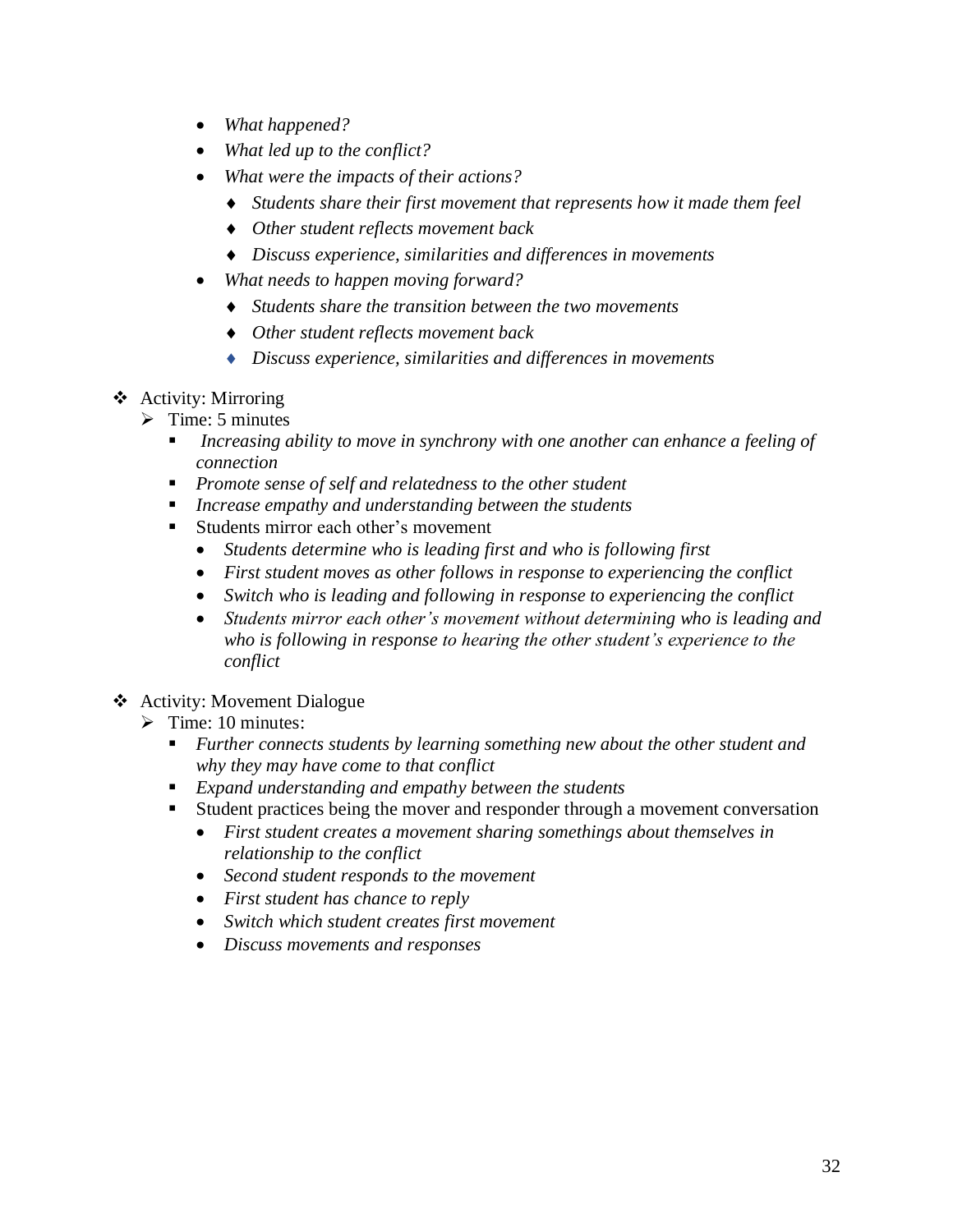- ❖ Activity: Creation of Student Conflict Resolution Agreement (see Appendix I)
	- $\triangleright$  Time: 15 minutes
		- Allow students to create a plan moving forward
			- *Students create a movement together* 
				- Reference the movements during the sharing activity and the discussion on the similarities and differences in the movements to help inform co-created movement phrase
				- Translate the movement phrase into a written agreement for students to reference
		- Ensure both students feel comfortable with the agreement
			- *Ask if anything needs to be rephrased*
		- Have students and facilitator sign agreement
		- Make a copy of the agreement to give to students
		- Have students identify supports in the high school for themselves
		- Remind students that a post meeting will occur to follow up on how the agreement is being upheld in two weeks
- ❖ Activity: Closure
	- $\triangleright$  Time: 2 minutes
		- Thank students for coming to the meeting and being honest
		- Remind students of confidentiality
- ❖ Take away from meeting
	- ➢ Students openly expressed how the conflict made them feel through sharing their movement response to the conflict
	- ➢ Students came to a mutual understanding with empathy by reflecting movement back and discussing the experience, including similarities and differences of their movement
	- ➢ Students and facilitator approved of the agreement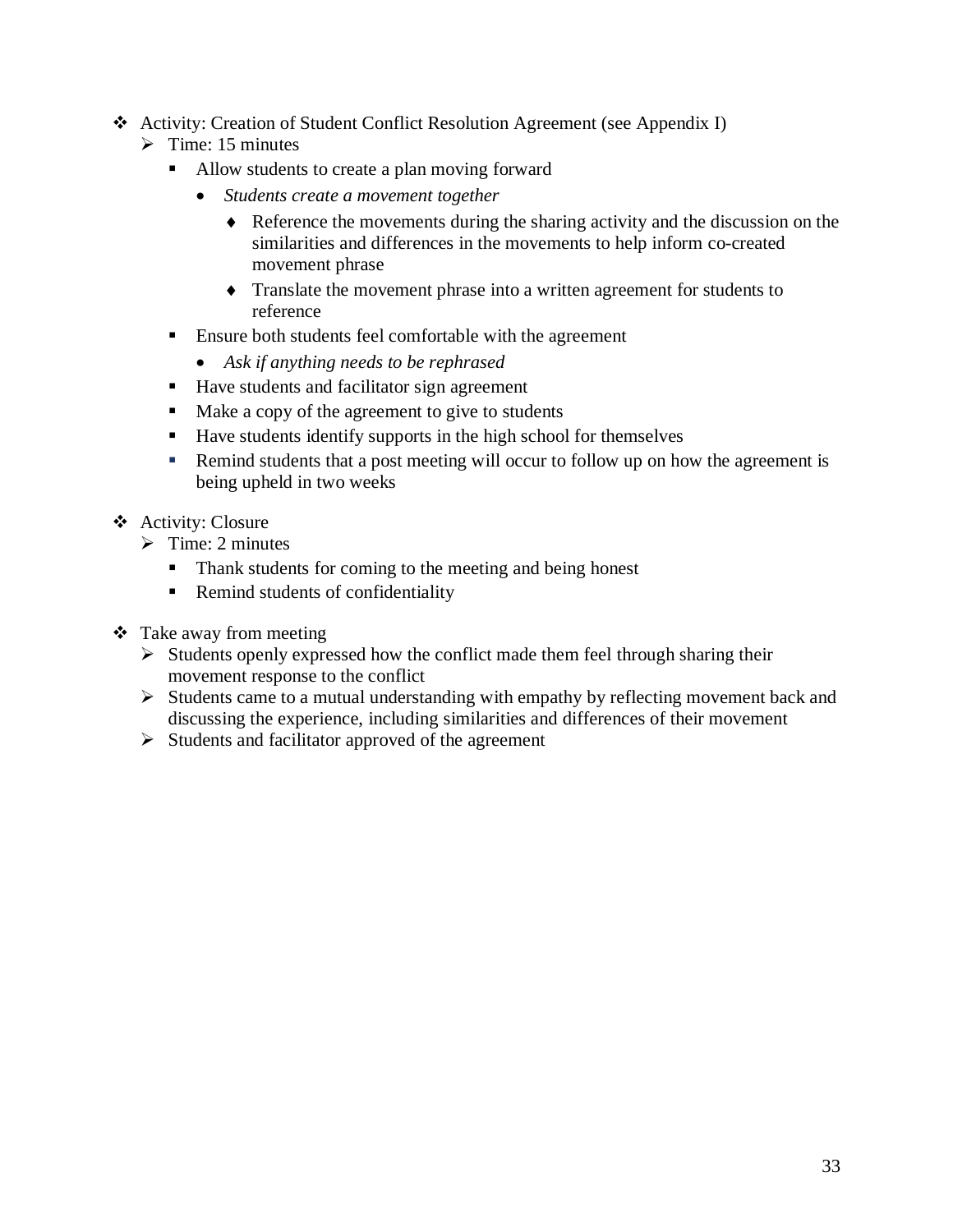# **Post-Meeting**

\*This format will be used to facilitate individual meetings with the two students

- ❖ Time:
	- $\geq 20$  minutes (part of one class period)
- ❖ Location: Designated room for DMT restorative program
- ❖ Activity: Agreement Progress
	- $\triangleright$  Time: 15 minutes
		- Check in with student to see how they are upholding the agreement
		- Check in with student to see how they feel the other student is upholding the agreement
			- Process through movement
				- Have student create a movement to represent how the agreement is going so far
				- Review movement the two students created together at the end of the last meeting
				- Transition between the two movements to notice similarities and differences
				- $\bullet$  Discuss those similarities and differences
		- Make plan informed by the movements to adjust agreement if needed
- ❖ Activity: Closure
	- $\triangleright$  Time: 5 minutes
		- Thank student
		- Remind student that you are a resource they can utilize in the high school for any questions or concerns that may arise later in the school year
		- **•** Remind student of other previously identified supports within the high school
- ❖ Take away from post meeting
	- ➢ Facilitator feels confident students can follow the agreement
	- $\triangleright$  If not, facilitator will arrange an additional meeting between students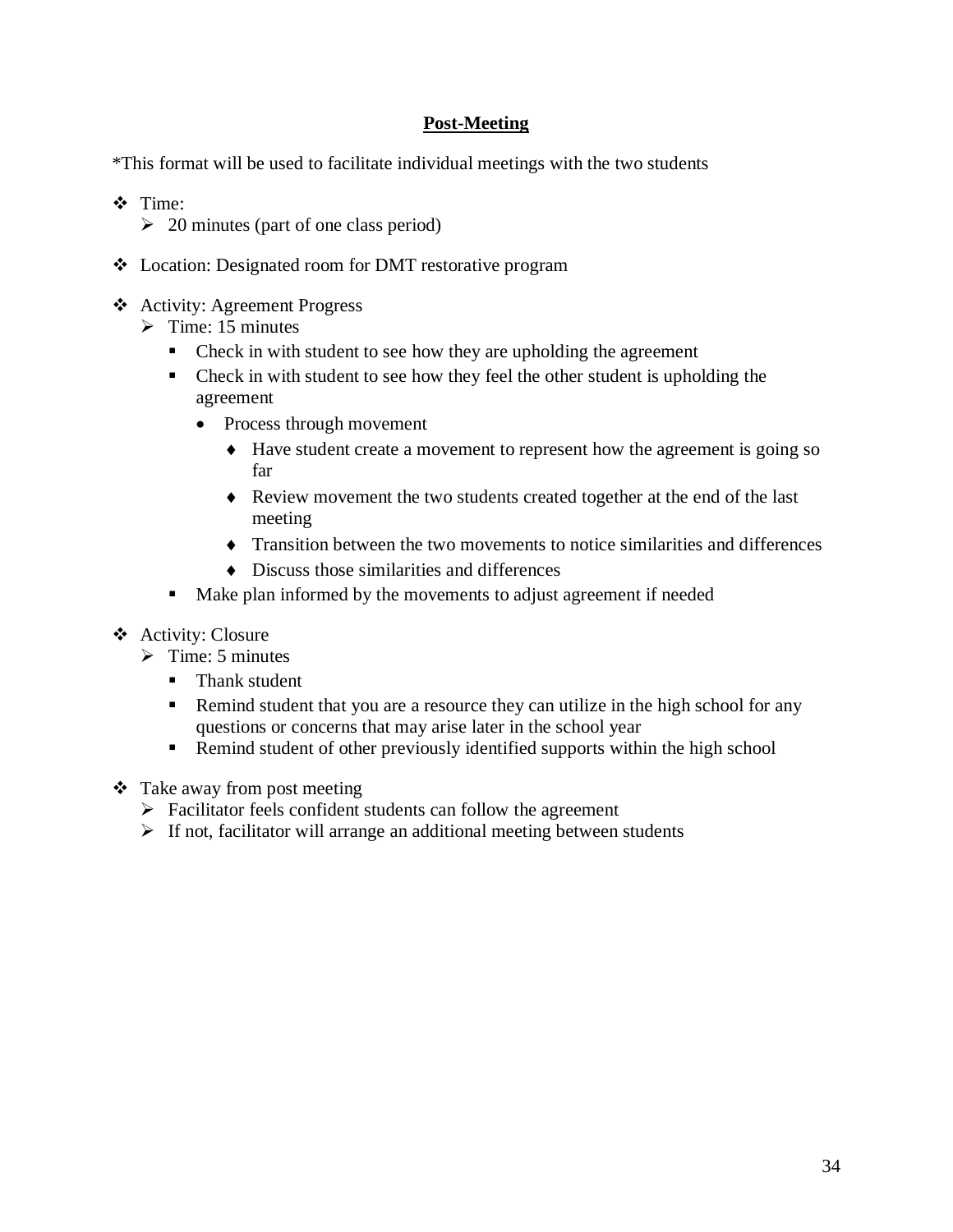#### **Chapter 5: Discussion**

As I began development of this program, I envisioned integrated DMT and restorative justice interventions to repair damaged relationships caused by different behavioral issues at high schools. Through the use of DMT interventions, existing restorative justice programs can enhance self-awareness and empathic understanding by involving the body. Sharing a movement experience between the two students allows each student to embody the other's feelings and make connections with their own feelings.

School systems are transitioning from zero-tolerance policies to restorative approaches in the hopes of improving school culture while decreasing detentions and suspensions (Gardner, 2016). This DMT restorative justice program provides students with the opportunity to learn from their behaviors when in conflict with another student by focusing on their own response and understanding the other student's response on a body level. It gives them the chance to embody how the conflict made them feel and how it made the other student feel. Through exploring those feelings through movement, students will have a better understanding of the conflict. By bringing the two students together for a restorative meeting using DMT, the hope is for the likelihood of the conflict continuing to decrease.

### **Resource Inputs**

**Implementation.** Due to the movement-based interventions embedded in the restorative process, this program is required to be implemented by a dance/movement therapist with training in restorative justice. The dance/movement therapist must have an understanding of Chacian DMT, Christine Caldwell's The Moving Cycle, and the role of witness and observer used by Mary Whitehouse and Janet Adler. The Delphi round two qualitative questionnaire addressed the training that would be needed of a facilitator. The dance/movement therapist, school culture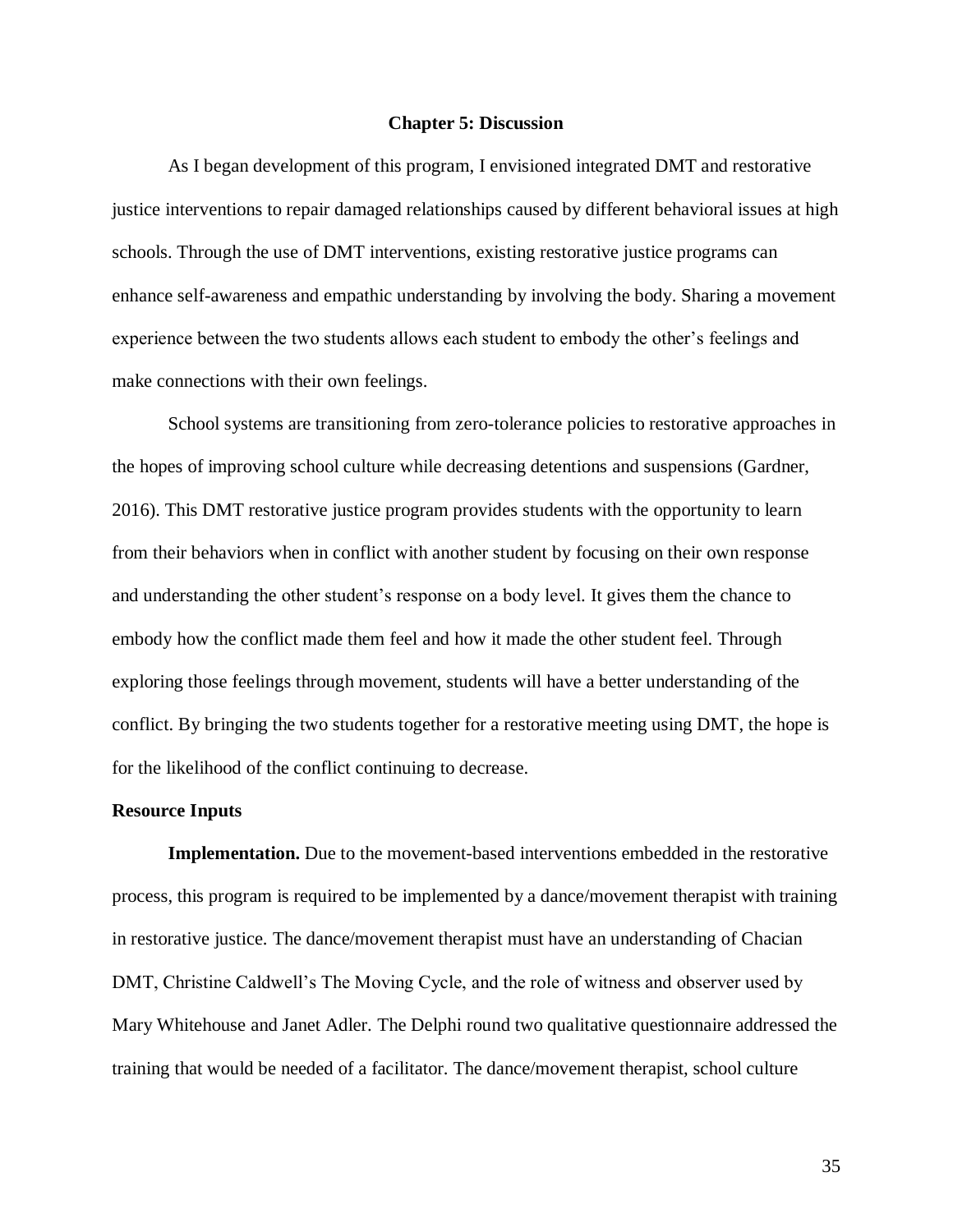specialist, head of student services and I agreed that a dance/movement therapist has the skills required to facilitate these meetings in a sufficient way.

For a program like this to be successful, there must be buy-in from administration and staff. Without their support, resistance from the school, such as an initial lack of referrals, can prevent a program from being successful. There must also be funding provided from the school for the program to be implemented. Having the mission and values of high schools align with those of the program, which focus on respecting others to establish healthy school climates can increase support. Another way to establish support is through leading informational meetings with faculty during workshops over the summer. This can provide background and understanding of the DMT restorative justice program. Giving teachers that information can also help reinforce the practices of the program in the classroom. Many schools offer opportunities for parents to attend school functions at the beginning of the school year, which would provide additional support.

Through evaluation, the program will continue to evolve as students, staff, and administrators provide feedback. Success could be achieved more efficiently by focusing on student to student conflict only when initially implementing the program in a school. Logistically, scheduling meetings with two students is easier than navigating schedule conflicts with a larger group. Therefore, the facilitator is able to address the conflict more immediately when it is a student to student conflict. Furthermore, focusing on this type of conflict allows the facilitator to directly attend to a specific interpersonal conflict instead of attending to a variety of issues causing a conflict within a group of students or an entire class.

**Location.** Resolving a conflict for high school students can be a difficult task when skills have not yet been developed. Providing a consistent safe space that is conducive to the program's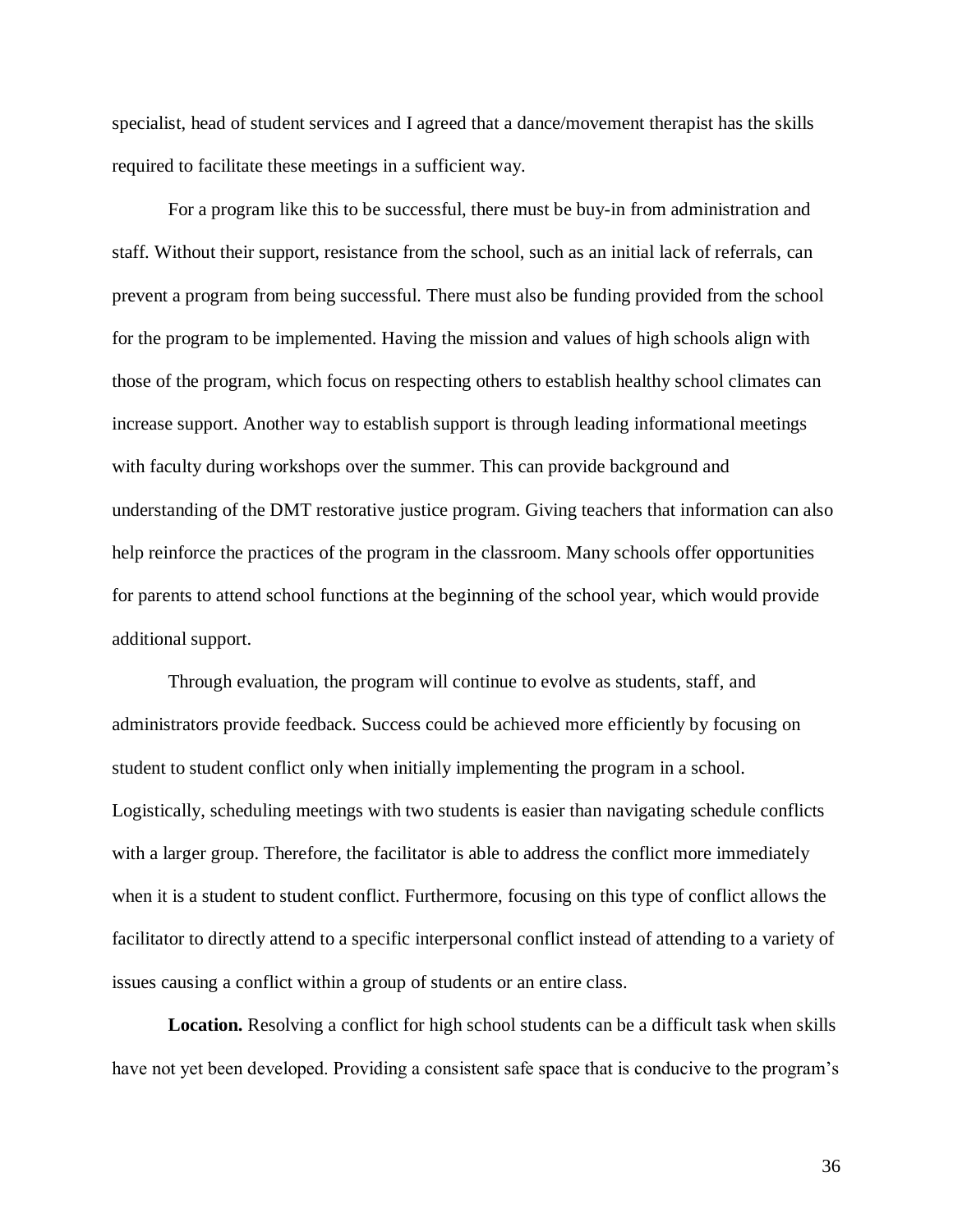goals is required to assist students in feeling more comfortable during the meetings. There are several aspects of the location that need to be considered when schools choose where to implement the DMT restorative justice program. One, the room must be private so that others do not interrupt or hear what is being shared between the two students and the facilitator. Two, having the meetings take place in a room that is not a designated classroom with desks can allow the students to feel more comfortable by taking them out of the classroom environment. This can be a room in the counseling office or a separate room that is created for restorative work such as a peace room. A peace room consists of a space for students to go to defuse a conflict and avoid physical confrontation. Three, ensuring there is enough space for full body movement will allow the interventions to be facilitated safely. Four, making the space more inviting with bright colors and comfortable chairs or pillows for students to sit on, can relax students during meetings and make them feel safe. Being mindful of cultural considerations within the space is important for students of all backgrounds to feel welcomed. Including images that reflect all student's racial backgrounds in the school such as African American, Asian, Latino, and Caucasian youth can provide an all-inclusive space. In addition, including images of all gender identities and sexual orientations would enhance the inclusivity of the space.

**Talking piece.** A talking piece will be used during the verbal sharing between the students and facilitator. The purpose of the talking piece is to help structure the restorative conversation allowing students and the facilitator to speak without getting interrupted. For this program, the talking piece will be a stress ball. Whoever is holding the stress ball can talk. Once finished, that person gives the stress ball to the next person to speak. If there is a clear indication of who is talking at the time, it can also increase the chances of the other student fully listening to what their peer is sharing.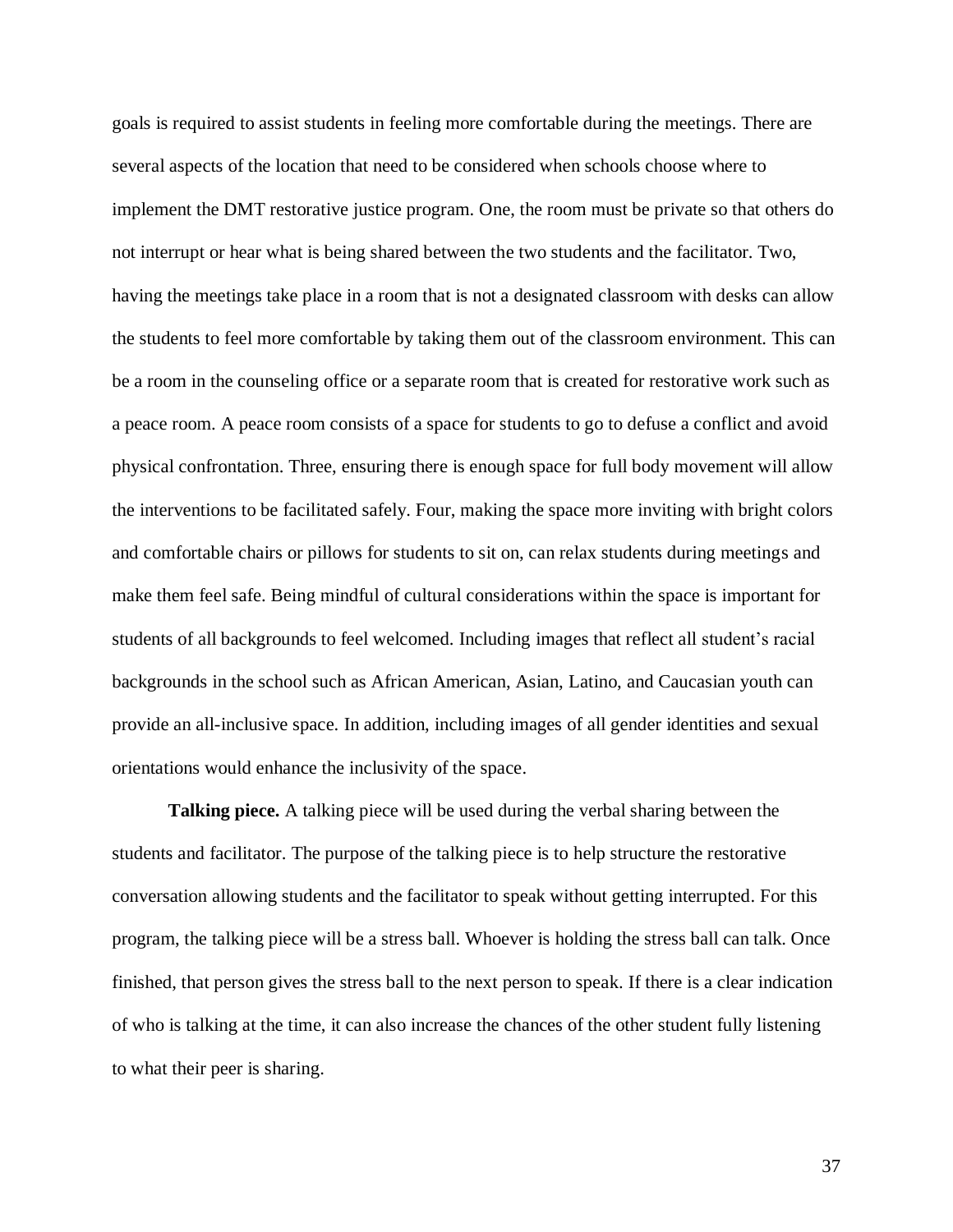A stress ball was chosen due to practicality. As an individual experiences an increase in stress, their body becomes tense. A stress ball can be squeezed and released to prompt the body to physically unclench. Students will have a reminder to relax in the moment when the stress ball is in their possession.

**Time.** The meeting outlines divide the activities into time limits based on the assumption that the first two meetings will take one class period (fifty-five minutes) and the third meeting will take twenty minutes. It is important to clear at the onset with staff and students that while these are the scheduled times, the meetings may run an additional length if needed. Meeting times may be extended based on a variety of variables. For example, students needing to return to grounding in the present moment exercise throughout meeting can require additional time to complete all activities. Another variable is the level of intensity in which the conflict is. Some conflicts may require less time to resolve compared to others. Also, students baseline ability to resolve conflict can vary when entering the DMT Restorative Justice Program.

#### **Activities**

**Referral.** For students to participate in the DMT restorative justice program, they must first be referred to the program. The majority of referrals will be submitted by the discipline department at the school. Teachers and other staff members, such as school counselors or security team members, may also submit referrals. A referral form will be submitted by the individual that is referring (see Appendix J). The form will identify the two students who are having conflict with each other, and a brief description of the conflict will be included.

**Confidentiality agreement.** Once referrals have been submitted, and the students' consent to participate in the DMT restorative program have been confirmed, two confidentiality agreements must be signed. The first is the facilitator confidentiality agreement, which describes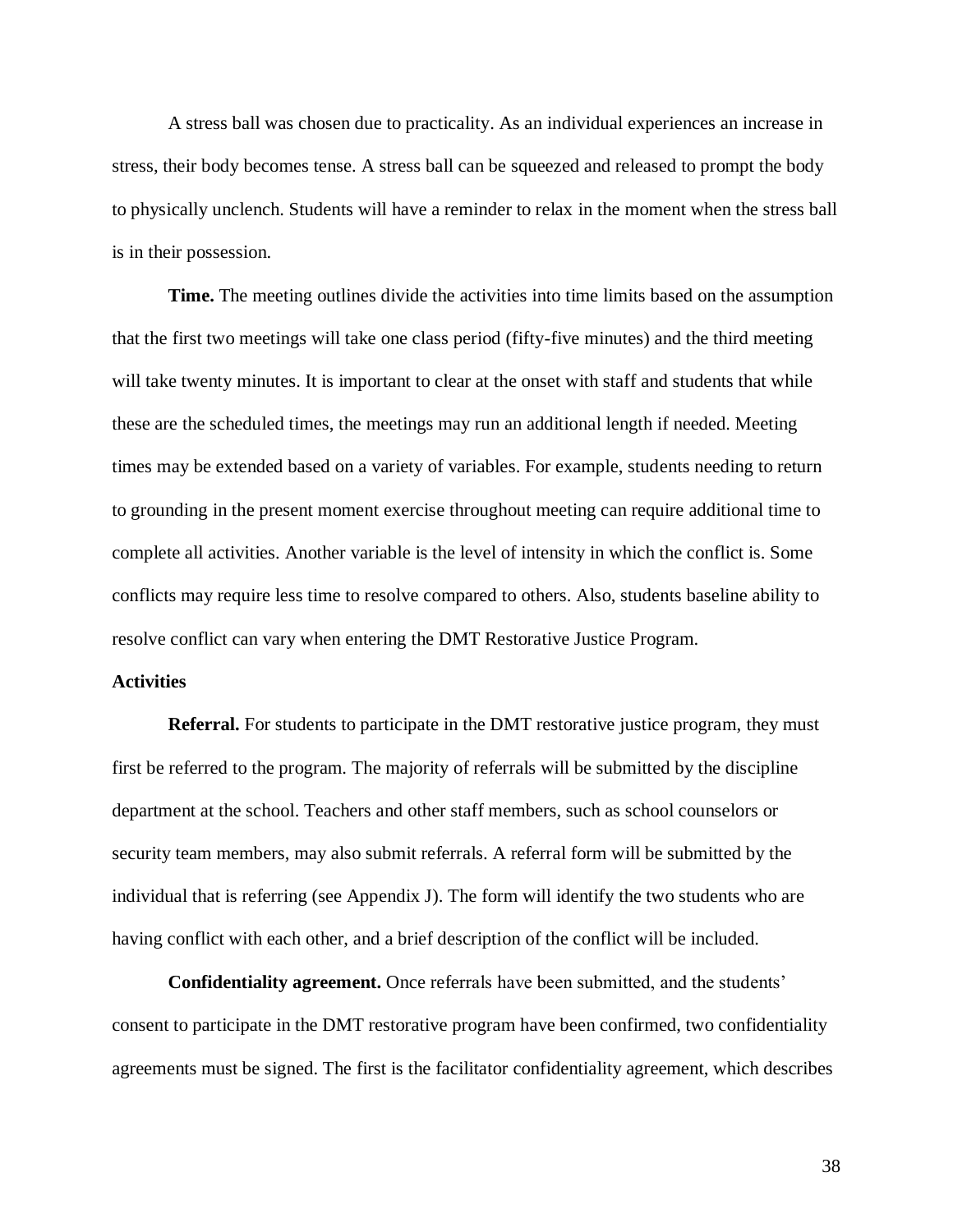how the information will be used and ensures that all information regarding the conflict is private (see Appendix K). This will help promote trust and transparency within the relationship between the students and the facilitator. The second is the student consent/confidentiality agreement in which both students participating will agree to refrain from discussing the meetings with others. Both students as well as the facilitator will be required to sign the two forms prior to the premeeting. If a student is under the age of eighteen, then permission from their parent/guardian will be required. The student consent/confidentiality agreement provides a section for that signature.

Included in the student consent/confidentiality agreement is the consent to release documentation to school administration, staff, or parents if deemed necessary. Students will be notified prior to information being shared if that is needed. Example of such cases would be if a student shares information pertaining to abuse, neglect, harm to one's self or harm to another. Outside of these cases, all pre-meetings, meetings, post-meetings, agreements, and preparatory work completed throughout the program will be confidential. The facilitator may document those events listed and store paperwork in the students' confidential files that are locked in the facilitator's office. The contents of those documents are confidential and may only be shared between the facilitator and the students involved in the process.

**Movement-based experiential rationale.** The interventions embedded into the program focus on increasing student's body awareness. Kinesthetic empathy is also addressed as the movement-based experientials promote awareness of emotional behavior in others and immediately experiencing it within one's own bodies (Chaiklin & Wengrower, 2016). This can lead to students learning the value of responsibility and the value of forgiveness through the holistic approach of repairing.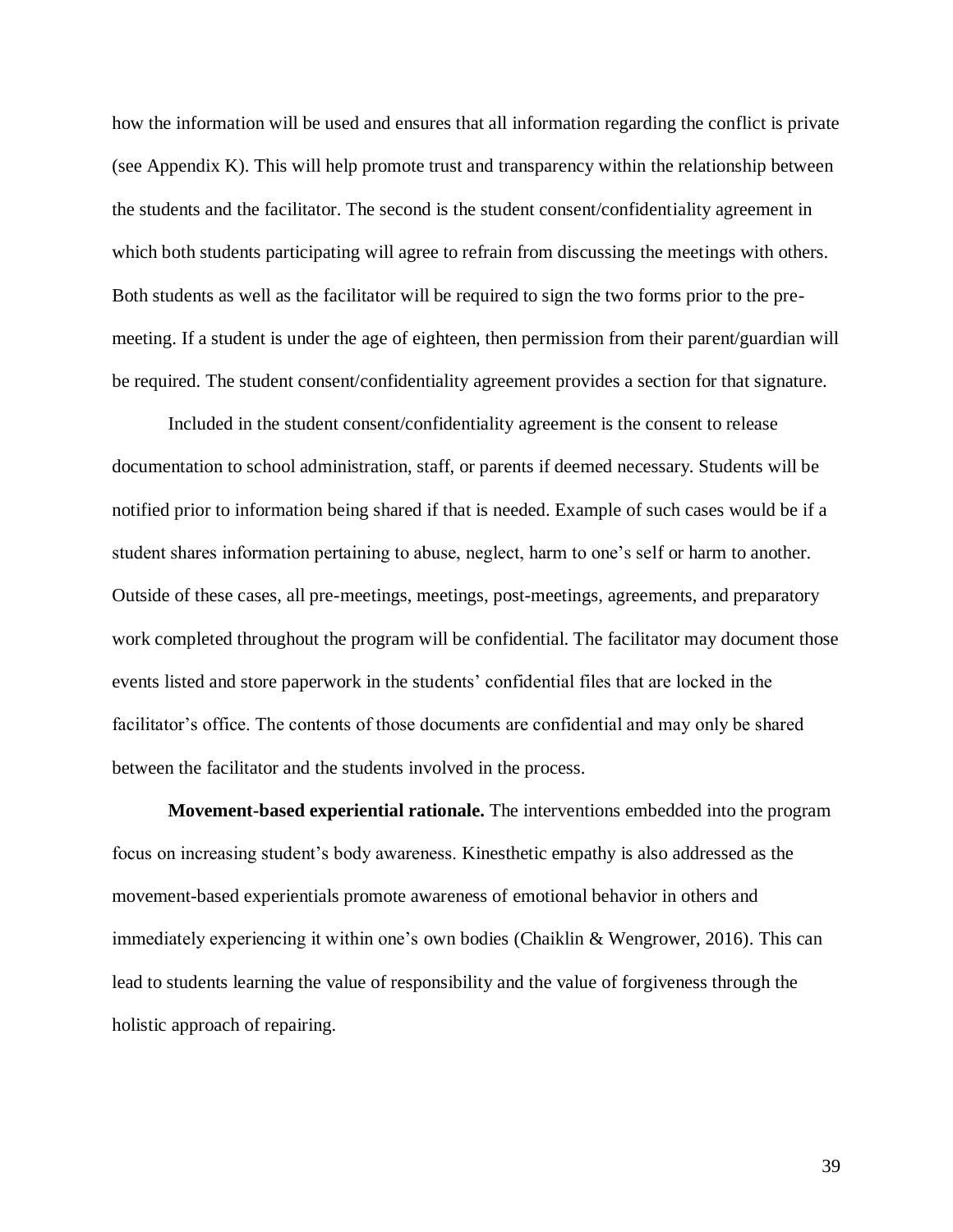*Grounding.* For the purpose of this program grounding is referring to the student's ability to increase awareness to live in the present moment (Hackney, 2002). Utilizing the basic movement quality of breath, a dance/movement therapist can help students increase body awareness. Tactile stimulation of the bodies periphery such as squeezing can also help students become aware of their body (Chaiklin & Wengrower, 2016). Accessing a sense of grounding in the present moment before the meeting can increase emotional regulation to help process through the conflict in the presence of the other student. In the Moving Cycle, the first phase of awareness begins each therapy session by focusing attention on sensations, feelings, and thoughts which can be done by breathing (Caldwell, 2005). However, breathing exercises may not work for all individuals. For example, students that are cut off from their bodies or have experienced trauma may become dysregulated or dissociate when attuning to their breath. Therefore, providing a progression from using the hand to squeeze and release different parts of the body and then gradually introducing breath to this exercise followed by muscle contraction with breath can ease students into breathing exercises to gain skills for grounding in the present moment. During the meeting with both students, the facilitator will guide the students in the step of the progression that both were able to comfortably access. Dance/movement therapists are trained to attune to other's bodies and assess when an individual is becoming dysregulated; thus, making it important for the facilitator to be a dance/movement therapist. This helps to ensure that a student is not pushed outside of their window of tolerance (Siegel, 2012).

Students can access any of the three stages in the grounding exercise throughout the meeting if they start to dysregulate as a means of increasing bodily sensations. Kornblum teaches her students in the violence prevention program to use breath as well as progressive muscle relaxation to calm down (Kornblum, 2002). Having the students attend to their breath can help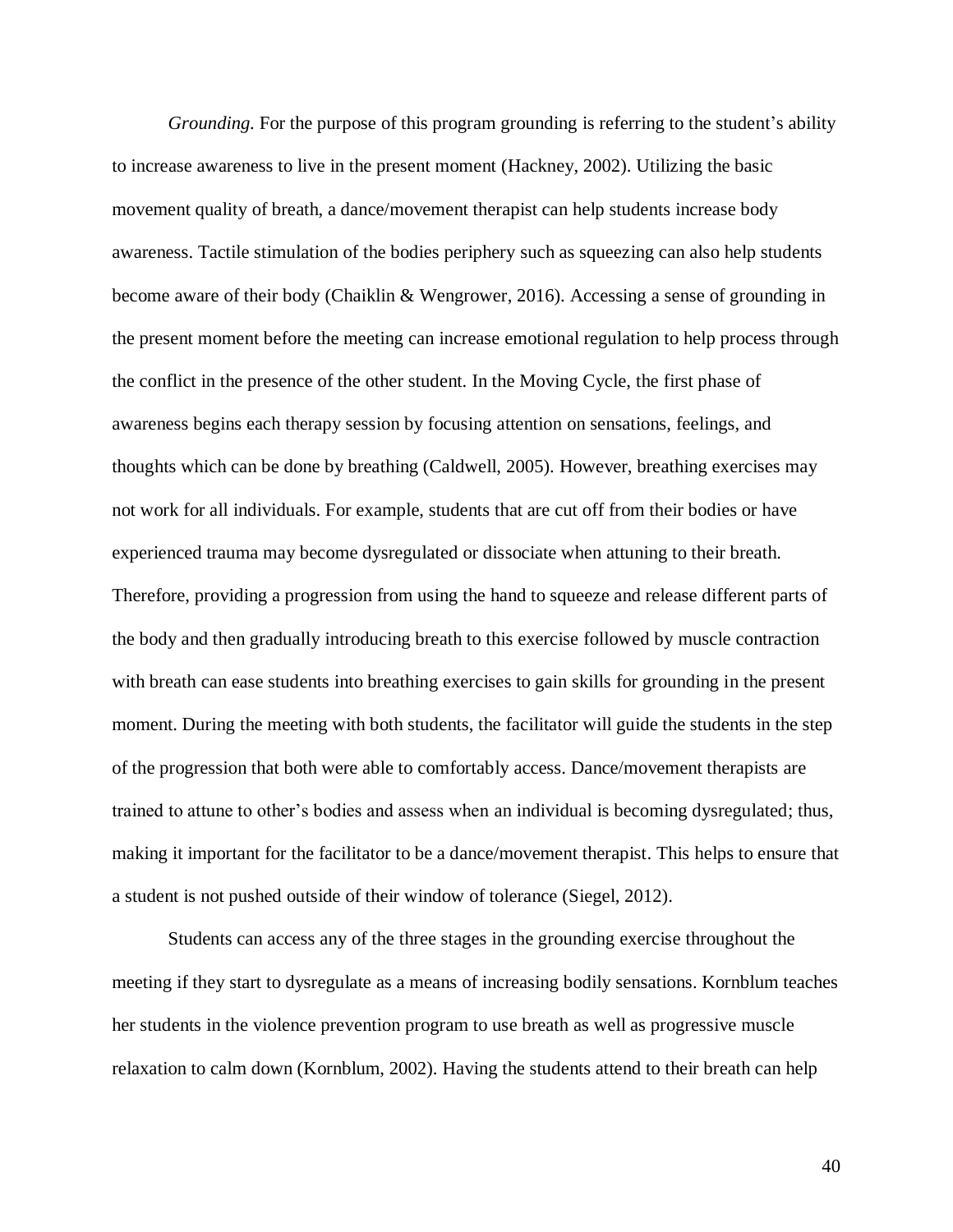them attune to changes in their own inner attitude as they are negotiating this conflict (Hackney, 2002). If the students notice tension starting to build in their bodies, they can consciously choose to tense and relax their muscles through the grounding activities and/or alter their breathing to affect their feelings, thoughts, and ways of moving (Hackney, 2002). The grounding exercises can assist the students in becoming more present and relaxed, which can facilitate the change process. Practicing paying attention to one's physical body can create an experience of nonjudgmental consciousness that is needed for the healing journey of restorative justice (Caldwell, 2005). A core value of restorative justice is respect and focusing on giving respect in order to get respect (Gardner, 2016). Having the ability to first listen and look to try to understand someone before moving on to feeling and responding can be effective in preventing conflict (Gardner, 2016). This allows an individual to attune to another's body and have an empathic response.

*Mirroring.* Mirroring is a way for the students to connect to each other on a deeper level. It provides an opportunity for each student to kinesthetically and visually experience what the other is experiencing due to the conflict (Levy, 1988). Kinesthetic empathy can be established through this movement dialogue as a felt experience (Dosamantes-Alperson, 1984). Similar to Kornblum's program, using the physical experience of moving with others in synchrony and having spatial boundaries respected is a way of incorporating body level skills in the learning process for students (Kornblum, 2002). This can allow the students to non-verbally communicate with each other. This non-verbal communication supports the development of empathic understanding in restorative justice to assist in conflict resolution.

By embodying and attuning, the body-mind connection can affect the student's behavior psychologically, physically, and socially (Chaiklin & Wengrower, 2016). Through the act of mirroring an individual's expression of emotion or behavior, identical sets of neurons can be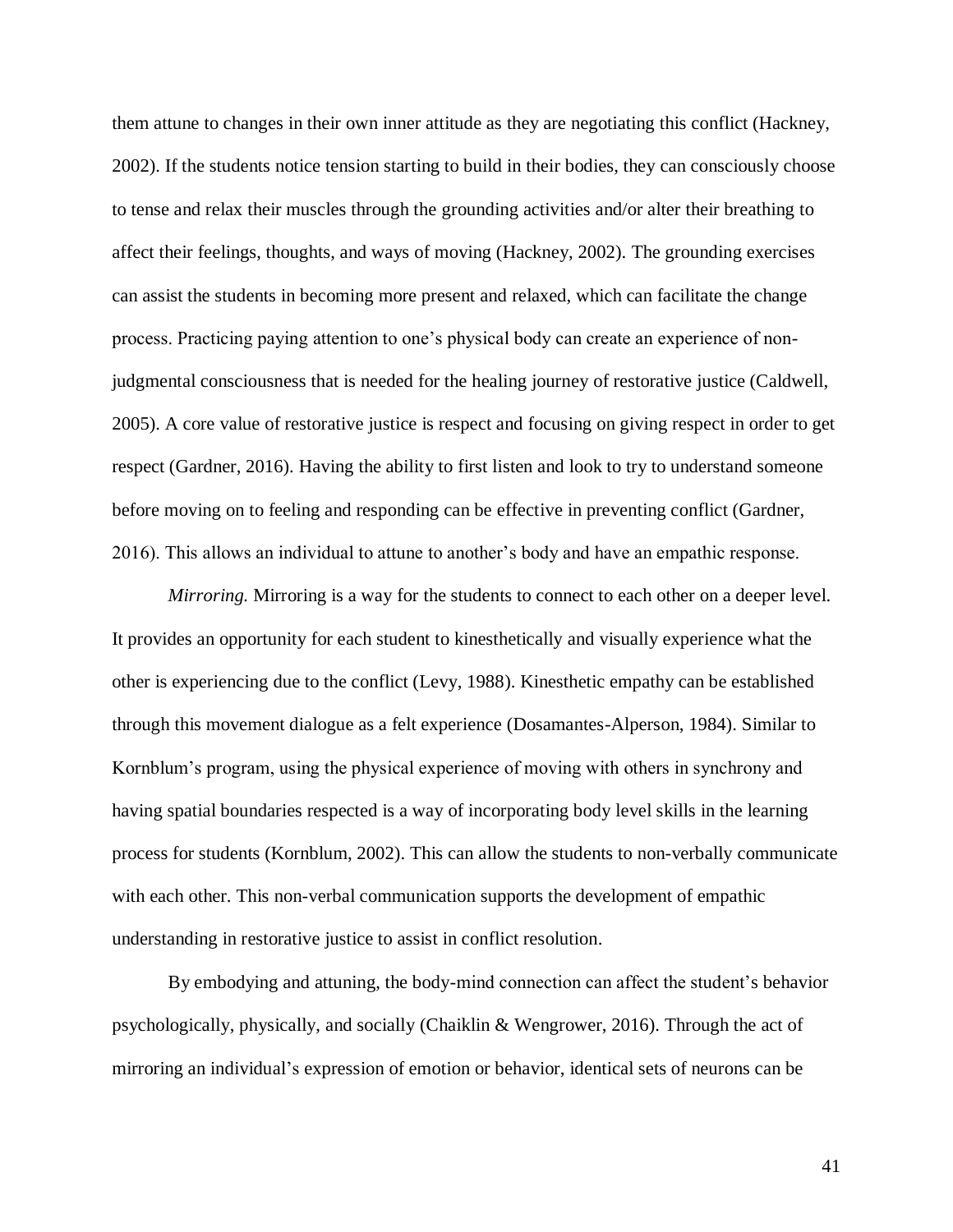activated in the student that is following along while the other student performs their movement (Berrol, 2006). This neuronal activity can provide a foundation for building empathic understanding between the two students. As a dance/movement therapist, Marian Chace would use her therapeutic movement relationship with patients to kinesthetically perceive, reflect, and react to their emotional expressions through her own body movements (Levy, 1988). This allowed for that deeper understanding at a genuine level. Traditional restorative justice programs make use of reflection in the dialogue process by having students use their own words to reflect back what they heard to increase understanding (Ortega et al., 2016). Doing so nonverbally allows that understanding to be felt at a kinesthetic level. Additionally, the inability to interpret nonverbal cues can lead to misunderstanding, making empathy so important for students to learn (Kornblum, 2002).

*Movement dialogue.*This DMT intervention was influenced by Mary Whitehouse's roles of mover and witness. Through the process of witnessing and being witnessed, students can communicate how they are feeling and see it being reflected back to them. The relationship being created is an active and interactive one (Levy, 1988). Chace would respond to small idiosyncratic movements and gestures that contributed to her patients' emotional expression to break through verbal defenses (Levy, 1988). Having this nonverbal communication can provide a deeper level of understanding as both students share something about themselves in relationship to the conflict. Especially when students find verbal communication to be challenging, creating a sense of respect and mutual concern for another can be created through this movement dialogue, supporting the restorative justice belief in creating a safe community (Evans & Vaandering, 2016 & Ferlazzo, 2016). Meaningful dialogue is a positive outcome of restorative justice practices allowing students to feel understood by their peers (Ortega et al., 2016). This intervention creates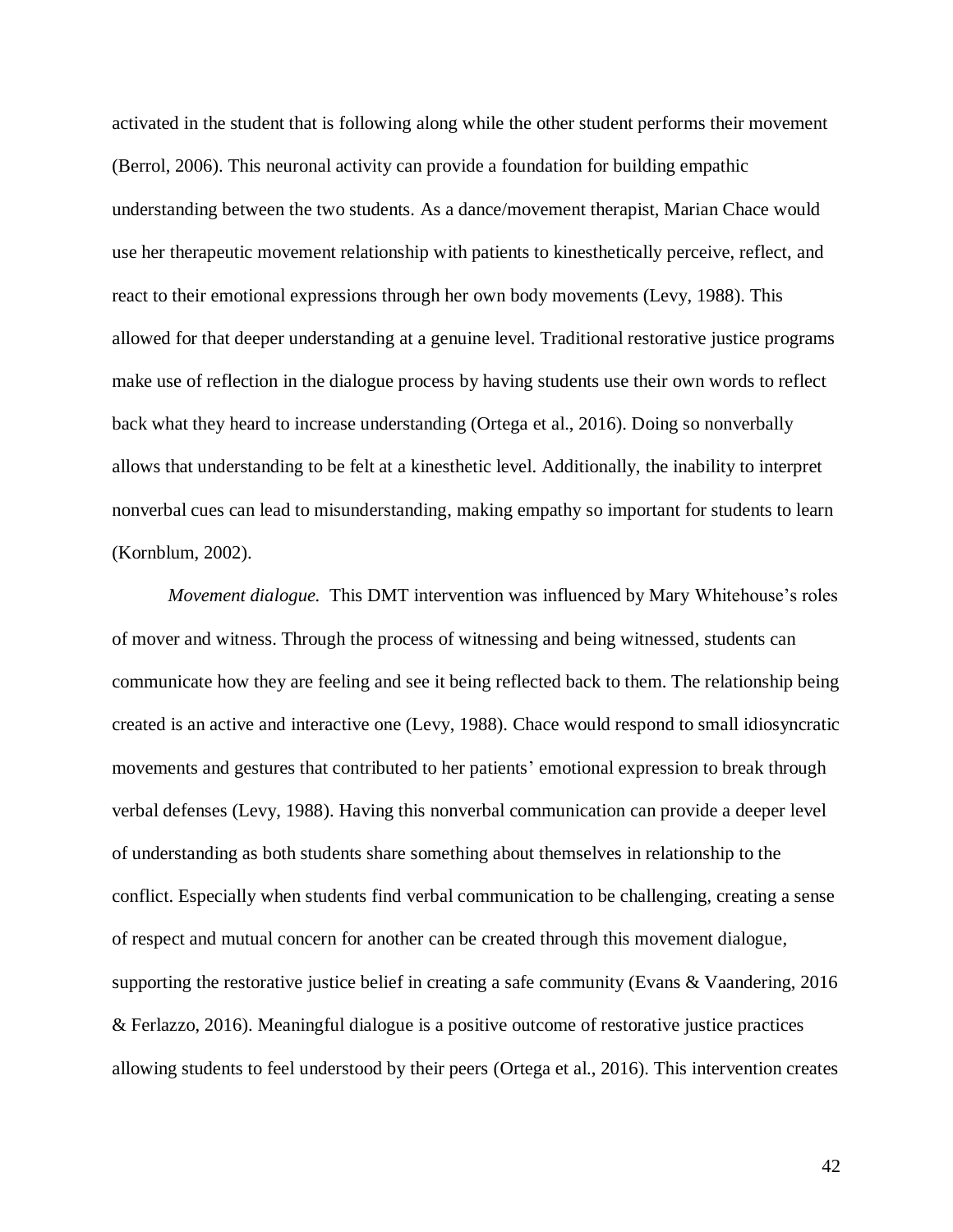conditions for that to be done with the underlying issues of the conflict to be dealt with. Restorative justice seeks to address and influence the root cause of the behavior which is supported by the students having this movement dialogue around that (Gardner, 2016). By utilizing gestures, postures, and movement phrases, individuals can express themselves which allows for self-knowledge and psychotherapeutic change (Chaiklin & Wengrower, 2016). Furthermore, this intervention continues to support empathic understanding, a goal shared by restorative justice and DMT practices.

### **Desired Results**

The aim of integrating DMT and restorative justice into a program is to restore peer relationships at school that have been broken in some form. Those who cause and/or are affected by harms in the school should be able to articulate each other's points of view while demonstrating empathy and compassion. A school culture of being aware of one's body while moving through space within the hallways, classrooms, and lunch room, for example, can prevent conflict from occurring. Students participating in the program will be held accountable to each other, to their facilitator, and to the administration and staff at the school where it is implemented. The logic model proposes that outputs are measured immediately following implementation, outcomes are measured within the first three years, and impacts within seven years (W.K. Kellogg Foundation, 2004). There is an understand that at this point these are benchmarks that are subject to change.

**Outputs.** The goal of the program is to aid students in grounding in the present moment through the development of a relaxation exercise. The progression begins externally with physically squeezing different body parts and adds breath to eventually internally create tension and release in the body as a coping skill. Having students feel grounded is done through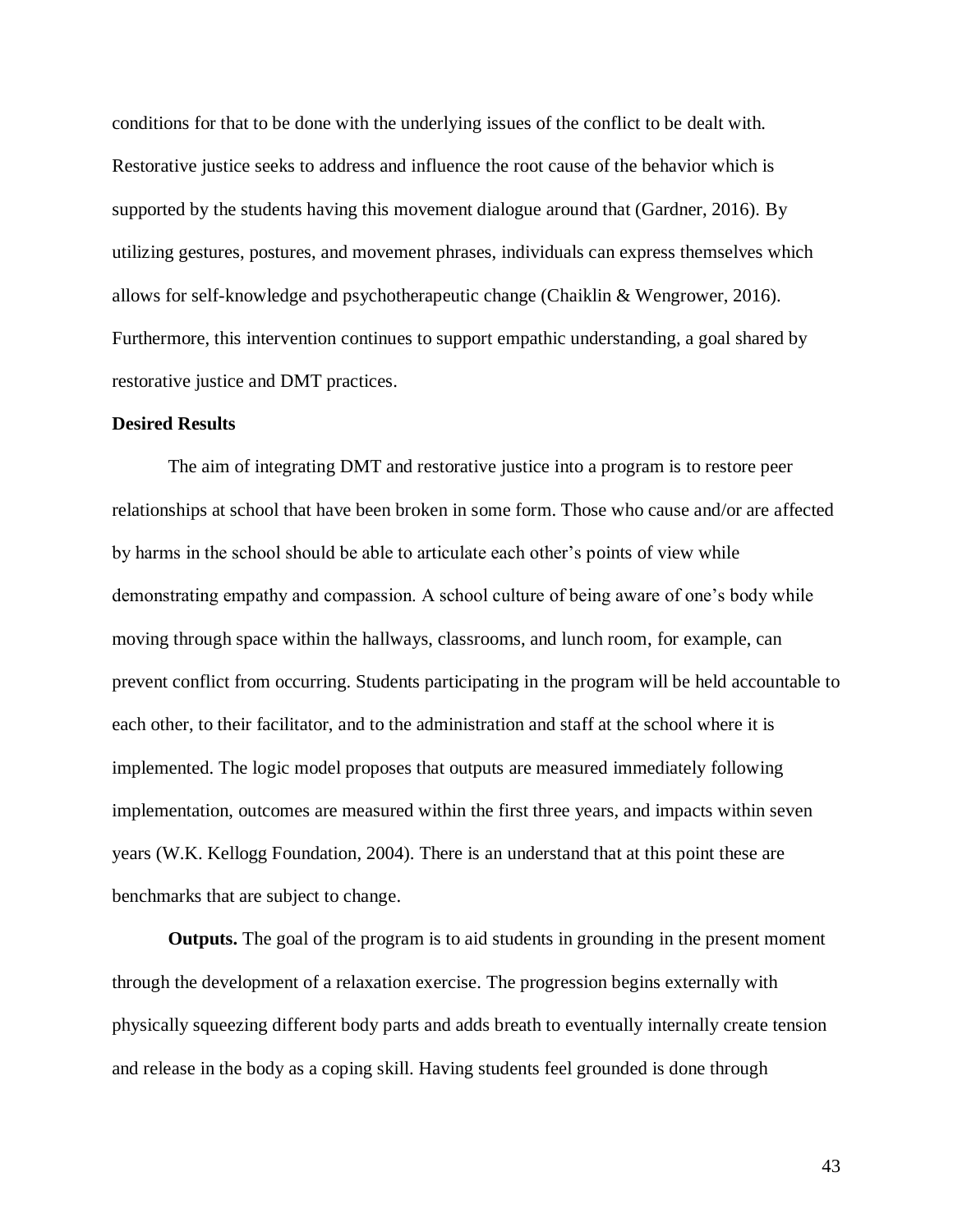increasing body awareness in the present moment. From this calmer, more grounded place, my hope is that DMT interventions will increase their empathic understanding towards each other. For this to happen, they will first increase their self-awareness by exploring the feelings they are experiencing towards the conflict in their body. Following this self-awareness, increasing empathic understanding for others will increase by exploring the feelings of the other student in relationship to the conflict. By exploring their own feelings and then sharing with each other, they will embody more nuanced feelings. By both cognitively and kinesthetically sharing with their peers through mirroring, the students will embody awareness to foster understanding of one another to stop the conflict. By practicing being in relationship with others through the identified DMT interventions, the students will develop the skills to resolve conflict in a healthy way by increasing their own self-awareness and increasing empathic understanding of others. This will start by the students taking accountability for their actions within the conflict. Lastly, students will be able to identify supports to help them if the conflict continues or new conflicts arise.

**Outcomes.** Within the first three years, this program will aim to increase empathic understanding in peer relationships throughout an entire school. As students learn the skills to resolve conflicts more peacefully, problematic student behaviors will decrease. This will lead to a decrease in detentions and suspensions. Student trust within the school will increase causing an increase in healthy peer relationships within the school. Administration and staff support will increase, as they will be witness to the outputs of the program activities. As faculty becomes more aware and familiar with the program, there is opportunity to bring those practices into the classroom. Providing staff/administration workshops to learn basic tools from the DMT Restorative Justice Program can help solidify the concepts. For example, teaching the grounding exercise for staff/administration to facilitate throughout the school day would increase students'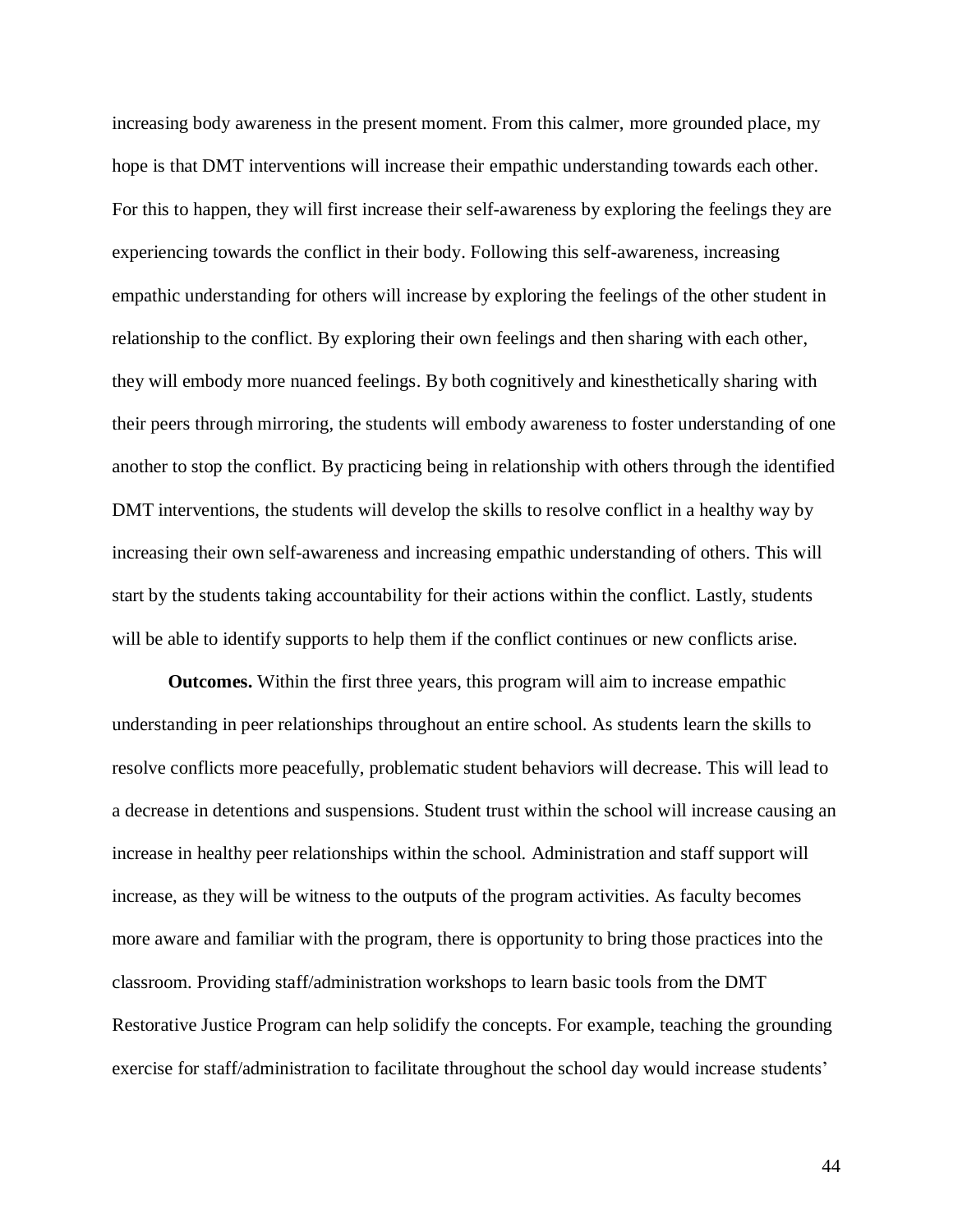exposure to this technique for grounding in the present moment. This can lead to better relationships between administration, teachers, and students. Once this program has been implemented in a school for several years, the community will become more aware of its impact. This can cause incoming students to be impacted upon entry into high school knowing the expectations of the school's culture and way of handling conflict. Once the program has been implemented for four to six years, overall problematic student behaviors will decrease.

**Impact.** By seven years of a school promoting this DMT restorative justice program, more of the school will be impacted. Increase in positive classroom work environments will occur, as evidenced by less student distraction, healthy peer working relationships, and increase in grades. In addition, the climate and culture of the school as a whole will improve, as evidenced by less fighting and more positive student engagement. Expansion of the program can allow additional conflict types to be resolved by bringing these interventions to the classroom. The program can be applied to conflicts between a whole classroom and a teacher or between a peer and their social group. Having more students exposed to the process of this program can also prevent future conflicts from occurring, due to students learning the tools to be in healthy relationships with their peers. By providing staff/administration workshops, grounding exercises could become a daily activity to begin each school day, for example. Also, utilizing mirroring can increase peer connection in the classroom.

### **Program Expansion**

For the purpose of my thesis, I focused on student to student conflict resolution. My hope is that this program is a starting point to build upon for schools. It could be expanded into student and teacher conflict resolution as well as classroom or group conflict resolution. The outline of the program would be similar, but some modifications would have to be made. Considerations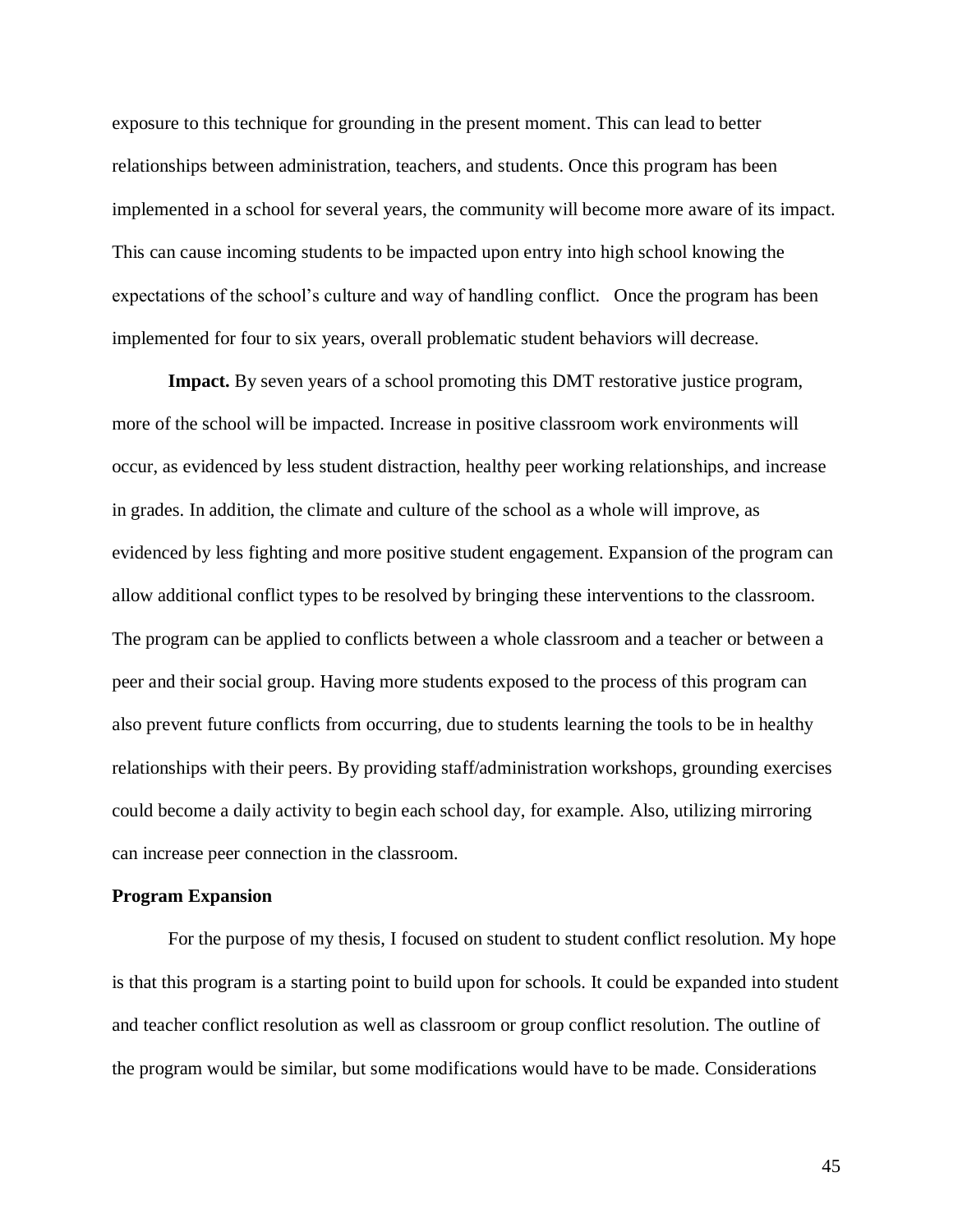would include the movement-based interventions shifting to allow for more participants to be involved. For example, and/or in addition to creating a posture or gesture, creating a sound may allow for group rhythmic activity. There may need to be additional interventions added for a classroom conflict resolution to be successful. Classroom conflict outlines would follow the same format conducting pre-meetings with the teacher in one and the students in the other. Student support groups could also be utilized for classroom conflict, allowing peers to lead the class in a restorative process using DMT based interventions. For example, peers could lead the classroom in a breathing exercise when conflict begins to arise to reduce the chance of harmful physical or verbal responses that would otherwise make the transgression more significant (Gardner, 2016).

### **Program Evaluation**

My hope is that once this program has been implemented, an evaluation can be conducted to help the program further evolve. Comparing the decrease in school detentions and suspensions within traditional restorative justice programs compared to the DMT Restorative Justice Program could be an indicator of effectiveness. Receiving feedback from administration, staff, students, and parents would clarify what is benefiting the peer relationships and school as a whole, and what may need to be adjusted. Incorporating tools that measure social-emotional awareness would provide information regarding improved peer relationships due to the program. Increase in school attendance rates may be an indicator of the school culture improving once the DMT Restorative Justice program has been implemented. I look forward to seeing how this program may be received by a high school, and how it could grow into a larger program serving multiple schools in several different capacities.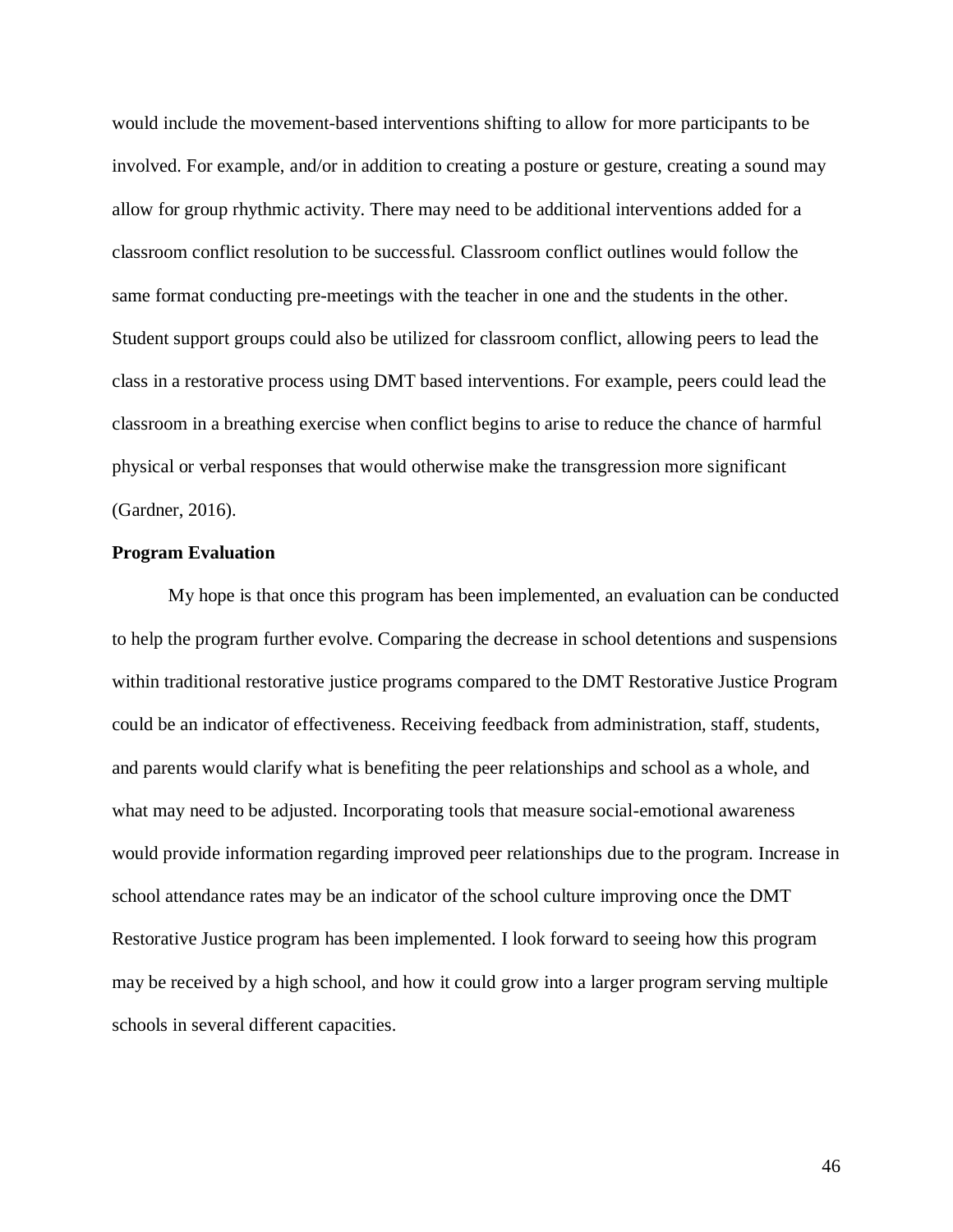## **Conclusion**

As schools are navigating their way towards restorative justice practices, I believe a DMT restorative justice program could be an even more effective approach than a traditional restorative justice program. This approach adds the body into the process to allow a more holistic experience in the restoration. Students can engage in this program to embody their own response to a conflict as well as the other students' experience to develop a deeper understanding. This will lead to more body awareness and an increase in empathic understanding to prevent future conflicts and improve school culture.

An ample amount of literature reviews restorative justice practices for working with African American youth in schools. Future studies would benefit from looking at different cultural considerations when working with different populations. Researching how the resources and activities are impacted by the culture of the individual and collective whole regarding repair of relationships or violence would provide clarity on how to adjust the program to meet the needs of all cultures.

Once this program has been implemented in a school, I believe it could benefit the school culture as a whole. The purpose of this thesis was to develop a stand-alone program integrating DMT informed interventions into an existing restorative justice program for high schools to implement, as a means of repairing damaged relationships caused by different behavioral issues at schools. Students will be able to learn from their mistakes and come to a mutual understanding of their behavioral impacts to create positive behavioral change. Because DMT works with the integration of the body and mind, students' cognitive and emotional understanding is deepened.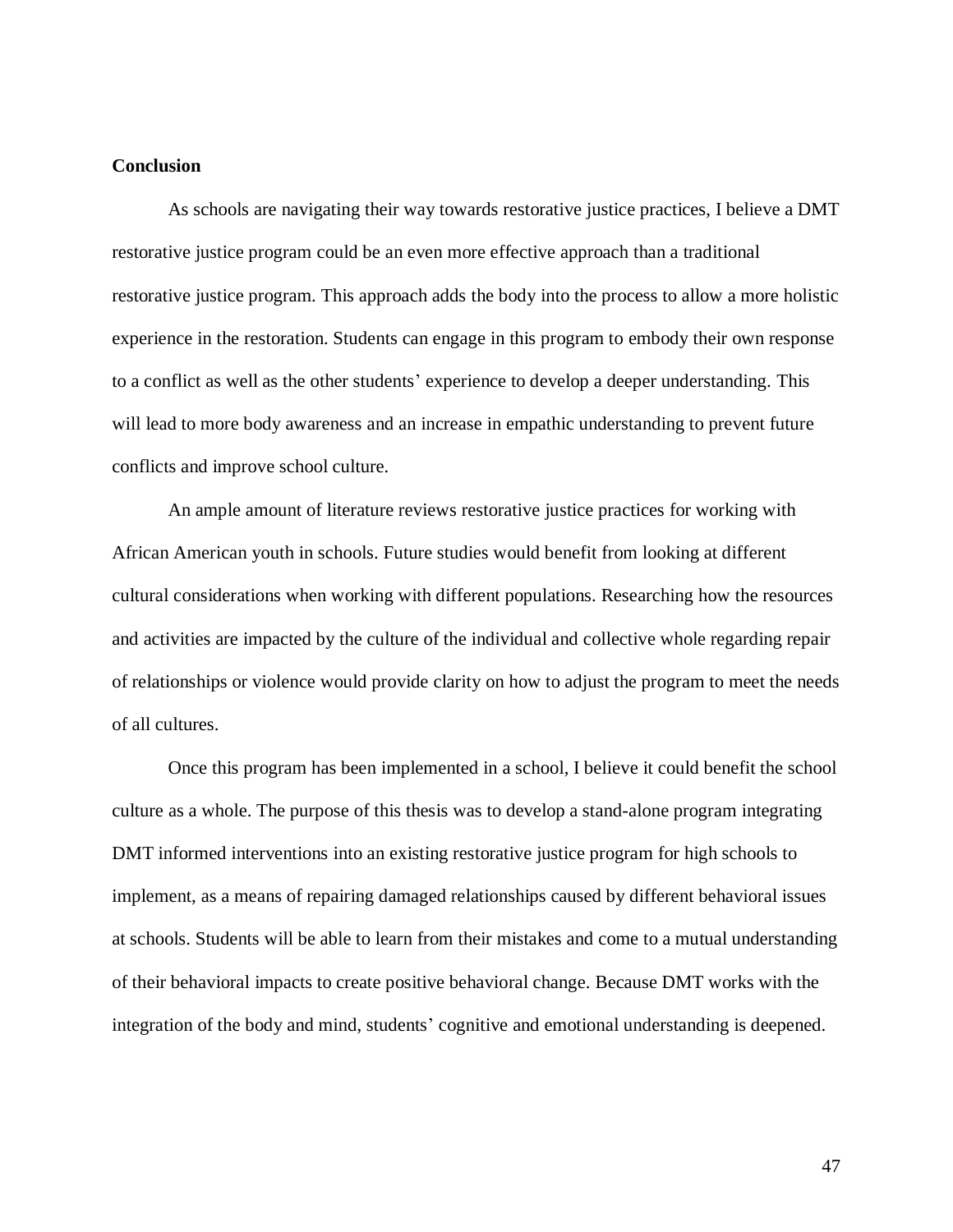Developing a program that integrates DMT with restorative justice provides a new application for DMT interventions, and demonstrates how both practices align with one another.

Using the Delphi method, a theory approach logic model was created to interpret information provided by research and the collaborators. The collaborators were experts in the school settings and participated in semi-structured interviews and qualitative questionnaires during the process. The structure of the final product involves individual pre-meetings that address grounding techniques to be used as a coping skill, information gathering regarding the conflict for the facilitator to understand it, and movement creation in response to the conflict to be shared with the other student. A collaborative meeting between the involved students and facilitator starts with learning the grounding exercise and transitions into movement. The movement being shared allows students to reflect back on the conflict and process how their behavior impacted others together. Mirroring is utilized for students to embody the other's feelings towards the conflict to get a better understanding of their response. A movement dialogue is facilitated to increase empathic understanding by sharing additional information that informed the students response to the conflict. The meeting ends with the students using the movements to create a conflict resolution agreement moving forward. Individual post-meetings give the students the chance to review the agreement through movement to assess the status of the relationship with the student with whom they were in conflict. The final product focuses on resolving student to student conflict in a high school setting. This is achieved by incorporating movement responses to one's role in a conflict, increasing empathic understanding through kinesthetic empathy, witnessing the embodied response to conflict of another, and co-creating a resolution to the conflict through movement.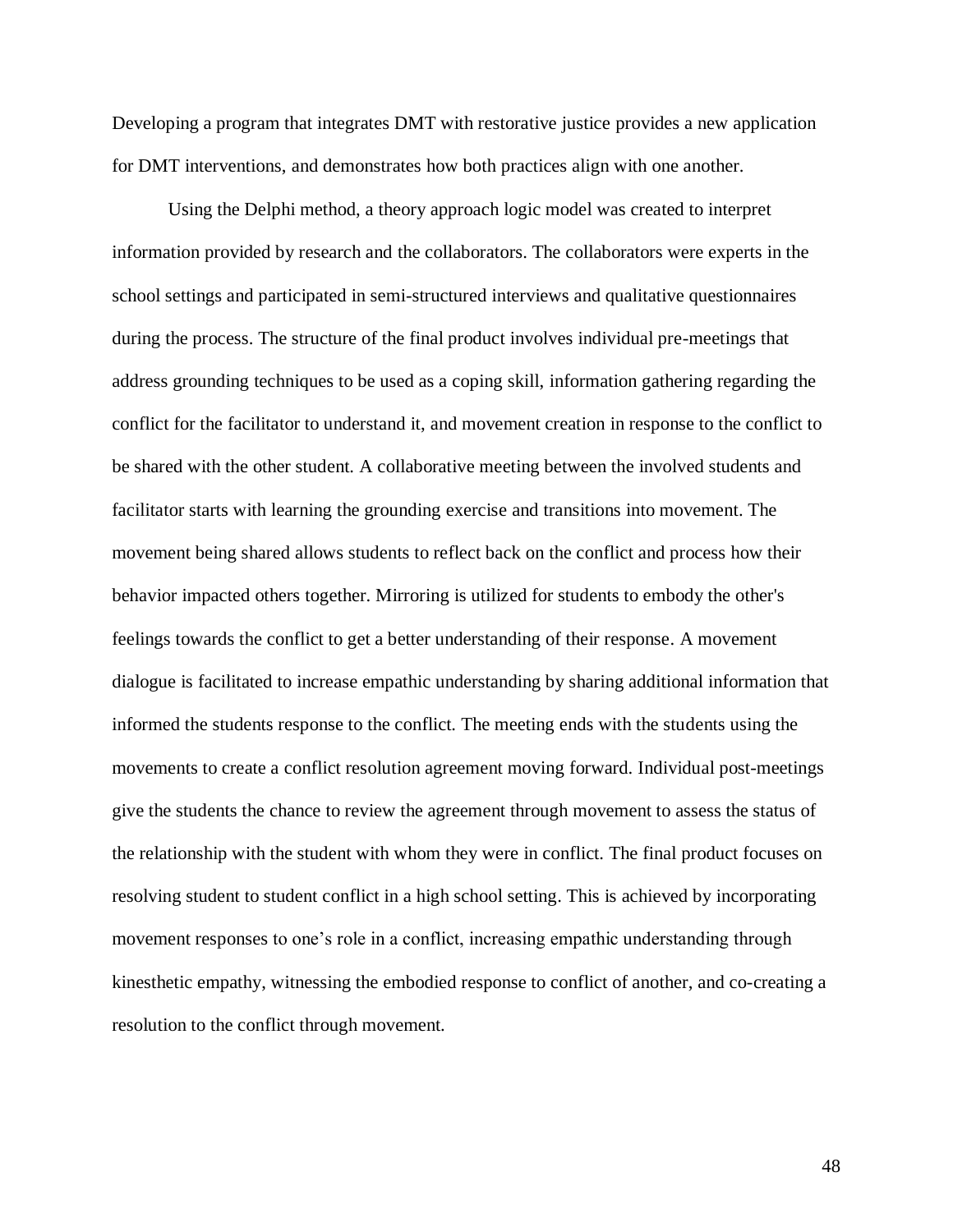### **References**

- American Dance Therapy Association. (2016). What is dance/movement therapy? Retrieved from<https://adta.org/faqs/>
- Beardall, N. G. (2007). *A program evaluation research study on the implementation of the mentors in violence prevention program in a public high school.* (Doctoral dissertation.) Retrieved from ProQuest. 3305287
- Berrol, C. F. (2006). Neuroscience meets dance/movement therapy: Mirror neurons, the therapeutic process, and empathy. *The Arts in Psychotherapy, 33*(4), 302-315. doi:10.1016/j.aip.2006.04.001
- Brown, P. L. (2013). Opening up, students transform a vicious circle. *The New York Times*. Retrieved from [http://www.nytimes.com/2013/04/04/education/restorative](http://www.nytimes.com/2013/04/04/education/restorative-justice-programs-take-root-in-schools.html)[justice-programs-take-root-in-schools.html](http://www.nytimes.com/2013/04/04/education/restorative-justice-programs-take-root-in-schools.html)
- Caldwell, C. (2005). The history & guiding philosophy of the moving cycle. *The Moving Cycle.* Retrieved from<http://www.themovingcycle.com/Src/MC.essay.website.pdf>
- Caldwell, C. (n.d.). *The history and guiding philosophy of the Moving Cycle.* Retrieved from http://www.themovingcycle.com/\_AboutMC.htm
- Chaiklin, S., & Schmais, C. (1979) The Chace approach to dance therapy. In P.L. Bernstein (Ed.), *Eight theoretical approaches in dance-movement therapy* (pp. 42 - 81). Dubuque, IA: Kendall Hunt.
- Chaiklin, S., & Wengrower, H. (2016). *The art of science of dance/movement therapy: Life is*  dance. (2<sup>nd</sup> ed.). New York, NY: Routledge
- Creswell, J.W. (2013). *Qualitative inquiry and research design: Choosing among five approaches.* (3rd ed.). Thousand Oaks, CA: Sage.
- Dalporto, D. (2017). Restorative justice: A different approach to discipline. *We Are Teachers.* Retrieved from [https://www.weareteachers.com/restorative-justice-a-different-approach](https://www.weareteachers.com/restorative-justice-a-different-approach-to-discipline/)[to-discipline/](https://www.weareteachers.com/restorative-justice-a-different-approach-to-discipline/)
- Dominus, S. (2016). An alternative to suspensions: More schools are finding that "restorative justice" can be far more effective. *International New York Times*. *Business Insights: Essentials*. Retrieved from [http://bi.galegroup.com.colum.idm.oclc.org/essentials/article/GALE%7CA462911817?u](http://bi.galegroup.com.colum.idm.oclc.org/essentials/article/GALE%7CA462911817?u=uiuc_columbia) [=uiuc\\_columbia](http://bi.galegroup.com.colum.idm.oclc.org/essentials/article/GALE%7CA462911817?u=uiuc_columbia)
- Dosamantes-Alperson, E. (1984). Experiential movement psychotherapy. In P. Lewis (Ed.), *Theoretical approaches in dance/movement therapy* (pp. 145-165). Dubuque, IA: Kendall/Hunt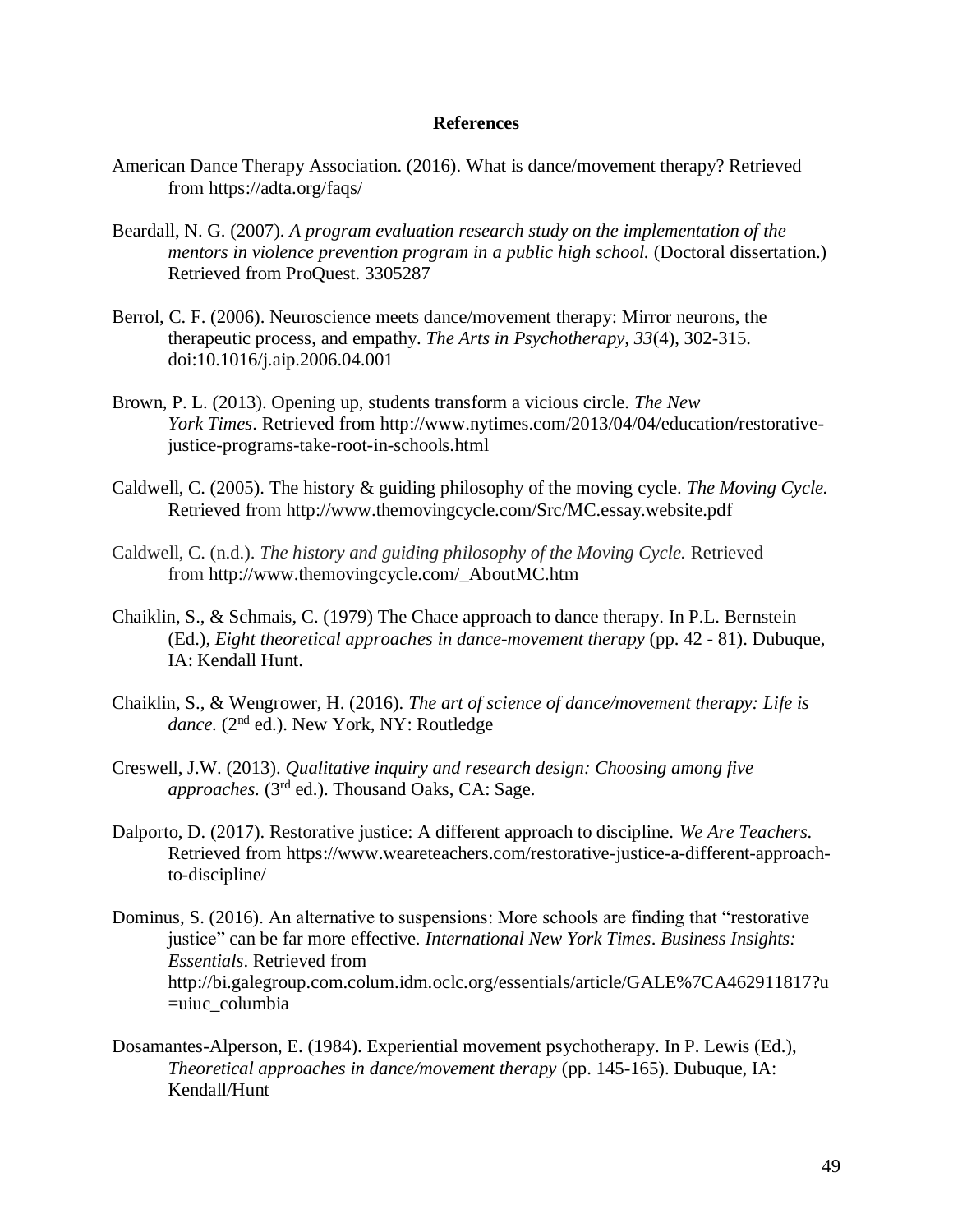- Evans, K., & Vaandering, D. (2016*). The little book of restorative justice in education: Fostering responsibility, healing, and hope in schools.* New York, NY: Good Books.
- Ferlazzo, L. (2016). Re: How to practice restorative justice in schools. [Online forum comment]. Retrieved from [http://blogs.edweek.org/teachers/classroom\\_qa\\_with\\_larry\\_ferlazzo/2016/02/response\\_ho](http://blogs.edweek.org/teachers/classroom_qa_with_larry_ferlazzo/2016/02/response_how_to_practice_restorative_justice_in_schools.html) [w\\_to\\_practice\\_restorative\\_justice\\_in\\_schools.html](http://blogs.edweek.org/teachers/classroom_qa_with_larry_ferlazzo/2016/02/response_how_to_practice_restorative_justice_in_schools.html)
- Gardner, T. W. (2016). *Discipline over punishment: Successes and struggles with restorative justice in schools.* Lanham, Maryland: Rowman & Littlefield.
- Goodgame, J. (2007). Beyond words: Dance and movement sessions with young people with social, emotional, and behavioral difficulties in Estonia. *Support for Learning, 22*, 78- 83.
- Hackney, P. (2002). *Making connections: Total body integration through Bartenieff Fundamentals.* New York, NY: Routledge.
- Hsu, C., Sandford, B.A. (2007). The Delphi technique: Making sense of consensus. *Practical Assessment, Research & Evaluation, 12*(10). Retrieved from [http://p](http://pareonline.net/pdf/v12n10.pdf)areonline.net/pdf/v12n10.pdf
- Hulverson, K., & Mulholland, S. (2018) Restorative practices and the integration of social emotional learning as a path to positive school climates*. Journal of Research in Innovative Teaching & Learning, 11*(1), 110-123. Retrieved from https://doi.org/10.1108/JRIT-08-2017-0015
- Karp, D. R., & Frank, O. (2016). Anxiously awaiting the future of restorative justice in the United States. *Victims & Offenders, 11(1)*, 50-70. doi:10.1080/15564886.2015.110 7796
- Kornblum, R. (2002). *Disarming the playground: Violence prevention through movement & prosocial skills.* Oklahoma City, OK: Woods & Barnes.
- Levy, F. J. (1988). *Dance/movement therapy: A healing art.* Reston, VA: National Dance Association.
- Lyubansky, M. (2016). New study reveals six benefits of school restorative justice: School based restorative practices do more than just reduce suspensions. *Psychology Today.* Retrieved from [https://www.psychologytoday.com/blog/between-the](https://www.psychologytoday.com/blog/between-the-lines/201605/new-study-reveals-six-benefits-school-restorative-justice)[lines/201605/new-study-reveals-six-benefits-school-restorative-justice](https://www.psychologytoday.com/blog/between-the-lines/201605/new-study-reveals-six-benefits-school-restorative-justice)
- Ortega, L., Lyubansky, M., Nettles, S., & Espelage, D. L. (2016). Outcomes of a restorative circles program in a high school setting. *Psychology of Violence, 6*(3), 459-468. doi:10.1037/viio0000048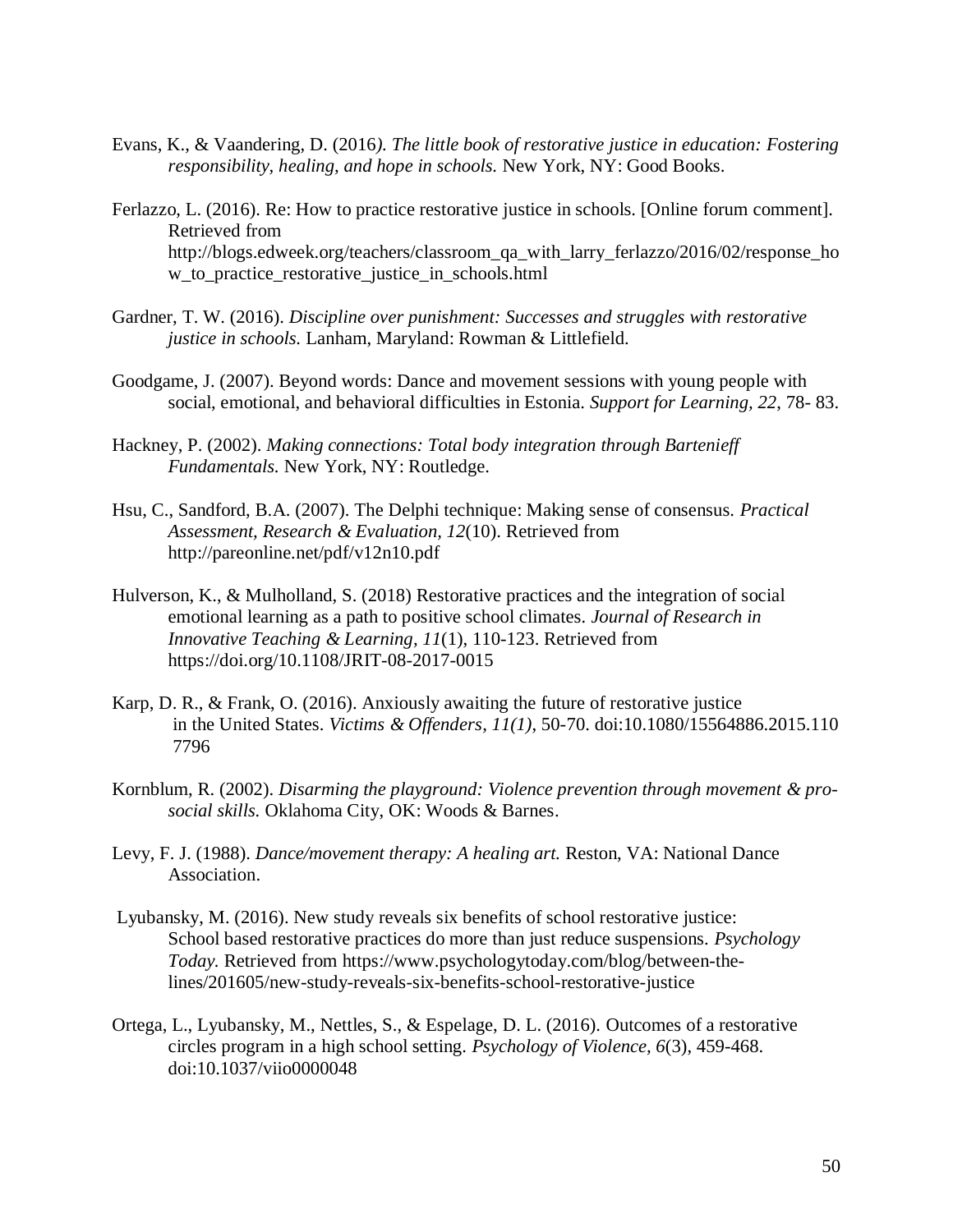- Pope, S. J. (2010). Restorative justice as a prophetic path to peace. *Catholic Theological Society of American Proceeding 65,* 19-34. Retrieved from <https://ejournals.bc.edu/ojs/index.php/ctsa/article/viewFile/4962/4434>
- Pranis, K. (2014). Circle keeper's handbook. *Edutopia.* Oakland, CA. Retrieved from [https://backend.edutopia.org/sites/default/files/resources/stw-glenview-circles-keeper](https://backend.edutopia.org/sites/default/files/resources/stw-glenview-circles-keeper-handbook.pdf)[handbook.pdf](https://backend.edutopia.org/sites/default/files/resources/stw-glenview-circles-keeper-handbook.pdf)
- Sandel, S. L., Chaiklin, S., & Lohn, A. (1993). *Foundation of dance/movement therapy: The life and work of Marian Chace.* Columbia: MD Marian Chace Memorial Fun of the American Dance Therapy Association
- Shaw, J. (2017). New Orleans high school turbocharges restorative justice. *Education Digest*, *82*(7), 4. Retrieved from [http://eds.b.ebscohost.com.colum.idm.oclc.org/eds/pdfviewer/pdfviewer?vid=4&sid=2b9](http://eds.b.ebscohost.com.colum.idm.oclc.org/eds/pdfviewer/pdfviewer?vid=4&sid=2b96b694-a46f-4f06-8837-56bac76b2b9f%40sessionmgr4010) [6b694-a46f-4f06-8837-56bac76b2b9f%40sessionmgr4010](http://eds.b.ebscohost.com.colum.idm.oclc.org/eds/pdfviewer/pdfviewer?vid=4&sid=2b96b694-a46f-4f06-8837-56bac76b2b9f%40sessionmgr4010)
- Siegel, D. J. (2012). *The developing mind: How relationships and the brain interact to shape who we are (2<sup>nd</sup> ed.).* New York, NY: Guilford.
- Substance Abuse and Mental Services Administration (n.d.). About evidence-based programs*. SAMHSA's National Registry of Evidence-based Program and Practices.* Retrieved from <https://nrepp-learning.samhsa.gov/about-evidence-based-programs>
- Thompson, J. (2016). Eliminating zero tolerance policies in schools: Miami-Dade county public schools' approach. *Brigham Young University Education & Law Journal*, *2*(5), 325-349. Retrieved from<https://digitalcommons.law.byu.edu/cgi/viewcontent.cgi?article> =1390&context=elj
- Wachtel, T. (2016). Defining restorative. *International Institute for Restorative Practices.*  Retrieved from https://www.iirp.edu/images/pdf/Defining-Restorative\_Nov-2016.pdf
- Welling, A. (2015). What is Authentic Movement? Retrieved from<https://adta.org/2015/08/18/what-is-authentic-movement/>
- W.K. Kellogg Foundation (2004). Logic model development guide*.* Battle Creek, MI. Retrieved from [https://www.bttop.org/sites/default/files/public/W.K.%20Kellogg%20](https://www.bttop.org/sites/default/files/public/W.K.%20Kellogg) LogicModel.pdf
- Wood, W. R., & Suzuki, M. (2016). Four challenges in the future of restorative justice. *Victims & Offenders*, *11*(1), 149-172. doi:10.1080/15564886.2016.1145610
- Work Group for Community Health and Development. (2013). *Community tool box.* Retrieved from https://ctb.ku.edu/en/en.table-of-contents/overview/models-for-community-healthand-development/logic-model-development/main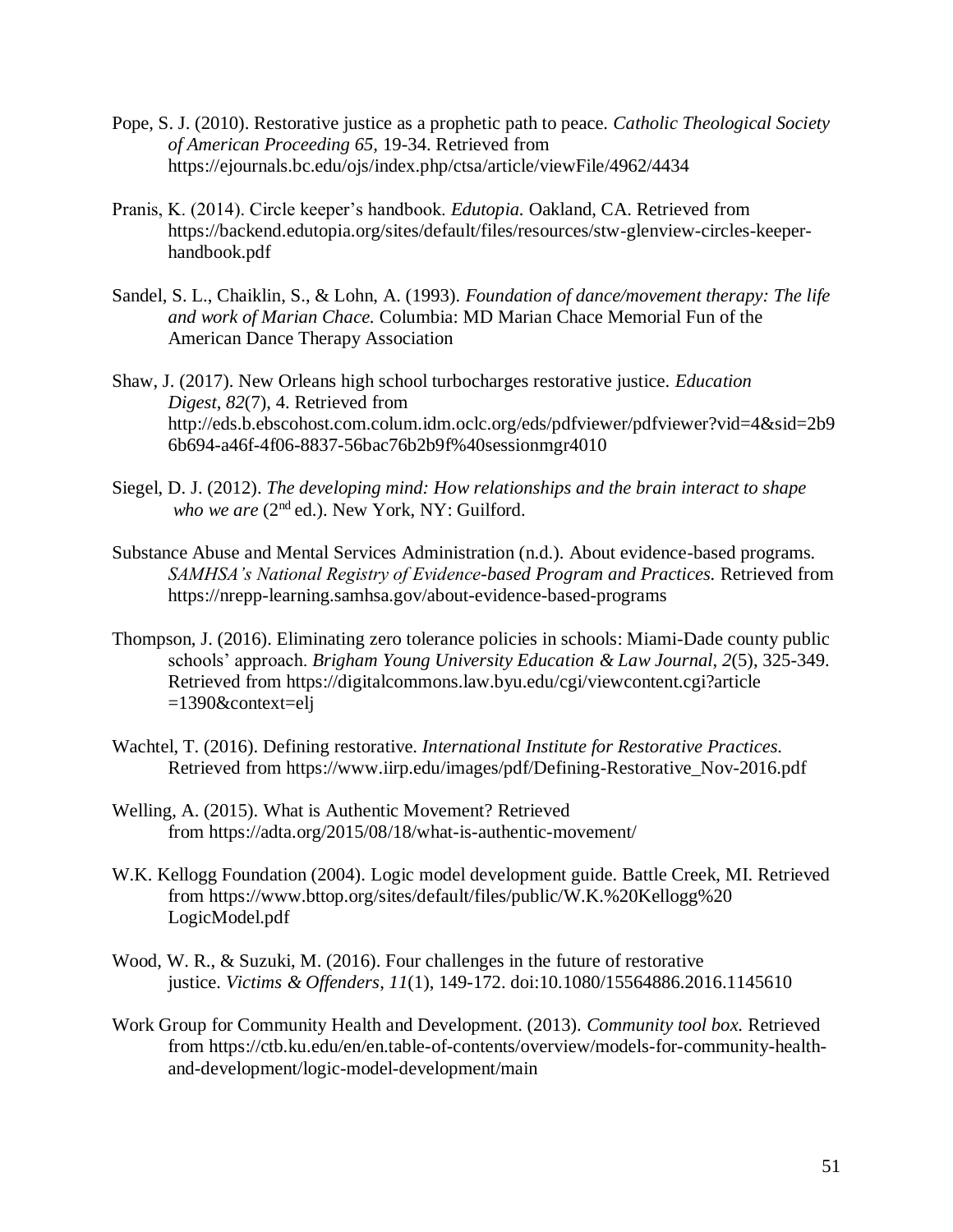### **Appendix A.**

### **Definition of Key Terms**

### **Authentic Movement**

A mindful movement exploration between a mover and a witness which encourages the development of consciousness (Welling, 2015). With eyes closed, the mover moves with an intention of mindfulness, allowing non-judgmental inner impulses, sensations, emotions, and/or thoughts to guide in the presence of a witness (Welling, 2015). While observing, witness becomes aware of any personal projections or judgments as they maintain an outer consciousness, creating safety (Welling, 2015).

## **Dance/movement therapy (DMT)**

DMT is the psychotherapeutic use of movement to promote the emotional, cognitive, physical, and social integration of individuals (ADTA, 2016; Levy, 1988). Dance is communication, and through the use of movement, it can heal relationships (Levy, 1888). DMT can be used in group work as an approach to enhance self-esteem, explore emotions, resolve conflicts, and build cooperative skills (Goodgame, 2007).

## **Grounding**

Grounding can be described as one's ability to perceive and to live in 'the here and now' (Hackney, 2002). Human beings move in relationship to the earth, as it provides support and a ground for being and moving (Hackney, 2002). The ability to sense one's self requires an embodied relationship to the earth. Earth's gravity allows individuals to sense their weighted mass allowing assertion of strength and lightness (Hackney, 2002).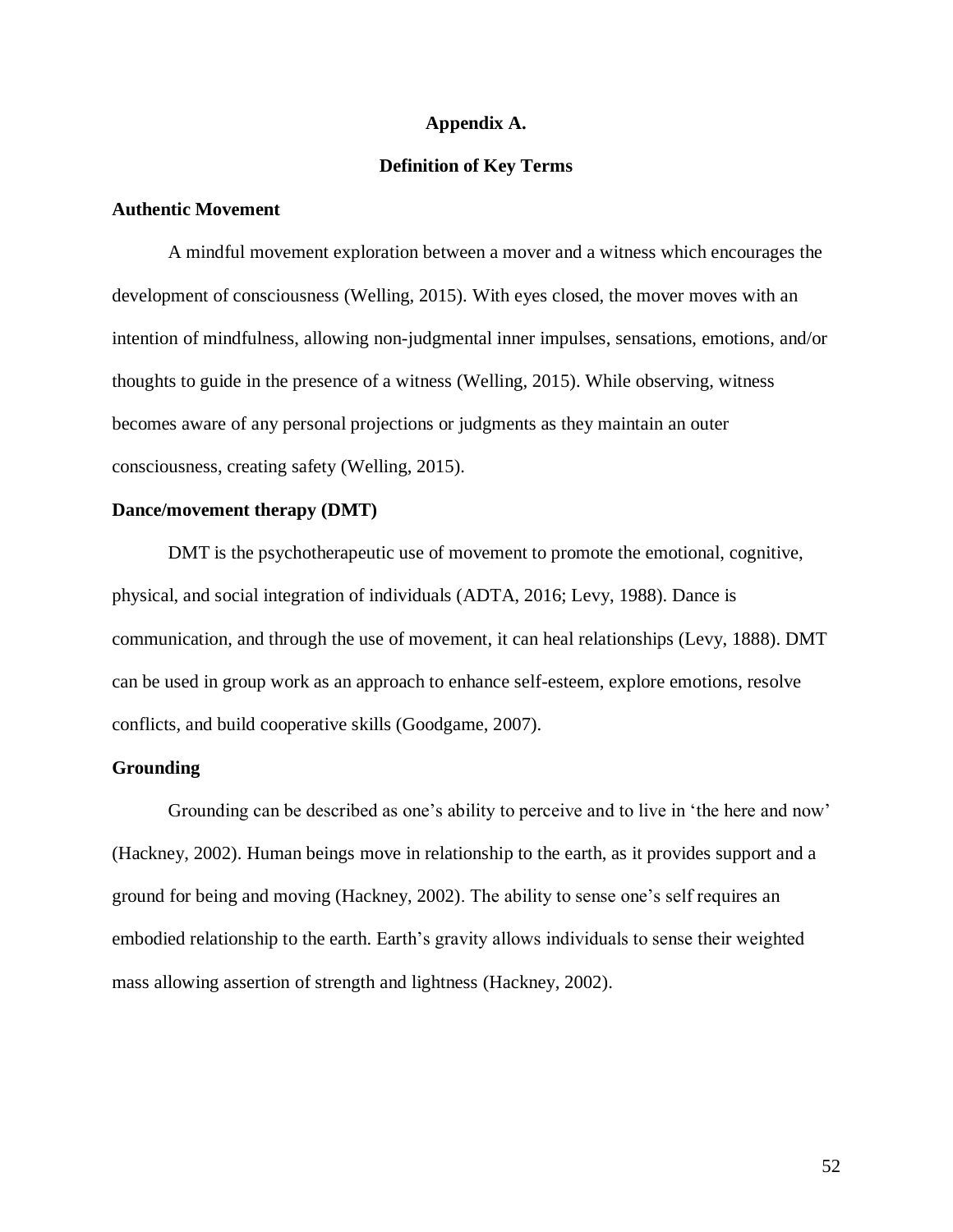### **Kinesthetic Empathy**

Kinesthetic empathy is a form of empathy that can be demonstrated through non-verbal communication, bodily movement, and dancing—with or without verbal expression (Chaiklin  $\&$ Wengrower, 2016). Empathy is the ability of one person to understand another in attempt to experience somebody else's inner life (Chaiklin & Wengrower, 2016), and—in cases of kinesthetic empathy—this is done nonverbally and/or through movement. It promotes perceiving emotional behavior in others and immediately experiencing it within one's own bodies (Chaiklin & Wengrower, 2016).

### **Chacian DMT**

The Chace technique is a unique system of group therapy that utilizes dance/movement as a predominant mode of interaction, communication and expression (Levy, 1988). The system has a beginning (warm-up), middle (theme development), and end (closure) with its own style of intervention and purpose (Levy, 1988). There are four core concepts of Chace's work: body action, symbolism, therapeutic movement relationship, and rhythmic activity (Levy, 1988).

## **Mirroring**

A part of the empathy process, mirroring involves participating in another's total movement experience (Sandel, Chaiklin & Lohn, 1993). It can be the act of two individuals facing each other taking turns being the leader and follower through movement. The goal is for the leader to move slowly enough for follower's movements to happen at the same time as if the leader was seeing a reflection in a mirror (Kornblum, 2002). It promotes a sense of self and relatedness to others by entering another's experience in an open manner (Kornblum, 2002; Sandel, Chaiklin & Lohn, 1993).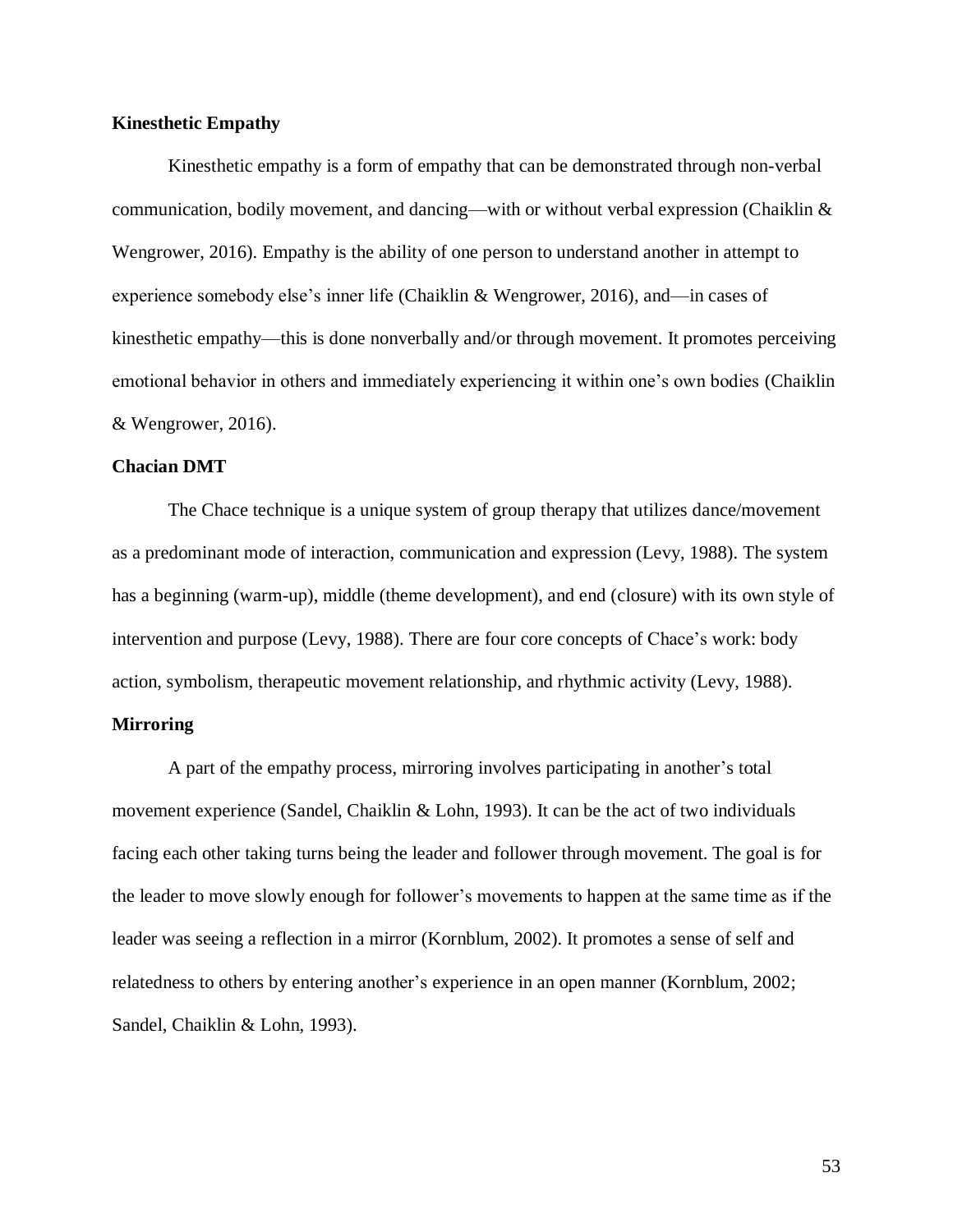## **Moving Cycle**

The Moving Cycle is based on the idea that adaptive motion promotes healing, from a cellular to organismic level (Caldwell, n.d.). These motions are built on four stages; Awareness, Owning, Appreciation/Acceptance, and Action (Caldwell, n.d.). Ideally, a psychotherapist will support a client in moving through all stages of the cycle in one session in order to create healing growth (Caldwell, 2005).

## **Punitive Punishment**

In punitive justice paradigms, there is a belief that students who make bad or harmful choices deserve retribution. The purpose of punitive punishment is to deter disruptive behavior and increase safety at schools (Thompson, 2016). The zero tolerance polices require mandatory suspensions for certain offenses (Dominus, 2016).

### **Restorative Justice**

Describes how an individual's dignity, worth, and interconnectedness will be nurtured, protected, or reestablished in ways that will allow them to be fully contributing members of their communities (Evans & Vaandering, 2016). The focus of restorative justice is on the efforts of reconciliation as a response to harm caused by misconduct by rehabilitating the offender instead of retribution (Karp & Olivia, 2016; Thompson, 2016).

#### **Restorative Program**

There is an aim to facilitate learning communities that nurture the capacity of people to engage with one another and their environment in a manner that supports and respects the inherent dignity of all. The goal of restorative programs is to repair harm caused by some wrongdoing through the process of bringing together the stakeholders that consist of the victim(s), offender(s), and sometimes the community (Ortega et al., 2016; Wachtel, 2016).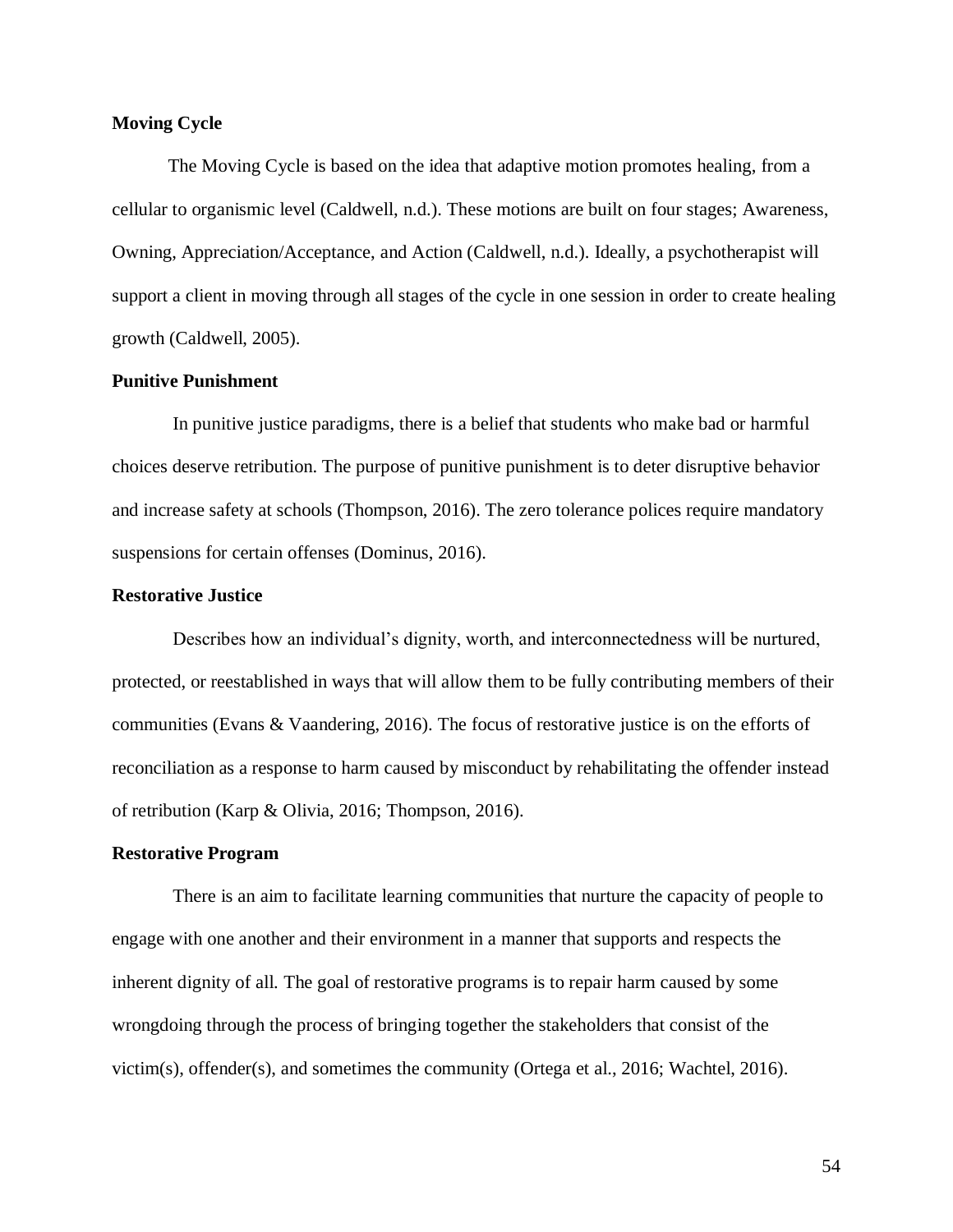Restorative programs impact the culture and climate of a school, social skills development, and student-staff relationship quality (Evans & Vaandering, 2016).

## **School Culture Specialist**

Conducts social-emotional and behavioral intervention to create a positive learning environment by also providing support and professional development addressing classroom management and school climate (Evans & Vaandering, 2016).

## **Student Discipline**

Consequences most often in the form of detention or suspension for actions that violate a set of expectations set by school officials (Garner, 2016).

## **Zero-Tolerance Policies**

Mandatory suspensions for offenses on school campuses that can include undesirable behaviors or possession of drugs or weapons (Evans & Vaandering, 2016).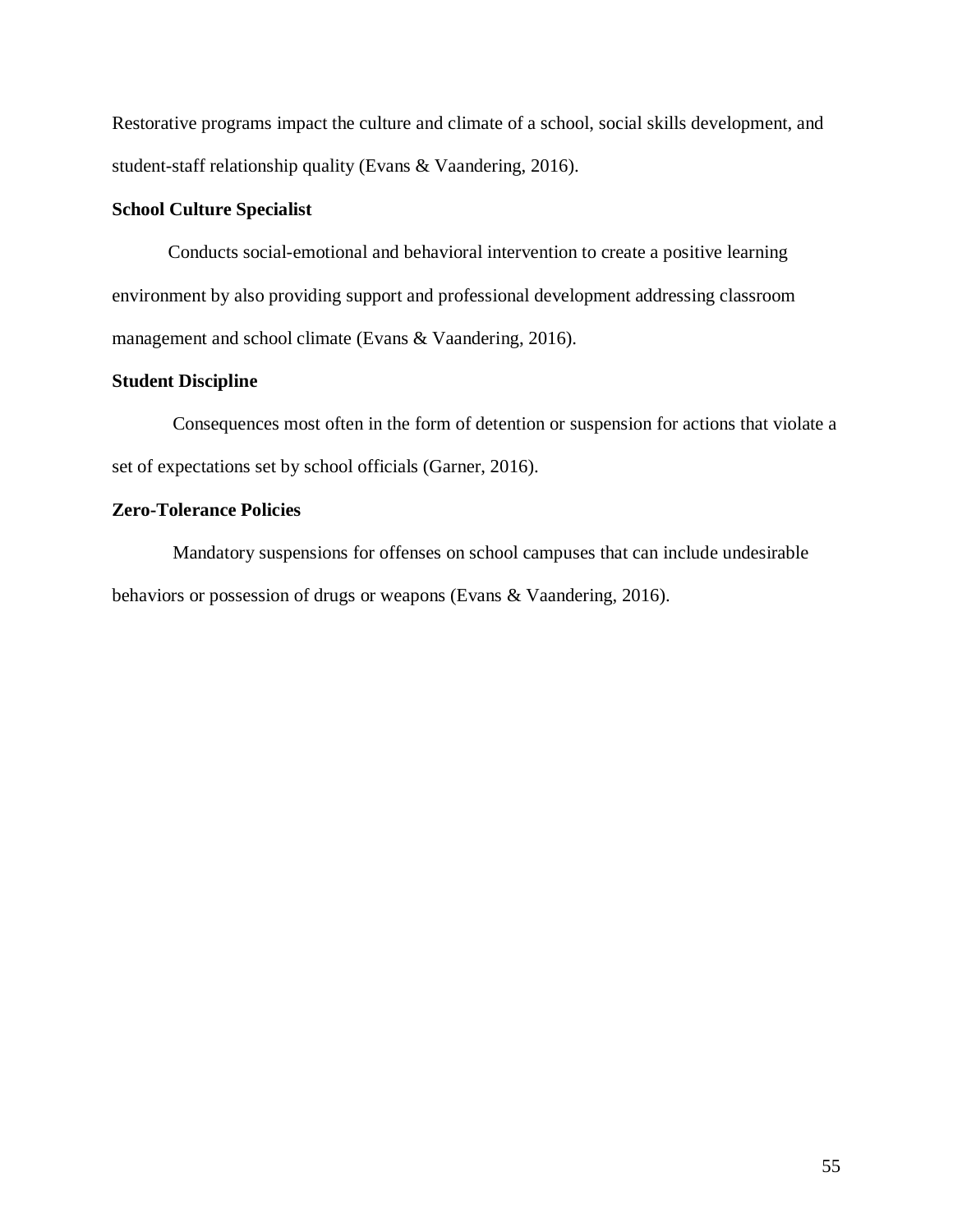# **Appendix B.**

# **Logic Model**

## **Program:** Effectively Integrating Dance/Movement Therapy and Restorative Justice into High School Programs **Situation:** Student to Student Conflict

| Resources/                                                                                                                                                                                                                                                                                                           | <b>Activities</b>                                                                                                                                                                                                                                                                                                                                        | <b>Outputs</b>                                                                                                                                                                                                                                 | <b>Outcomes</b>                                                                                                                                                                                                                                                                                                                          | <b>Impact</b>                                                                                                                                                             |
|----------------------------------------------------------------------------------------------------------------------------------------------------------------------------------------------------------------------------------------------------------------------------------------------------------------------|----------------------------------------------------------------------------------------------------------------------------------------------------------------------------------------------------------------------------------------------------------------------------------------------------------------------------------------------------------|------------------------------------------------------------------------------------------------------------------------------------------------------------------------------------------------------------------------------------------------|------------------------------------------------------------------------------------------------------------------------------------------------------------------------------------------------------------------------------------------------------------------------------------------------------------------------------------------|---------------------------------------------------------------------------------------------------------------------------------------------------------------------------|
| <b>Inputs</b>                                                                                                                                                                                                                                                                                                        |                                                                                                                                                                                                                                                                                                                                                          |                                                                                                                                                                                                                                                |                                                                                                                                                                                                                                                                                                                                          |                                                                                                                                                                           |
| In order to<br>accomplish set of<br>activities the<br>following will be<br>needed:                                                                                                                                                                                                                                   | In order to<br>address the<br>problem, conduct<br>the following<br>activities:                                                                                                                                                                                                                                                                           | Expect that once<br>completed/underway<br>these activities will<br>produce the<br>following evidence<br>of service delivery:                                                                                                                   | Expect that if<br>completed or ongoing<br>these activities will<br>lead to the following<br>changes in 1-3 then 4-<br>6 years:<br>1-3 Years                                                                                                                                                                                              | Expect that if<br>completed these<br>activities will lead<br>to the following<br>changes in 7-10<br>years;                                                                |
| Dance/Movement<br>Therapy<br><b>Restorative Justice</b><br>Person-Centered<br>Strengths-Based<br><b>Marian Chace</b><br>Janet Adler<br>Mary Whitehouse<br>Administration and<br>staff support<br>Safe space (room to<br>move with no desk)<br>Referrals<br>Talking piece<br>Consent/<br>Confidentiality<br>agreement | Disciple and<br>teacher referral<br>process<br>Pre-meeting with<br>students<br>individually<br>Meeting with the<br>two students<br>together<br>Post-meeting<br>with students<br>individually<br>Information<br>gathering<br>questions<br><b>Breathing</b><br>Mirroring<br>Movement<br>Dialogue<br>Movement<br>creation together<br>Agreement<br>creation | Ground individuals<br>Increase empathic<br>understanding<br>Increase self-<br>awareness<br>Practice being in<br>relationship with<br>others<br>Practice healthy<br>conflict resolution<br>skills<br>Accountability<br><b>Identify supports</b> | More empathic<br>understanding in peer<br>relationships<br>Decrease in school<br>detentions/suspensions<br>Administration and<br>staff support increase<br>4-6 Years<br>Decrease in general<br>student inappropriate<br>behaviors<br>Student trust increase<br>in the school<br>Increases healthy peer<br>relationships in the<br>school | Increase in positive<br>classroom work<br>environments<br>Improved climate<br>and culture at the<br>school<br><b>Expansion of DMT</b><br>restorative justice<br>practices |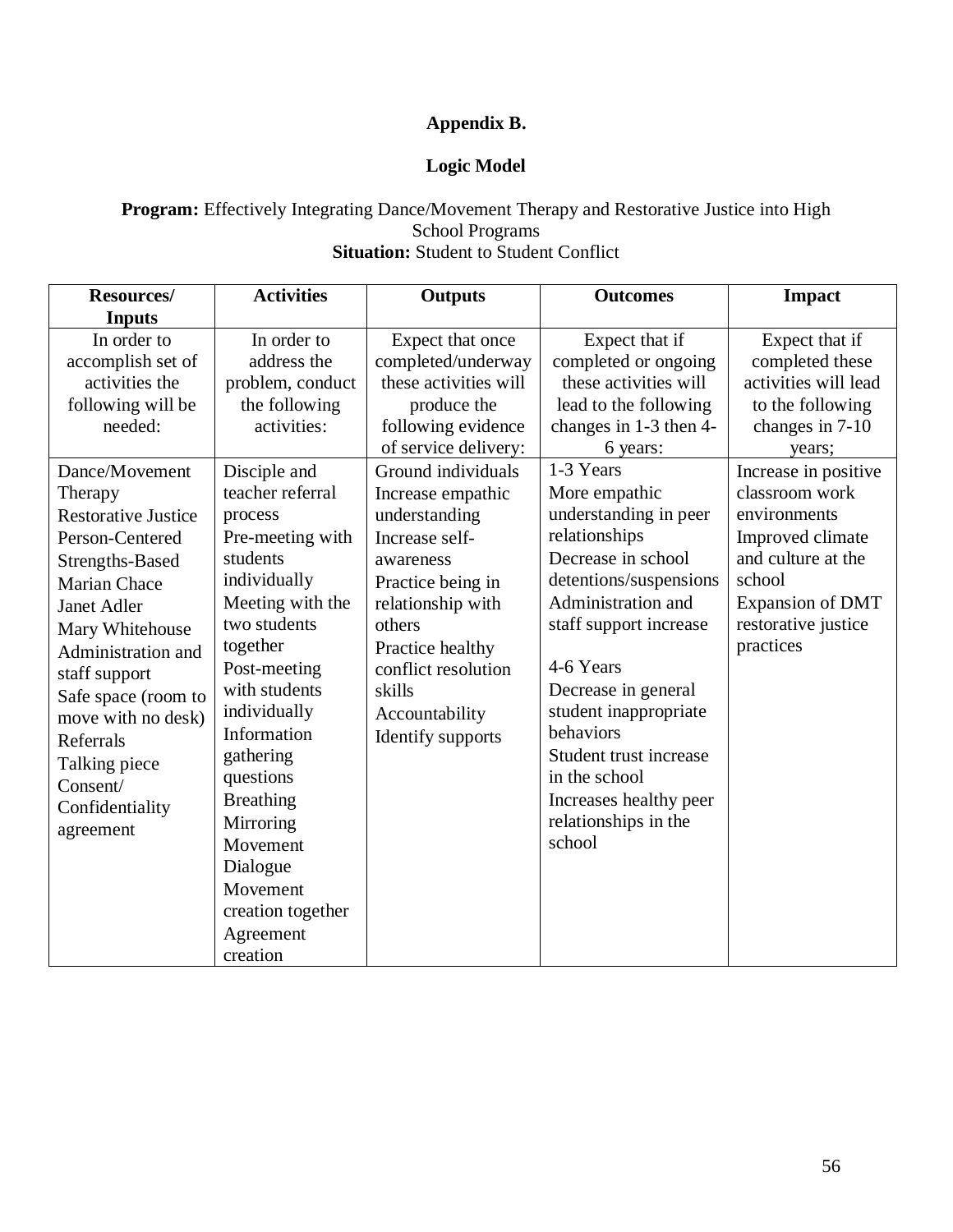## **Appendix C.**

### **Collaborator Agreement**

I \_\_\_\_\_\_\_\_\_\_\_\_\_\_\_\_\_\_\_\_\_, agree to collaborate with Tia Vegemast on her program development which seeks to answer the following question: How can dance/movement therapy and restorative justice be integrated effectively into high school programs to repair damaged relationships caused by different behavioral issues at schools?

Dance/movement therapy is the psychotherapeutic use of movement to promote the emotional, cognitive, physical, and social integration of individuals. The information you provide will help Tia Vegemast in developing new ways of incorporating a more holistic approach to restorative justice and the healing process using movement of the body to further empathic understanding.

I understand that my involvement in this project will consist of participating in one semistructured interview lasting up to an hour, followed by completing two rounds of qualitative questionnaires, with the possibility of one additional round exchanged via email. Five days will be given to review content and return questionnaires. No compensation will be given in return for my participation.

I understand that I have the option of remaining anonymous if I so choose, and that I have the option of rescinding my involvement in this project at any time. The final product belongs to Tia Vegemast, allowing all final decisions during the process to be hers with collaborators input in mind.

Signature Date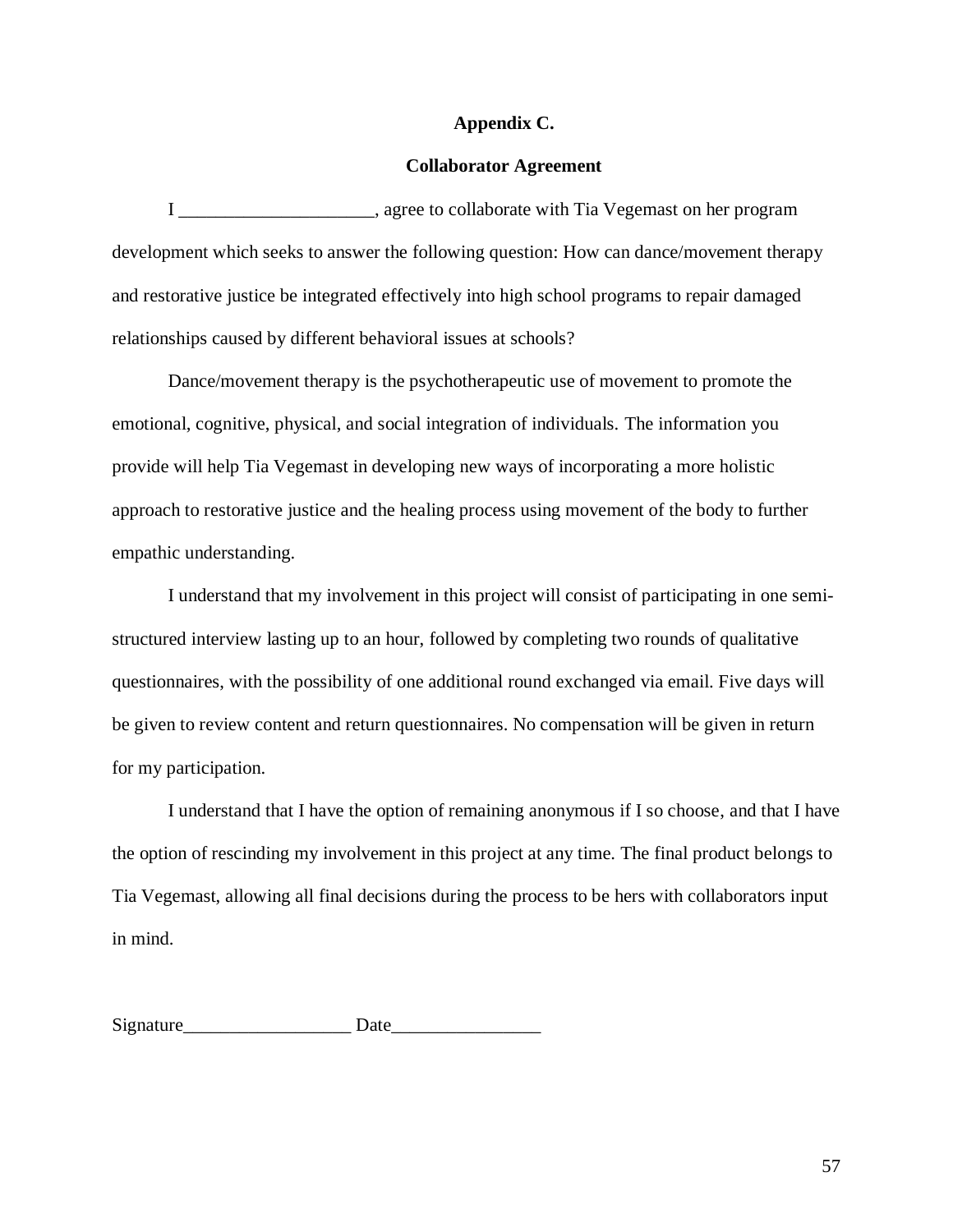## **Appendix D.**

## **Delphi Round One Semi-Structured Interview Questions**

## **Questions specific for Dance/Movement Therapists:**

- 1. What would a restorative justice DMT session look like?
- 2. What are you doing with restorative justice in your own practice as a dance/movement therapist?
- 3. Is there a theoretical approach that would fit best?
- 4. Are there any specific DMT interventions that would be useful?

## **Questions specific for Climate and Culture Specialist:**

- 1. What are you doing with restorative justice in the school that is working?
- 2. What is not working well?
- 3. What are the goals of doing restorative justice work?
- 4. What types of behavioral issues are most common in the school?
- 5. Do you approach restorative conversations between students differently compared to when teachers are involved?

## **Questions specific for Discipline Administration:**

- 1. What types of behavioral issues are most common in the school?
- 2. What do you believe are the benefits of detention or suspension?
- 3. When are those discipline strategies required?
- 4. What do you like about the restorative justice process being utilized at your school? Dislike?

## **General Questions:**

1. What type of space could be used in schools?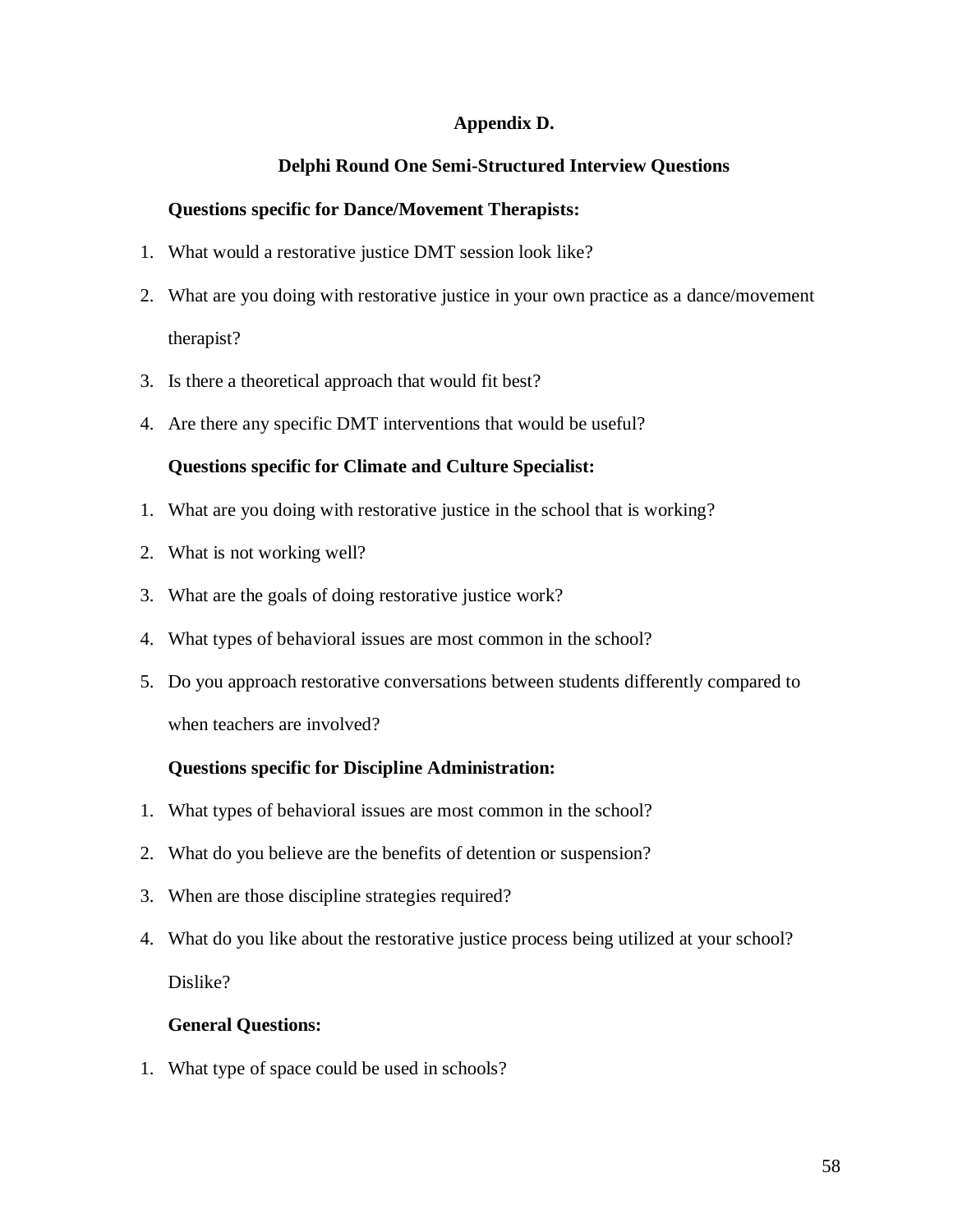- 2. What staff presence would be necessary?
- 3. What class periods would work best? Before or after school time needed?
- 4. How long should sessions be in the program?
- 5. Should sessions build on each other consecutively or stand alone?
- 6. How would the program be advertised to administration, staff, and students?
- 7. What is the minimum/maximum number of participants?
- 8. What would be the referral process?
- 9. What safety concerns might need to be addressed?
- 10. What would be some challenges of implementing a program like this?
- 11. Any additional thoughts or questions?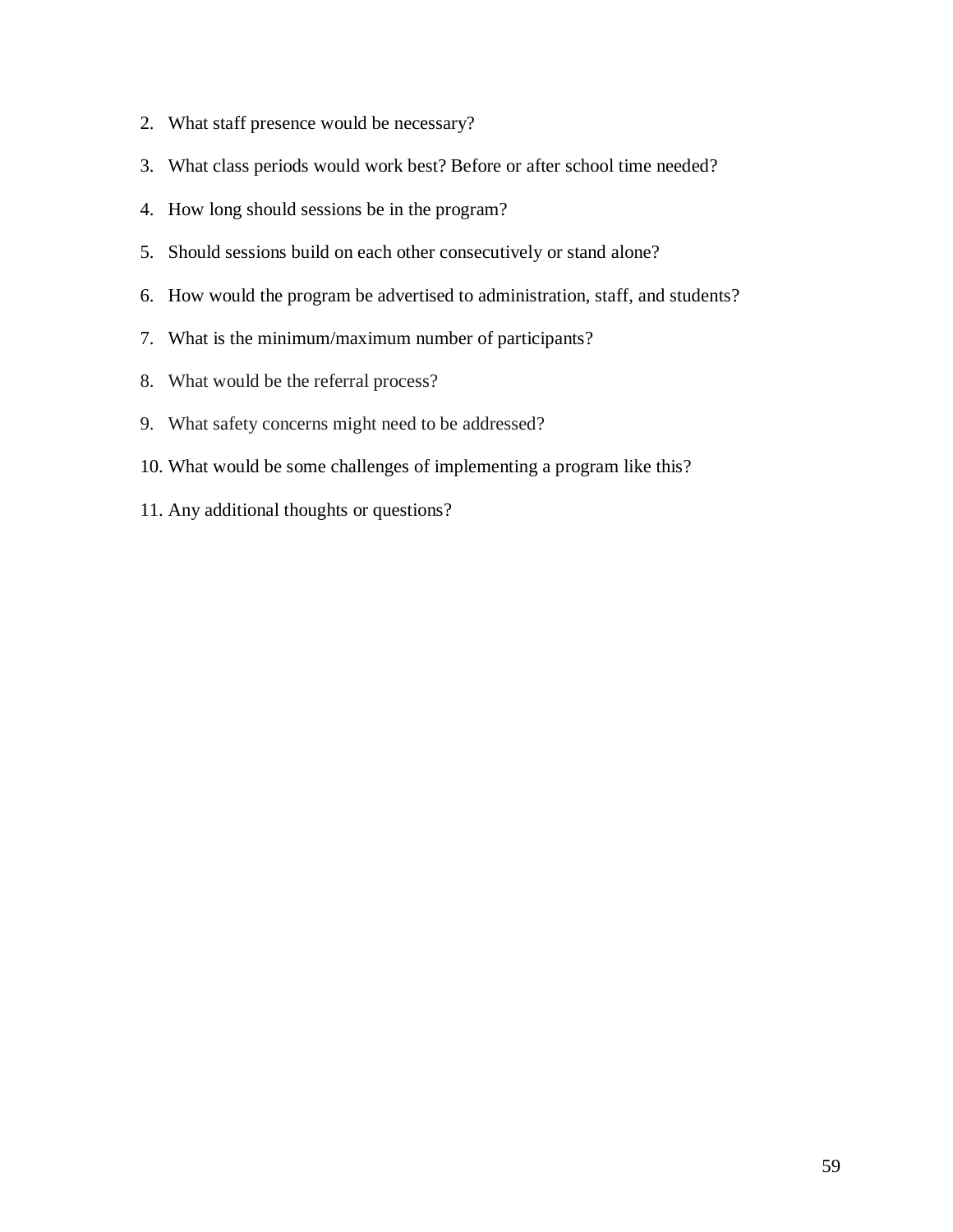## **Appendix E.**

## **Delphi Round Two Qualitative Questionnaire**

1. Are there any resources/inputs missing?

2. What training would be needed to facilitate this program?

3. Do these outputs seem correct? Any other general outputs that need to be added? How could I measure the outputs?

4. Do these outcomes seem correct? Any other general outcomes that need to be included? How could I measure the outcomes?

5. Do these impacts seem correct? Any other general impacts that need to be added? How could I measure the impacts?

6. Should students verbally share or embody how they are feeling first?

7. Should students breathe before they enter the space or breathe together once they have entered?

8. Is a parent consent needed to facilitate this with students if they are under the age of 18?

9. For the follow up meeting do you think movement should be incorporated again? If so, ideas on how?

10. Any additional thoughts or comments?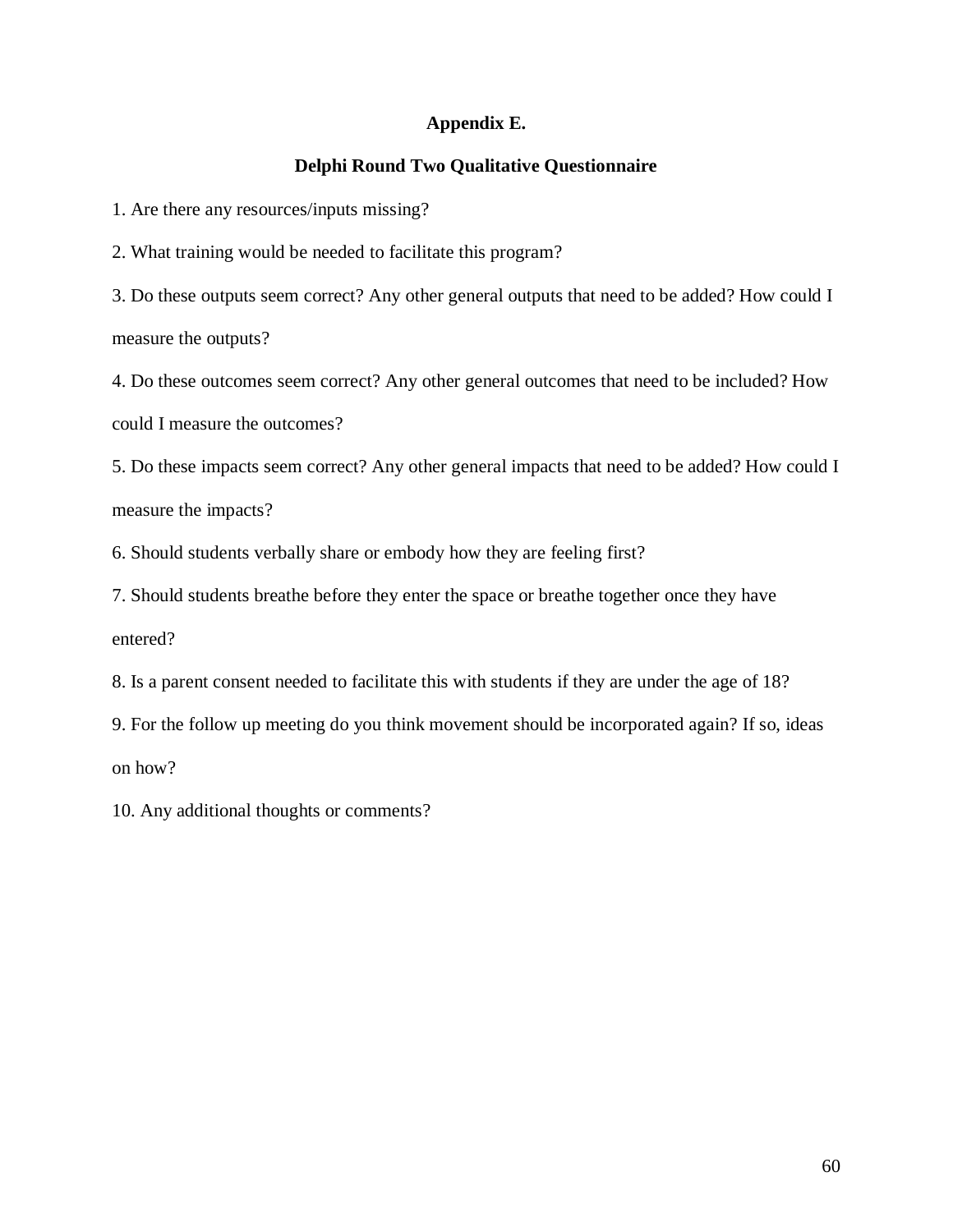# **Appendix F.**

# **Delphi Round Three Qualitative Questionnaire**

- 1. Do the resource/inputs, activities, outputs, outcomes and impacts look correct?
- 2. What are some more ideas on how to measure the outputs? Outcomes? Impacts?
- 3. Is the chart visually appearing/easy to understand? What changes would you make to it?
- 4. Any additional thoughts or comments?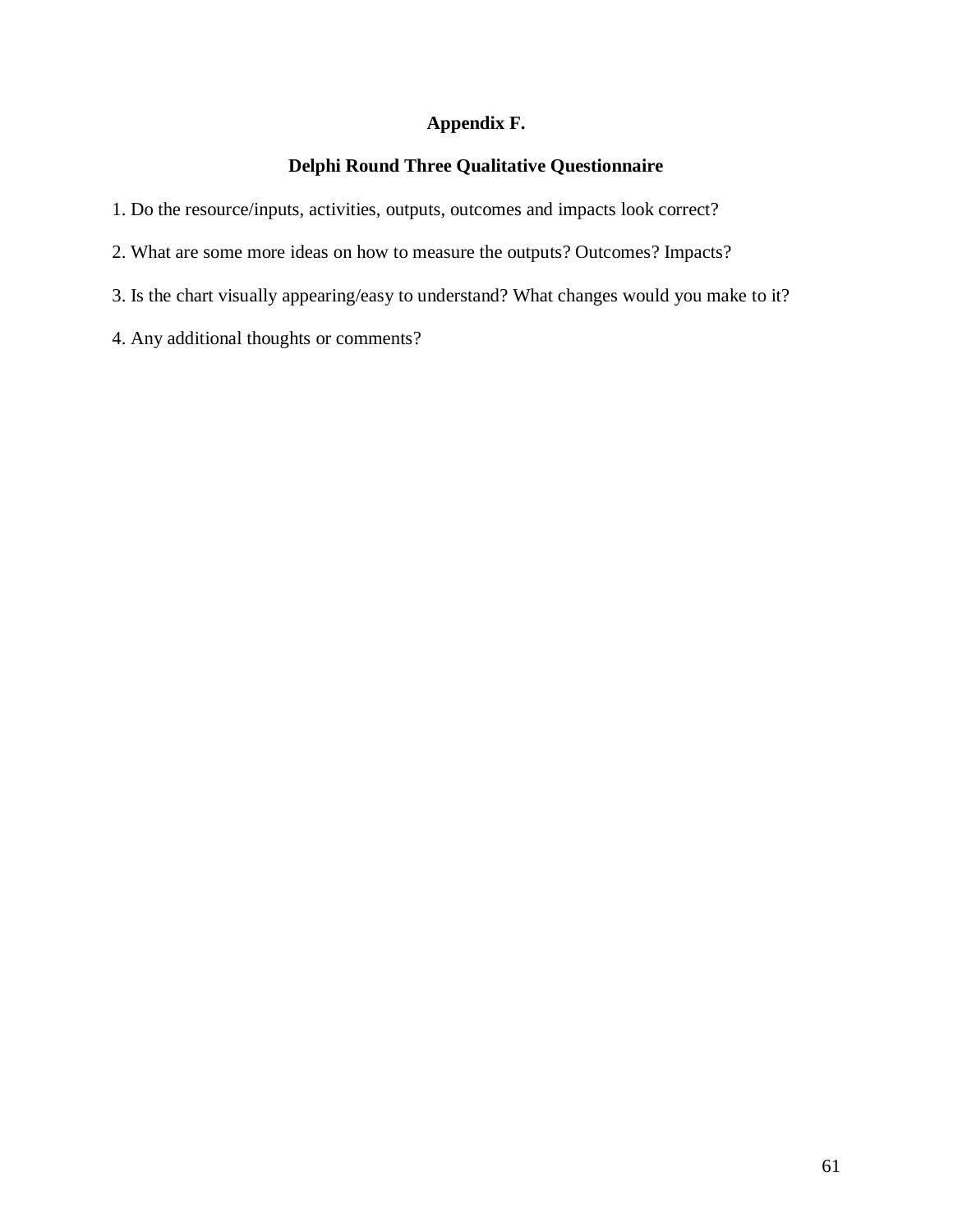# **Appendix G.**

## **Student Consent/Confidentiality Agreement**

We, the undersigned, agree to participate in the Dance/Movement Therapy Restorative Program on the following basis:

We agree to attend:

- 1. A pre-meeting with the facilitator individually
- 2. A meeting with the student in which I have a conflict in addition to the facilitator
- 3. An individual post meeting with facilitator to report on progress

Each meeting follows the listed criteria:

- 1. No student attending the meeting should be identified outside the meeting
- 2. The facilitator will keep everything said and/or presented in the meeting confidential to the fullest extent possible within the confines of the law.
- 3. A report of this meeting and any agreements generated as part of the restorative justice process may be provided to school administration or staff if necessary.

I understand the specific conversations engaged in as part of the pre-meeting, meeting, and post meeting process will be kept in the confidence of the facilitator. The only exceptions are if any student were to threaten harm to themselves or others, or report abuse or neglect. The information may then be released to the appropriate authorities to ensure safety of all involved and/or threatened.

We understand these terms:

Printed Name of Student

\_\_\_\_\_\_\_\_\_\_\_\_\_\_\_\_\_\_\_\_\_\_\_\_\_\_\_\_\_\_\_\_\_\_\_\_\_\_\_\_\_\_ Signature of Student

\*If student is under 18 years of age, a parent/guardian must give consent for student to participate.

\_\_\_\_\_\_\_\_\_\_\_\_\_\_\_\_\_\_\_\_\_\_\_\_\_\_\_\_\_\_\_\_\_\_\_\_\_\_\_\_\_\_ Date

\_\_\_\_\_\_\_\_\_\_\_\_\_\_\_\_\_\_\_\_\_\_\_\_\_\_\_\_\_\_\_\_\_\_\_\_\_\_\_\_\_\_ Printed Name of Student

Signature of Student

\*If student is under 18 years of age, a parent/guardian must give consent for student to participate.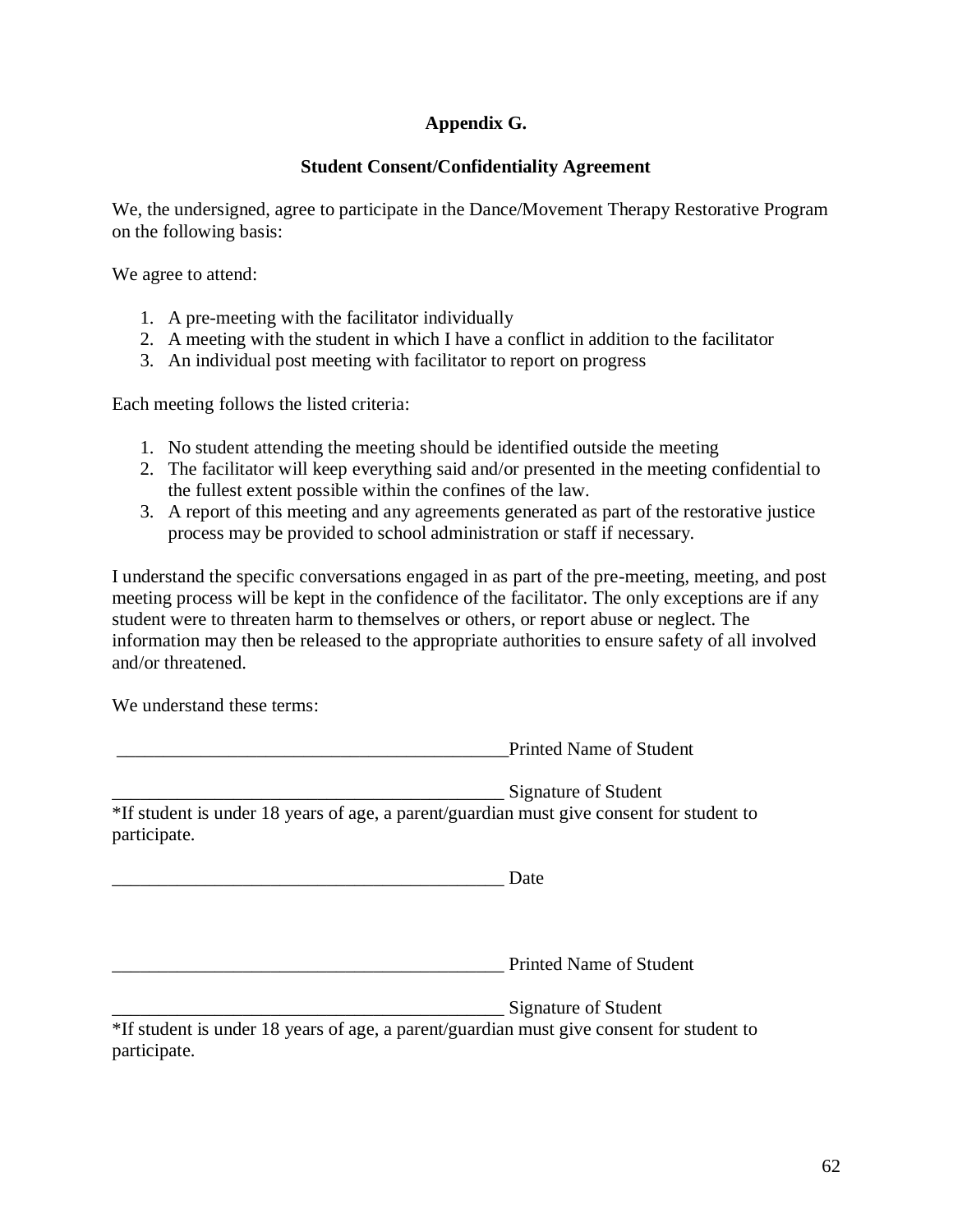## **Parent/Guardian**

I give consent for my son/daughter to participate in the DMT Restorative Justice Program at \_\_\_\_\_\_\_\_\_\_\_\_\_\_\_ (school name). I understand the specific conversations engaged in as part of the pre-meeting, meeting, and post meeting process will be kept in the confidence of the facilitator. The only exceptions are if any student were to threaten harm to themselves or others, or report abuse or neglect. The information may then be released to the appropriate authorities to ensure safety of all involved and/or threatened.

| Printed Name of Parent/Guardian |  |
|---------------------------------|--|
| Signature of Parent/Guardian    |  |
| Date                            |  |
| <b>Current Contact Number</b>   |  |
|                                 |  |
| Printed Name of Parent/Guardian |  |
| Signature of Parent/Guardian    |  |
| Date                            |  |
| <b>Current Contact Number</b>   |  |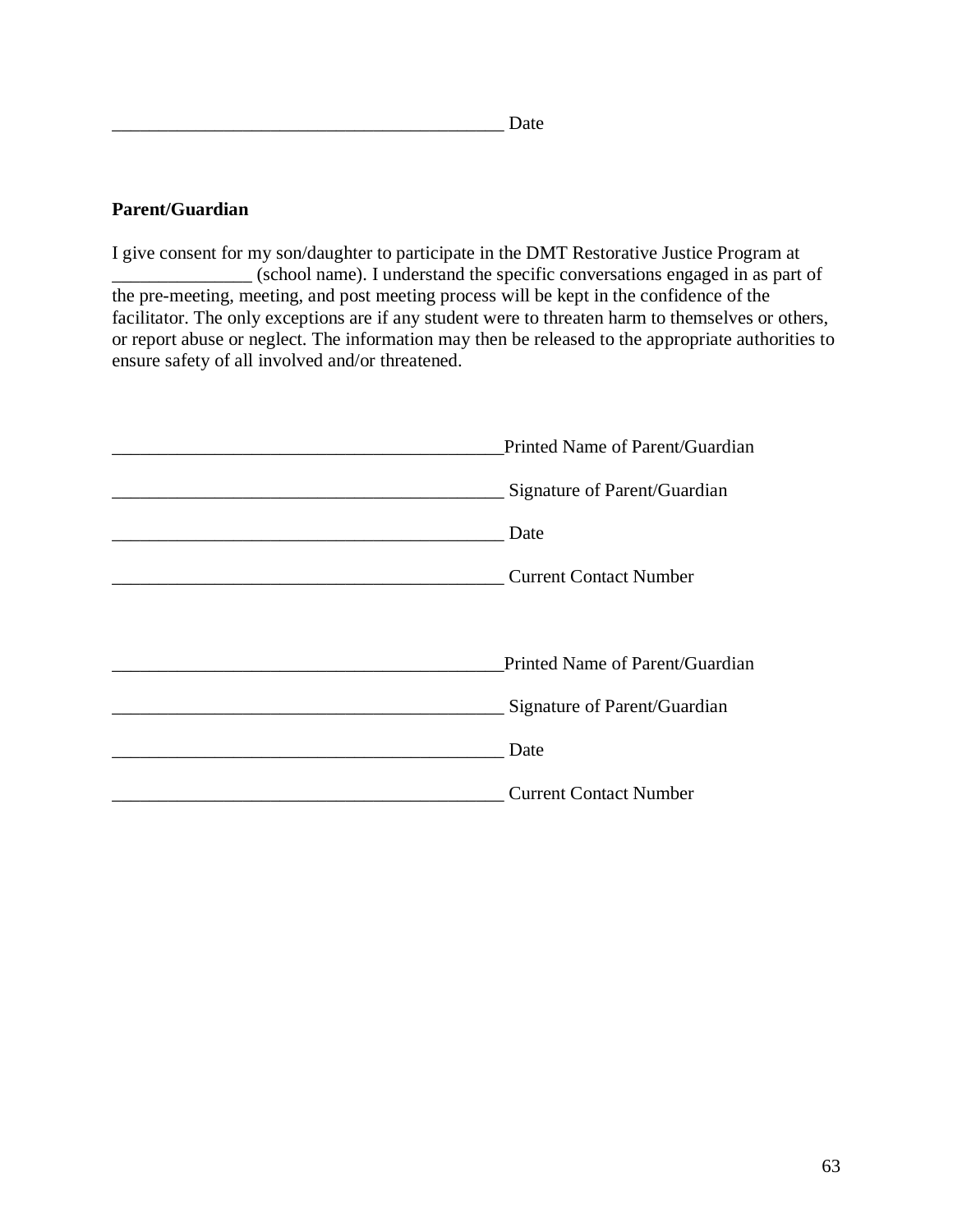# **Appendix H.**

# **Student Conflict Meeting Ground Rules**

- Confidentiality
	- What is shared in the meeting will not be discussed outside of the meeting with others
- Respect
	- We maintain opened-mindedness during meetings
	- We avoid criticism, pretense, insincerity, and condescending attitudes.
	- Differences are expected and accepted
	- Avoid directing profane language towards others
- Speaking & Listening
	- Everyone speaks; everyone listens
	- We listen to understand and respond with empathy
	- We do not speak unless we are holding the talking piece
- Honesty
	- Everyone communicates honestly
	- We openly share our thoughts, emotions, feelings, and reasons
- Responsibility
	- We each take responsibility for our own actions in the conflict
	- We support one another, while holding ourselves responsible for our actions.
- **Movement** 
	- All movement is welcome as long as it is safe
- Safety
	- Do not touch others in the meeting without permission

*Additional rules specific to this meeting:*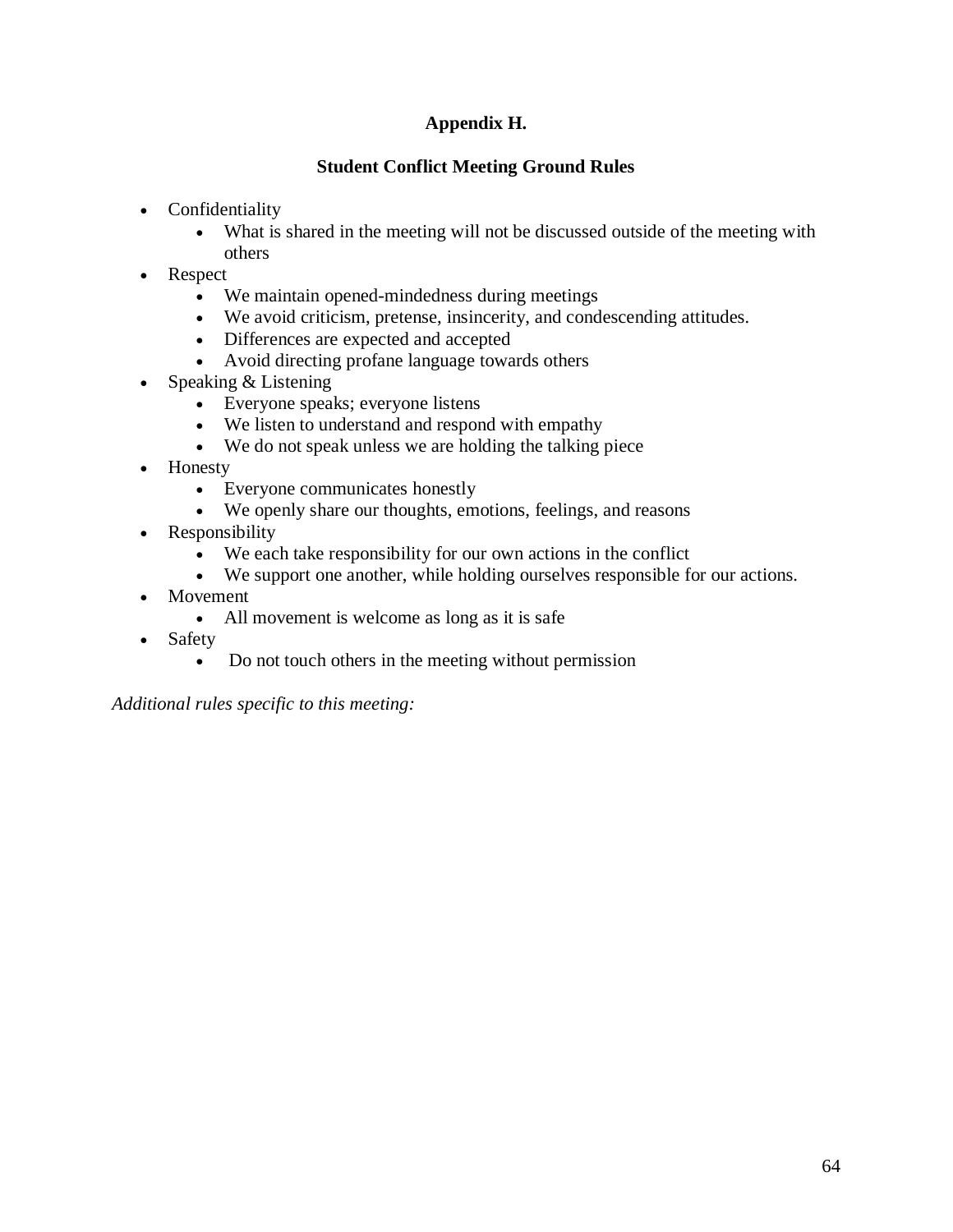# Appendix I.

# **Student Conflict Resolution Agreement Form**

We, the participants of this restorative meeting, hereby agree to the following actions as a means 

|                                                                                                                  | ,我们也不会有什么。""我们的人,我们也不会有什么?""我们的人,我们也不会有什么?""我们的人,我们也不会有什么?""我们的人,我们也不会有什么?""我们的人 |
|------------------------------------------------------------------------------------------------------------------|----------------------------------------------------------------------------------|
|                                                                                                                  |                                                                                  |
| and the control of the control of the control of the control of the control of the control of the control of the |                                                                                  |
|                                                                                                                  |                                                                                  |
|                                                                                                                  |                                                                                  |
|                                                                                                                  |                                                                                  |
|                                                                                                                  |                                                                                  |
|                                                                                                                  | Printed Name of Facilitator                                                      |
| Signature of Facilitator                                                                                         |                                                                                  |
| Date                                                                                                             |                                                                                  |
|                                                                                                                  |                                                                                  |
|                                                                                                                  | <b>Printed Name of Student</b>                                                   |
| Signature of Student                                                                                             |                                                                                  |
|                                                                                                                  | Date                                                                             |
|                                                                                                                  |                                                                                  |
|                                                                                                                  |                                                                                  |
|                                                                                                                  | <b>Printed Name of Student</b>                                                   |
|                                                                                                                  | Signature of Student                                                             |
|                                                                                                                  | Date                                                                             |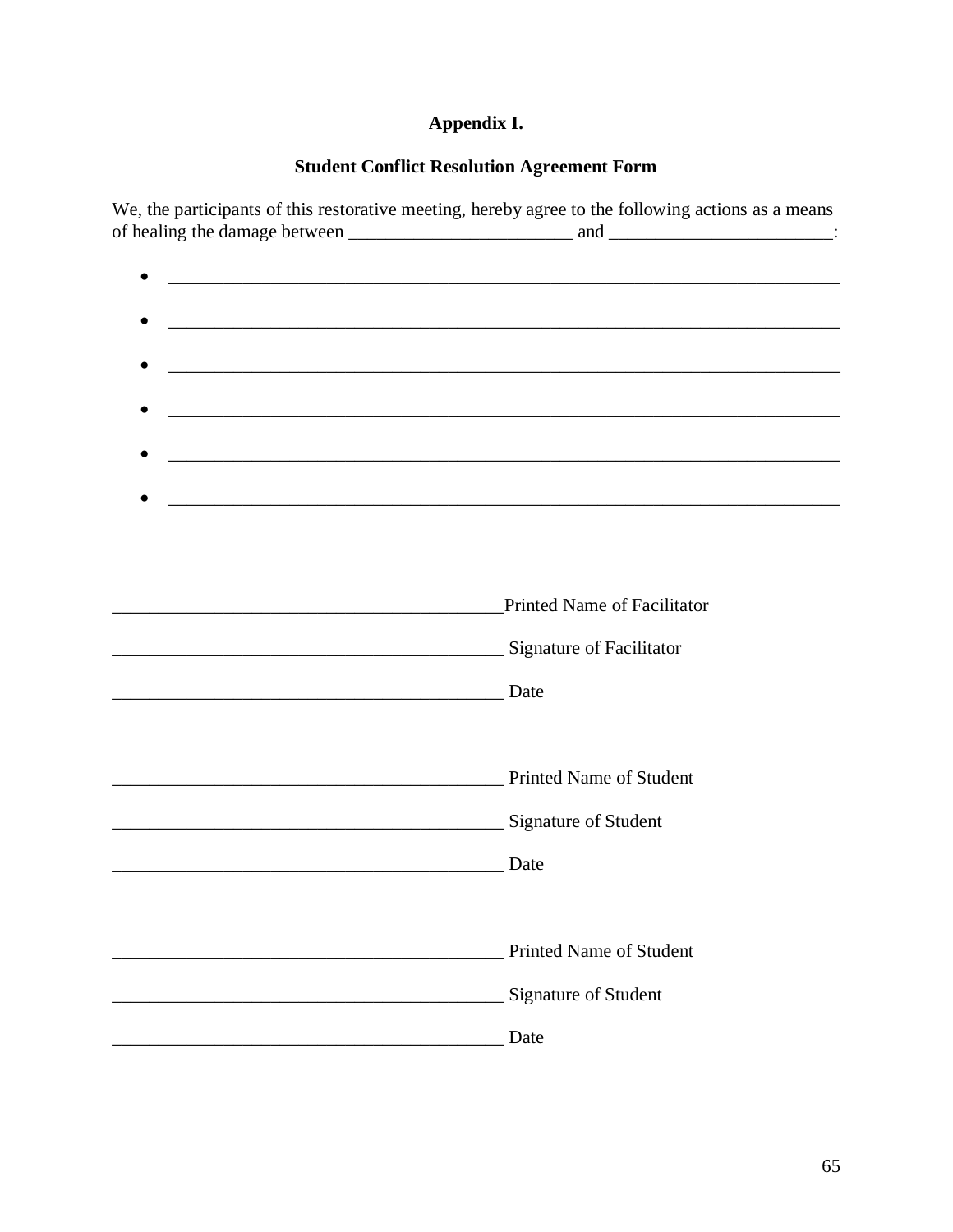| Appendix J.<br><b>Referral Sheet</b> |                                                                                  |  |  |  |  |
|--------------------------------------|----------------------------------------------------------------------------------|--|--|--|--|
|                                      |                                                                                  |  |  |  |  |
|                                      |                                                                                  |  |  |  |  |
| Brief description of the conflict:   |                                                                                  |  |  |  |  |
|                                      |                                                                                  |  |  |  |  |
|                                      |                                                                                  |  |  |  |  |
|                                      |                                                                                  |  |  |  |  |
|                                      |                                                                                  |  |  |  |  |
|                                      |                                                                                  |  |  |  |  |
|                                      |                                                                                  |  |  |  |  |
|                                      |                                                                                  |  |  |  |  |
|                                      | ,我们也不能会在这里,我们的人们就会不能会在这里,我们也不能会不能会不能会不能会不能会不能会不能会。""我们的人们就会不能会不能会不能会不能会不能会不能会不能会 |  |  |  |  |
|                                      |                                                                                  |  |  |  |  |
|                                      |                                                                                  |  |  |  |  |
|                                      |                                                                                  |  |  |  |  |